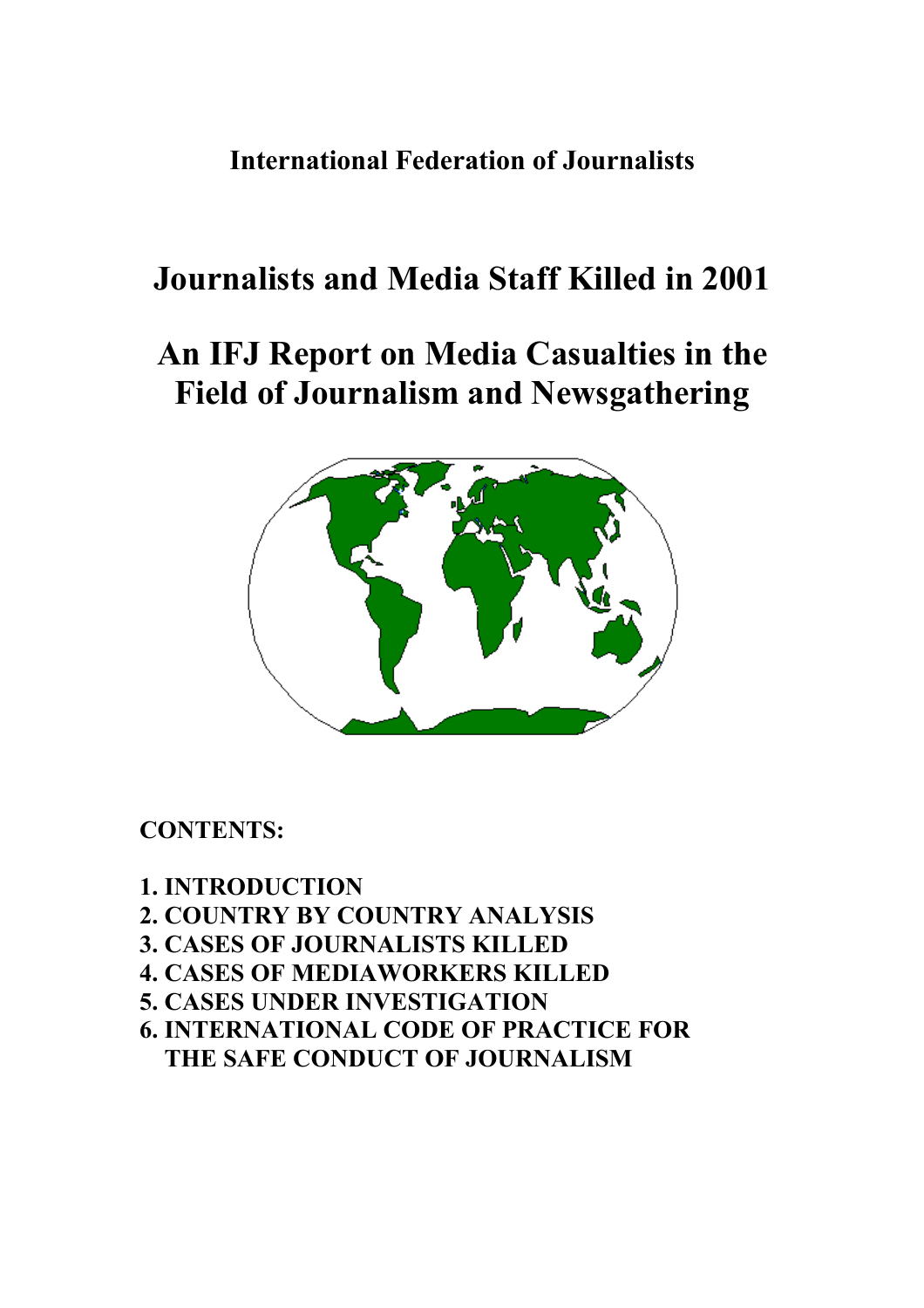#### **Introduction**

The IFJ's report into journalists and media workers killed during 2001 records exactly 100 confirmed killings and deaths under investigation – the highest for six years. Many of the victims died in war zones, others have been targeted by brutal assassins, others have been in the wrong place at the wrong time when a story is breaking.

The number of media casualties provides a tragic reminder of the price we pay for press freedom and democracy. It is time for media companies to work together on new initiatives to reduce the risks facing their staff. We need more training, better equipment and provision of insurance for all, including freelance journalists.

Large media groups – such as CNN, the BBC, Reuters and Associated Press – have shown leadership by defining a code of practice to improve safety for journalists. The IFJ is looking for an industry-wide response that gives all players – small media and freelance workers included – access to the benefits of risk-awareness training.

This year journalists have been living in the shadow of terrorism and war. Eight journalists have been killed in Afghanistan while another seven media staff were among the 4,000 victims who perished in New York on September 11.

Every region of the world has been touched by the worsening problems of safety. The report covers killings in 38 countries.

The IFJ has highlighted the cases of journalists assassinated by political gangsters or terrorists including Martin O'Hagan, an investigative reporter for the Dublin-based *Sunday World,* who was gunned down in September. He is the first journalist to be killed by terrorists after 30 years of violence in Northern Ireland. Another targeted victim was Mario Coelho, a campaigning Editor who exposed corruption among local politicians in Mage, Brazil. He was shot dead by a contract killer a day before he was due to testify in a criminal defamation suit.

Some journalists were killed in tragic air accidents, but the eight who died over a 14 day period in Afghanistan provide a range of example of how journalists are always at risk in a fast-moving and uncontrolled conflict. Three journalists also died in Palestine

The IFJ report includes journalists and all who work with them. We do not discriminate between members of the news team when it comes to casualties. Journalists lead the way, but their work so often depends upon the support of translators, drivers, technical staff and others. They must be counted too.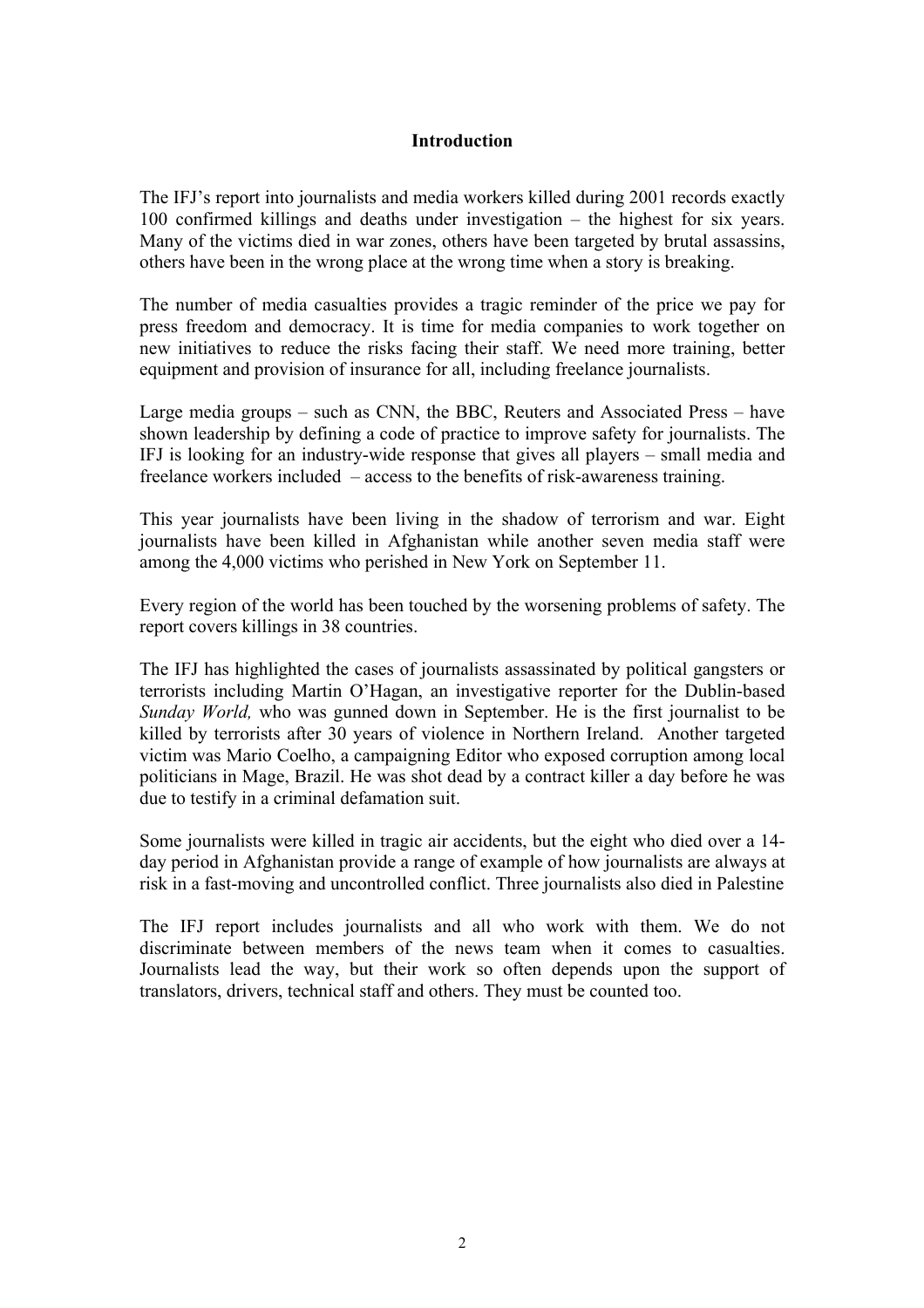| Country                     | <b>Journalists</b>      | <b>Media Staff</b> | <b>Cases Under</b> |
|-----------------------------|-------------------------|--------------------|--------------------|
|                             | <b>Killed</b>           | <b>Killed</b>      | Investigation      |
| Afghanistan                 | 8                       |                    |                    |
| Algeria                     | $\overline{2}$          |                    |                    |
| Angola                      |                         |                    | 1                  |
| Bangladesh                  | $\mathbf{1}$            |                    | $\mathbf{1}$       |
| Bolivia                     | $\mathbf{1}$            |                    |                    |
| <b>Brazil</b>               | $\mathbf{1}$            |                    |                    |
| China                       | 1                       |                    | 1                  |
| Colombia                    | $\overline{4}$          |                    | 6                  |
| Costa Rica                  | 1                       |                    |                    |
| Ecuador                     |                         |                    | $\mathbf{1}$       |
| Estonia                     |                         |                    | $\mathbf{1}$       |
| Federal Republic Yugoslavia | 3                       |                    |                    |
| France                      | $\mathbf{1}$            |                    | 1                  |
| Georgia                     | 1                       |                    |                    |
| Guatemala                   | $\mathbf{1}$            |                    |                    |
| Haiti                       | 1                       | $\mathbf{1}$       |                    |
| India                       | $\overline{4}$          |                    | $\mathbf{1}$       |
| Indonesia                   |                         |                    | 1                  |
| Iraq                        | $\mathbf{1}$            |                    |                    |
| Kuwait                      | 1                       |                    |                    |
| Latvia                      | $\mathbf{1}$            |                    |                    |
| Mexico                      | $\overline{2}$          |                    |                    |
| Mongolia                    | $\overline{3}$          |                    |                    |
| Nigeria                     |                         |                    | 1                  |
| Palestine                   | $\overline{\mathbf{3}}$ |                    |                    |
| Paraguay                    | $\mathbf{1}$            |                    |                    |
| Peru                        | $\mathbf{1}$            |                    |                    |
| Philippines                 | $\overline{2}$          |                    | $\mathfrak{Z}$     |
| Russia                      |                         |                    | $\overline{c}$     |
| Somalia                     |                         |                    | $\mathbf{1}$       |
| South Africa                | $\mathbf{1}$            |                    |                    |
| Spain                       | $\overline{\mathbf{3}}$ |                    |                    |
| Thailand                    | 5                       |                    | $\mathbf{1}$       |
| Uganda                      | $\overline{4}$          |                    |                    |
| Ukraine                     | 1                       |                    | 1                  |
| United Kingdom              | $\mathbf{1}$            |                    |                    |
| <b>United States</b>        | $\overline{4}$          | 8                  |                    |
| Uzbekistan                  | $\overline{2}$          |                    |                    |
| Total                       | 68                      | 9                  | 23                 |

# **Country by Country Analysis**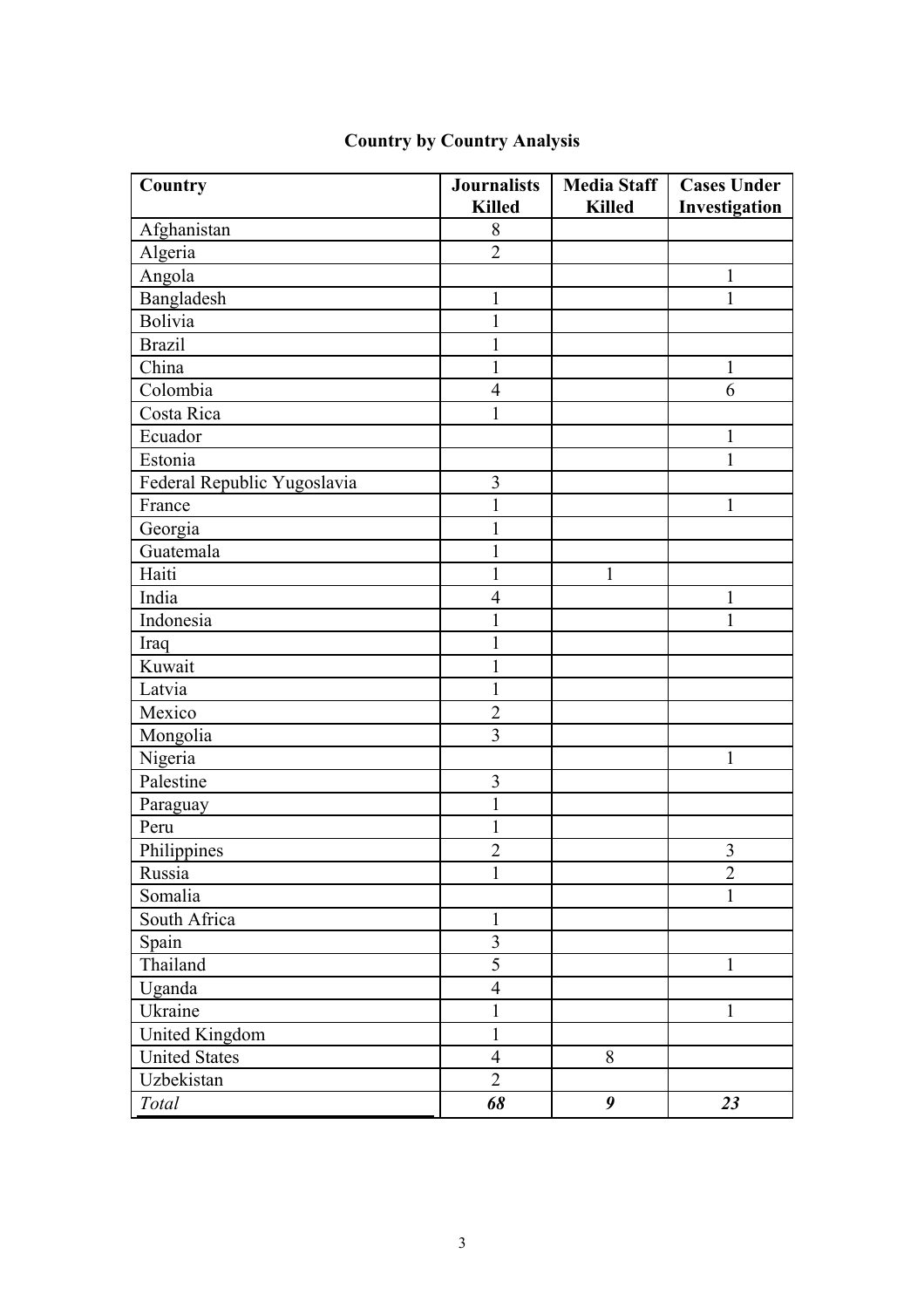### **Regional Analysis**

| <b>Region</b> | <b>Journalists Killed</b> | <b>Mediaworkers</b><br><b>Killed</b> | <b>Total</b> |
|---------------|---------------------------|--------------------------------------|--------------|
| Africa        | ΙU                        |                                      |              |
| Americas      | 24                        |                                      | 33           |
| Asia          | 35                        |                                      | 35           |
| Europe        |                           |                                      |              |
| Middle East   |                           |                                      |              |
| <b>Total</b>  |                           |                                      | <i>100</i>   |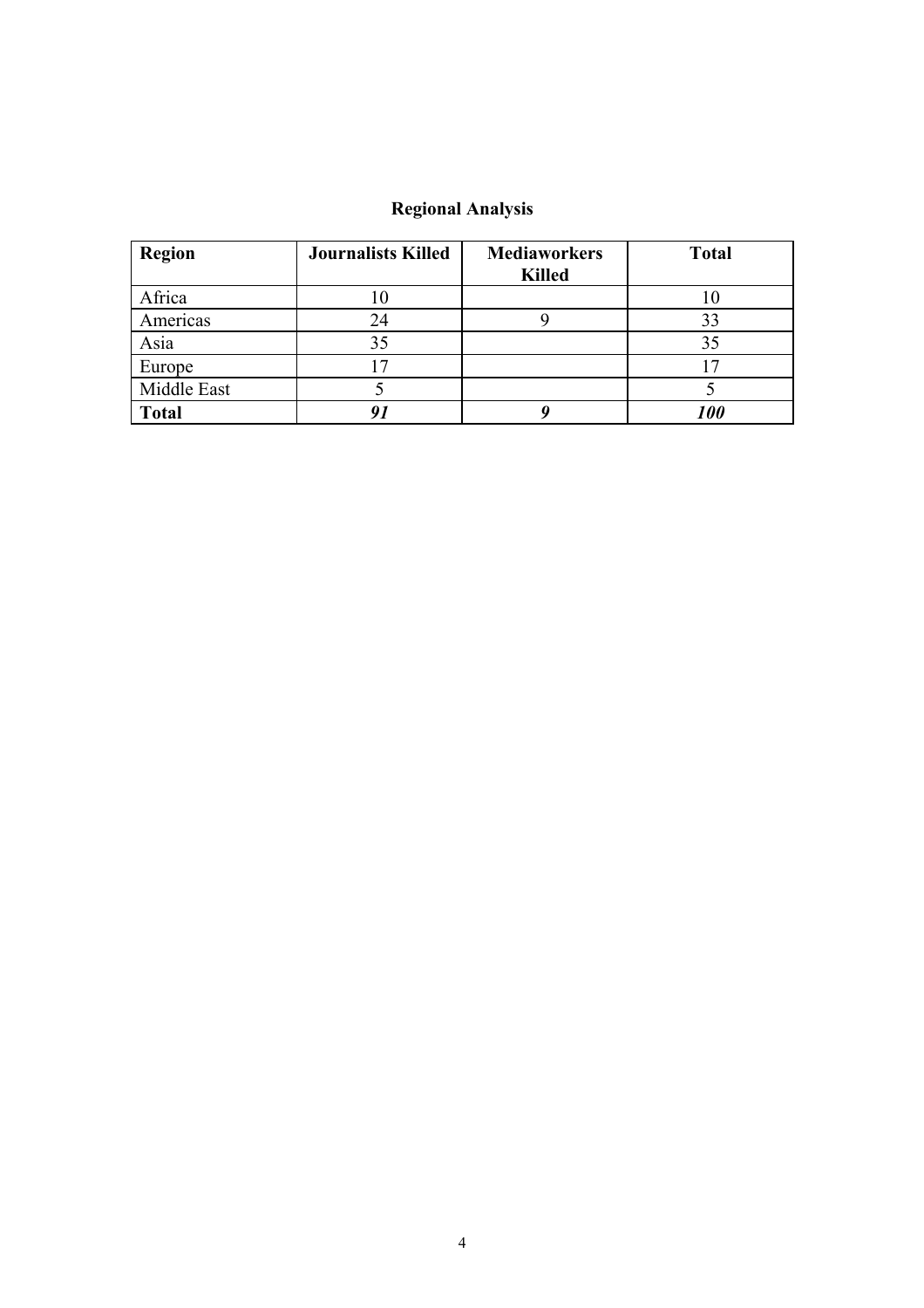#### **Cases of Journalists Killed**

| Country:       | <b>AFGHANISTAN</b>      |
|----------------|-------------------------|
| <b>CASENR:</b> |                         |
| Name:          | <b>Johanne Sutton</b>   |
| Nationality:   | French                  |
| Profession:    | Journalist              |
| News organ:    | Radio<br>France         |
| Internationale |                         |
| Sector:        | Radio                   |
| Date:          | 11 November 2001        |
| Age:           | 34                      |
| Source:        | IFJ, RSF, CPJ, WAN,     |
| IDI<br>IEEY    | Freedom<br>$F_{\Omega}$ |

IPI, IFEX, Freedom Forum, EJC, FNSI, DJV, SNJ

Description: Johanne Sutton, a reporter for *Radio France Internationale*; was one of three journalists killed when Taliban forces fired on their Northern Alliance military convoy.

The reporters were among a group of six journalists who were riding with Northern Alliance soldiers in an armored personnel carrier (APC).

Taliban forces opened fire on the convoy and hit the APC carrying the journalists with a rocket-propelled grenade. The jolt from the grenade's impact caused some people to fall off the tank, while others may have jumped off. Three journalists survived the attack.

*Additional:* Johanne Sutton had worked for *RFI* since the early 1990s. She covered several conflicts, particularly in the Middle East.

| Country:       | <b>AFGHANISTAN</b>    |
|----------------|-----------------------|
| <b>CASENR:</b> | $\mathcal{D}_{\cdot}$ |
| Name:          | <b>Pierre Billaud</b> |
| Nationality:   | French                |
| Profession:    | Journalist            |
| News organ:    | <b>RTL</b>            |
| Sector:        | Radio                 |
| Date:          | 11 November 2001      |
| Age:           | 31                    |

Source: IFJ, RSF, CPJ, WAN, IPI, IFEX, Freedom Forum, EJC, FNSI, DJV, SNJ

Description: Pierre Billaud, a reporter for *Radio Television Luxembourg*; was killed when Taliban forces fired on their Northern Alliance military convoy.

Three reporters were among a group of six journalists who were riding with Northern Alliance soldiers in an armored personnel carrier (APC). The soldiers were advancing toward Taliban positions near the city of Taloqan, the capital of Takhar Province and the alliance's former headquarters.

Taliban forces opened fire on the convoy and hit the APC carrying the journalists with a rocket-propelled grenade. The jolt from the grenade's impact caused some people to fall off the tank, while others may have jumped off. Three journalists survived the attack.

*Additional:* Pierre Billaud, special envoy for the French radio station *RTL*, covered conflicts in Bosnia, Algeria and Kosovo.

| Country:                                  | <b>AFGHANISTAN</b>                  |  |
|-------------------------------------------|-------------------------------------|--|
| <b>CASENR:</b>                            | 3                                   |  |
| Name:                                     | <b>Volker Handloik</b>              |  |
| Nationality:                              | German                              |  |
| Profession:                               | Freelance Journalist                |  |
| News organ:                               | <b>Stern</b>                        |  |
| Sector:                                   | Press                               |  |
| Date:                                     | 11 November 2001                    |  |
| Age:                                      | 40                                  |  |
|                                           | Source: IFJ, RSF, CPJ, WAN,         |  |
|                                           | IPI, IFEX, Freedom Forum, EJC,      |  |
| FNSI, DJV, SNJ                            |                                     |  |
|                                           | Description: Volker Handloik, a     |  |
| freelance reporter on assignment for      |                                     |  |
|                                           | the German news magazine Stern, was |  |
|                                           | killed with Johanne Sutton of Radio |  |
| <i>France Internationale</i> , and Pierre |                                     |  |
|                                           | Billaud of RTL, when Taliban forces |  |
|                                           |                                     |  |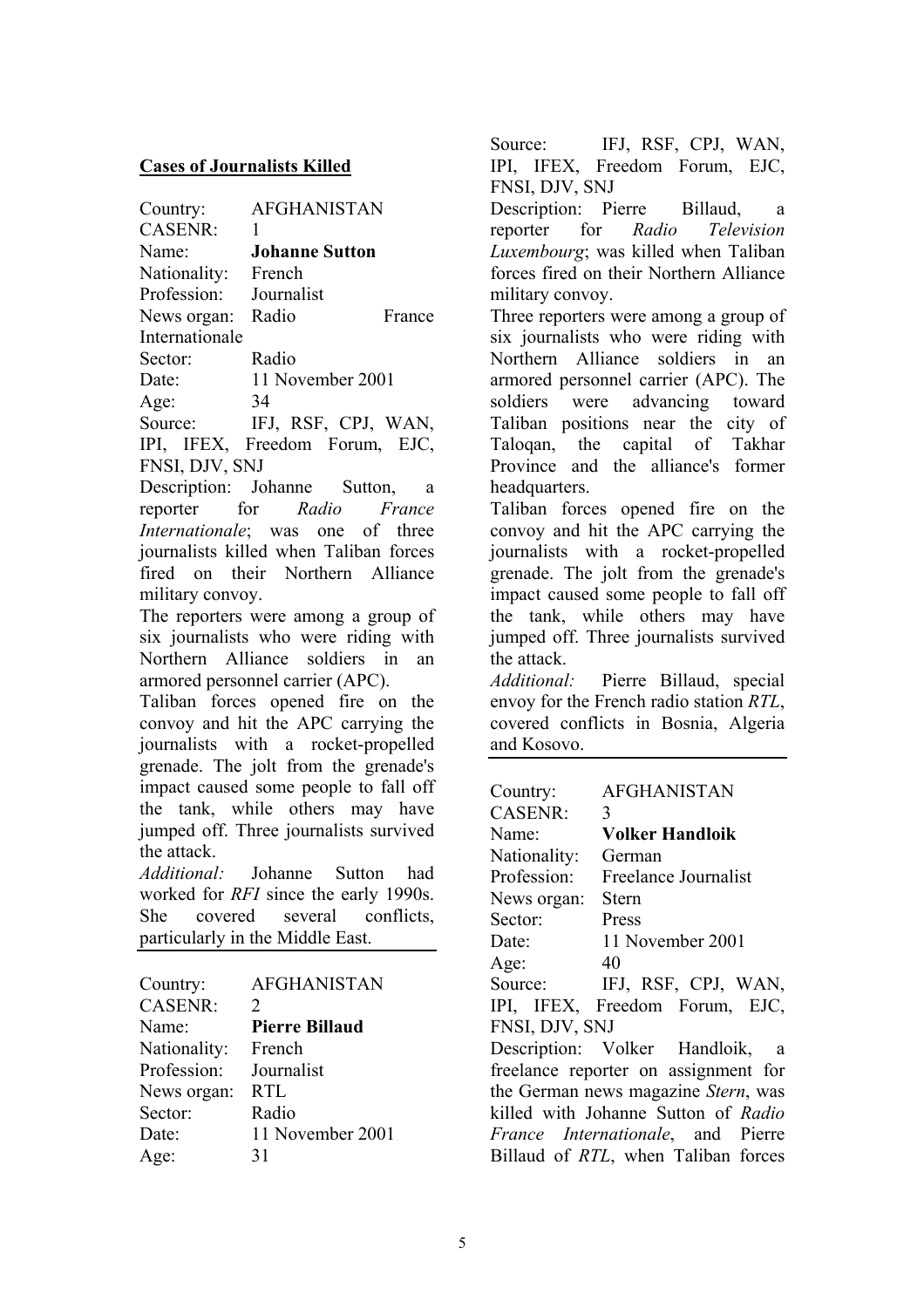fired on their Northern Alliance military convoy.

The reporters were among a group of six journalists who were riding with Northern Alliance soldiers in an armored personnel carrier (APC).

*Additional:* Volker Handloik, 40 years old, worked as a freelance reporter for the German weekly *Stern*, but also for the magazines *Geo*, *Spiegel*-reporter and *Focus*. The experienced journalist made several reports in Russia and South America.

| Country:       | <b>AFGHANISTAN</b>             |
|----------------|--------------------------------|
| <b>CASENR:</b> | $\overline{4}$                 |
| Name:          | <b>Harry Burton</b>            |
| Nationality:   | Australian                     |
| Profession:    | Cameraman                      |
| News organ:    | Reuters                        |
| Sector:        | News Agency                    |
| Date:          | 19 November 2001               |
| Age:           | 33                             |
| Source:        | IFJ, RSF, CPJ, WAN,            |
|                | IPI, IFEX, Freedom Forum, EJC, |

Pacific Media Watch

Description: Four international journalists were ambushed and killed while travelling through eastern Nangarhar Province in Afghanistan. Harry Burton, Azizullah Haidari, both of *Reuters*, Maria Grazia Cutuli of *Corriere della Sera*, and Julio Fuentes of *El Mundo*, were in a car at the head of a convoy of about eight vehicles when they were stopped by a group of armed men. Gunmen dragged the four journalists out of the front two cars, marched them into the surrounding hills, and executed them using Kalashnikov rifles, according to a driver and translator who were allowed to flee and later spoke to reporters.

*Additional:* Harry Burton was well known for his coverage of the East Timor conflict in 1999, when militias and the Indonesian army unleashed a wave of violence against the Timorese.

Country: AFGHANISTAN

| <b>CASENR:</b>                | 5                   |  |
|-------------------------------|---------------------|--|
| Name <sup>-</sup>             | Azizullah Haidari   |  |
| Nationality:                  | Afghan              |  |
| Profession:                   | Photographer        |  |
| News organ:                   | Reuters             |  |
| Sector:                       | News Agency         |  |
| Date:                         | 19 November 2001    |  |
| Age:                          | 33                  |  |
| Source:                       | IFJ, RSF, CPJ, WAN, |  |
| IPI, IFEX, Freedom Forum, EJC |                     |  |

Description: Four international journalists were ambushed and killed while travelling through eastern Nangarhar Province in Afghanistan. A car at the head of a convoy of about eight vehicles was stopped by a group of armed men. Gunmen dragged the four journalists out of the front two cars, marched them into the surrounding hills, and executed them using Kalashnikov rifles, according to a driver and translator who were allowed to flee and later spoke to reporters.

*Additional:* Azizullah Haidari, an Afghan refugee in Pakistan, had worked for *Reuters* since 1992. He was married and the father of two children, a boy and girl. He had recently expressed his desire to return to settle down in his country.

| Country:                            | <b>AFGHANISTAN</b>                    |
|-------------------------------------|---------------------------------------|
| <b>CASENR:</b>                      | 6                                     |
| Name:                               | Maria Grazia Cutuli                   |
| Nationality:                        | Italian                               |
| Profession:                         | Journalist                            |
| News organ:                         | Corriere della Sera                   |
| Sector:                             | Press                                 |
| Date:                               | 19 November 2001                      |
| Age:                                | 39                                    |
| Source:                             | IFJ, RSF, CPJ, WAN,                   |
|                                     | IPI, IFEX, Freedom Forum, FNSI, EJC   |
|                                     | Description: Four international       |
|                                     | journalists were ambushed and killed  |
|                                     | while travelling through eastern      |
|                                     | Nangarhar Province in Afghanistan.    |
|                                     | Maria Grazia Cutuli of Corriere della |
| Sera, was in a car at the head of a |                                       |
|                                     | convoy of about eight vehicles when   |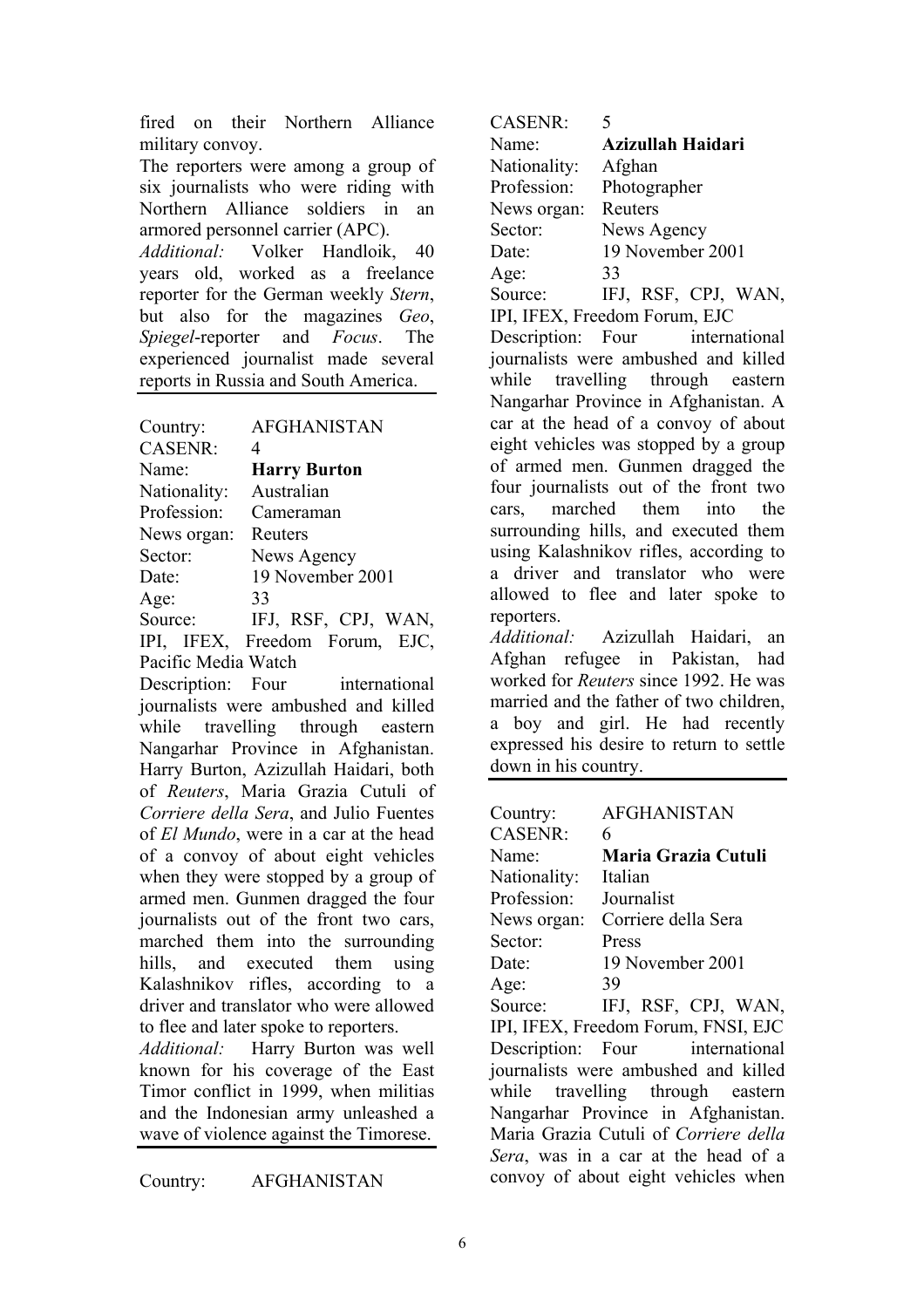they were stopped by a group of armed men. Gunmen dragged the four journalists out of the front two cars, marched them into the surrounding hills, and executed them using Kalashnikov rifles, according to a driver and translator who were allowed to flee and later spoke to reporters.

*Additional:* Maria Grazia Cutuli, a native of Sicily, had worked for *Corriere della Serra* since 1997, for which she covered several conflicts.

| Country:       | <b>AFGHANISTAN</b>   |
|----------------|----------------------|
| <b>CASENR:</b> | 7                    |
| Name:          | <b>Julio Fuentes</b> |
| Nationality:   | Spanish              |
| Profession:    | Journalist           |
| News organ:    | El Mundo             |
| Sector:        | Press                |
| Date:          | 19 November 2001     |
| Age:           | 46                   |
| Source:        | IFJ, RSF, CPJ, WAN,  |
| IPI, IFEX,     | Freedom Forum, EJC,  |
| FAPE           |                      |

Description: Julio Fuentes of *El Mundo* was killed alongside three other international journalists when they were ambushed while travelling through eastern Nangarhar Province in Afghanistan.

*Additional: El Mundo* had sent Julio Fuentes to Bosnia, El Salvador and Chechnya. He was married to another *El Mundo* journalist.

| Country:                             | <b>AFGHANISTAN</b>           |  |
|--------------------------------------|------------------------------|--|
| <b>CASENR:</b>                       | 8                            |  |
| Name <sup>-</sup>                    | <b>Ulf Stromberg</b>         |  |
| Nationality:                         | Swedish                      |  |
| Profession:                          | Cameraman                    |  |
| News organ:                          | TV4                          |  |
| Sector:                              | Television                   |  |
| Date:                                | 27 November 2001             |  |
| Age:                                 | 42                           |  |
| Source:                              | IFJ, Freedom Forum,          |  |
|                                      | RSF, CPJ, WAN, IPI, EJC, SJF |  |
| Description: Cameraman               | Ulf                          |  |
| Stromberg of Sweden's TV4 was shot   |                              |  |
| dead by armed robbers who broke into |                              |  |
|                                      |                              |  |

a house where Swedish journalists were staying in the northern Afghan city of Taloqan. Three gunmen with rifles and knives broke into the house where Stromberg, three other Swedish journalists and an Afghan translator were staying and demanded money. After the shooting they escaped with a satellite telephone and several thousand dollars.

| Country:                                | <b>ALGERIA</b>                         |  |
|-----------------------------------------|----------------------------------------|--|
| <b>CASENR:</b>                          | 9                                      |  |
| Name:                                   | <b>Fadhila Nedjma</b>                  |  |
| Nationality:                            | Algerian                               |  |
| Profession:                             | Journalist                             |  |
| News organ:                             | Echourouk                              |  |
| Sector:                                 | Press                                  |  |
| Date:                                   | 14 June 2001                           |  |
| Age:                                    |                                        |  |
| Source:                                 | CALP, IFEX,<br>RSF.                    |  |
|                                         | CPJ, WAN, IPI, Freedom Forum           |  |
|                                         | Description: Fadhila Nedjma,           |  |
|                                         | journalist from the Arabic language    |  |
|                                         | weekly Echourouk was killed during a   |  |
|                                         | demonstration in Algiers. According to |  |
|                                         | a senior official from the Algerian    |  |
| Ministry of the Interior, Nedjma was    |                                        |  |
| struck by a bus and died later in       |                                        |  |
| hospital of chest and leg injuries. The |                                        |  |
| circumstances of the accident remain    |                                        |  |
|                                         | unclear. Demonstrators attacked a      |  |
| garage owned by the bus transportation  |                                        |  |
| company ETUSA and began to burn         |                                        |  |
| company vehicles. In an effort to save  |                                        |  |
| their buses, the company's drivers, who |                                        |  |
|                                         | were at the scene, quickly drove the   |  |
|                                         | buses out of the garage. In his haste, |  |
|                                         | one of the drivers reportedly hit a    |  |
|                                         | group of people, including the         |  |
| journalist.                             |                                        |  |

| Country:       | <b>ALGERIA</b>      |
|----------------|---------------------|
| <b>CASENR:</b> | 10                  |
| Name:          | <b>Adel Zerrouk</b> |
| Nationality:   | Algerian            |
| Profession:    | Journalist          |
| News organ:    | Errai               |
| Sector:        | Press               |
| Date:          | 14 June 2001        |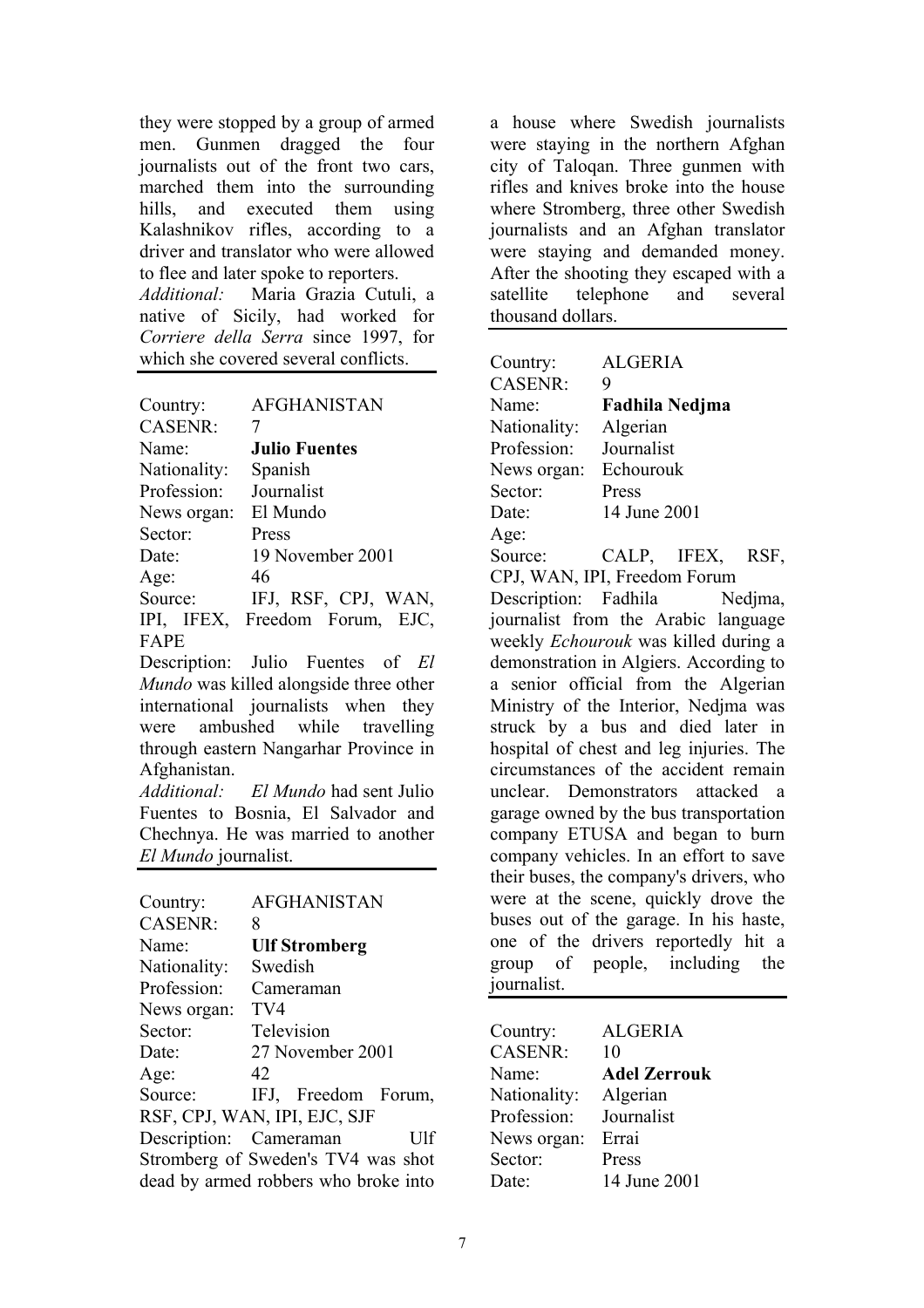Age:

Source: CALP, IFEX, RSF, CPJ, WAN, IPI, Freedom Forum Description: Adel Zerrouk, Algiers correspondent for the Arabic language daily *Erraï* was killed during a violent demonstration in Algiers. Zerrouk was reportedly trampled by a crowd of demonstrators.

| Country:                 | <b>BANGLADESH</b>   |
|--------------------------|---------------------|
| <b>CASENR:</b>           | 11                  |
| Name:                    | <b>Nahar Ali</b>    |
| Nationality:             | Bengali             |
| Profession:              | Journalist          |
| News organ:              | Anirban ub Khulna   |
| Sector:                  | Press               |
| Date:                    | 23 April 2001       |
| Age:                     | 32                  |
| Source:                  | IFJ, CPJ, OPC, WAN, |
| IFEX, Freedom Forum, IPI |                     |

Description: Nahar Ali, a correspondent for the newspaper *Dainik Anirban* in Khulna, was kidnapped on 18 April in the village of Dumuria. He was found unconscious two days later near Dumuria, after being beaten and tortured by his kidnappers. Nahar Ali died of his injuries on 23 April, after suffering brain damage, severe bleeding and broken arms and legs. Police suspect the radical leftist group Biplobi Communist Party of being responsible for the killing.

| Country:       | <b>BOLIVIA</b>                            |
|----------------|-------------------------------------------|
| <b>CASENR:</b> | 12                                        |
|                |                                           |
| Name:          | <b>Juan Carlos Encinas</b>                |
| Nationality:   | <b>Bolivian</b>                           |
| Profession:    | Freelance Journalist                      |
| News organ:    | Canal 21                                  |
| Sector:        | Television                                |
| Date:          | 29 July 2001                              |
| Age:           | 39                                        |
| Source:        | IFJ, IAPA, RSF, CPJ,                      |
|                | IPI, WAN, IFEX, Freedom Forum             |
|                | Description: Juan Carlos Encinas, an      |
|                | investigative journalist for the          |
|                | programme Enlace on <i>Canal 21</i> , was |

mortally wounded on 29 July while covering a conflict between two rival organisations fighting for control of a mining co-operative, the Cooperativa Multiactiva Catavi Ltda, in El Alto. Encinas was at the co-operative when one of the organisations surrounded the area and fired several gunshots. Wounded in the groin, he could not be evacuated because the attackers would

not allow any of the wounded to be released. Encinas died that afternoon. The information gathered at the scene by Encinas was to have been broadcast by *Canal 21.* 

| Country:                                 | <b>BRAZIL</b>    |                       |    |
|------------------------------------------|------------------|-----------------------|----|
| <b>CASENR:</b>                           | 13               |                       |    |
| Name:                                    | <b>Mario</b>     | Coelho                | de |
| <b>Almeida Filho</b>                     |                  |                       |    |
| Nationality:                             | <b>Brazilian</b> |                       |    |
| Profession:                              | Journalist       |                       |    |
| News organ: A Verdade                    |                  |                       |    |
| Sector:                                  | Press            |                       |    |
| Date:                                    | 16 August 2001   |                       |    |
| Age:                                     | 42               |                       |    |
| Source:                                  |                  | IAPA, CPJ, IFEX, RSF, |    |
| WiPC, WAN, IPI, EJC                      |                  |                       |    |
| Description: Mario Coelho                |                  |                       | de |
| Almeida Filho was killed the day         |                  |                       |    |
| before he was to testify in a criminal   |                  |                       |    |
| defamation lawsuit. In what appears to   |                  |                       |    |
| be a premeditated murder, the 42-year-   |                  |                       |    |
| old Coelho was killed by a gunman        |                  |                       |    |
| outside his house in the municipality of |                  |                       |    |
| Magé.                                    |                  |                       |    |
| At around 6 p.m., as Coelho was          |                  |                       |    |
| parking his car in his garage, the       |                  |                       |    |
| gunman, who had been drinking beer       |                  |                       |    |
| in a nearby bakery, emerged and          |                  |                       |    |
| started shooting at him with a 45-       |                  |                       |    |
| caliber handgun.                         |                  |                       |    |

The first shot hit Coelho's car window. The journalist left his car and ran away, but the gunman chased him and caught up with him in an abandoned lot. He shot Coelho at least three times and then fled the scene in his own vehicle.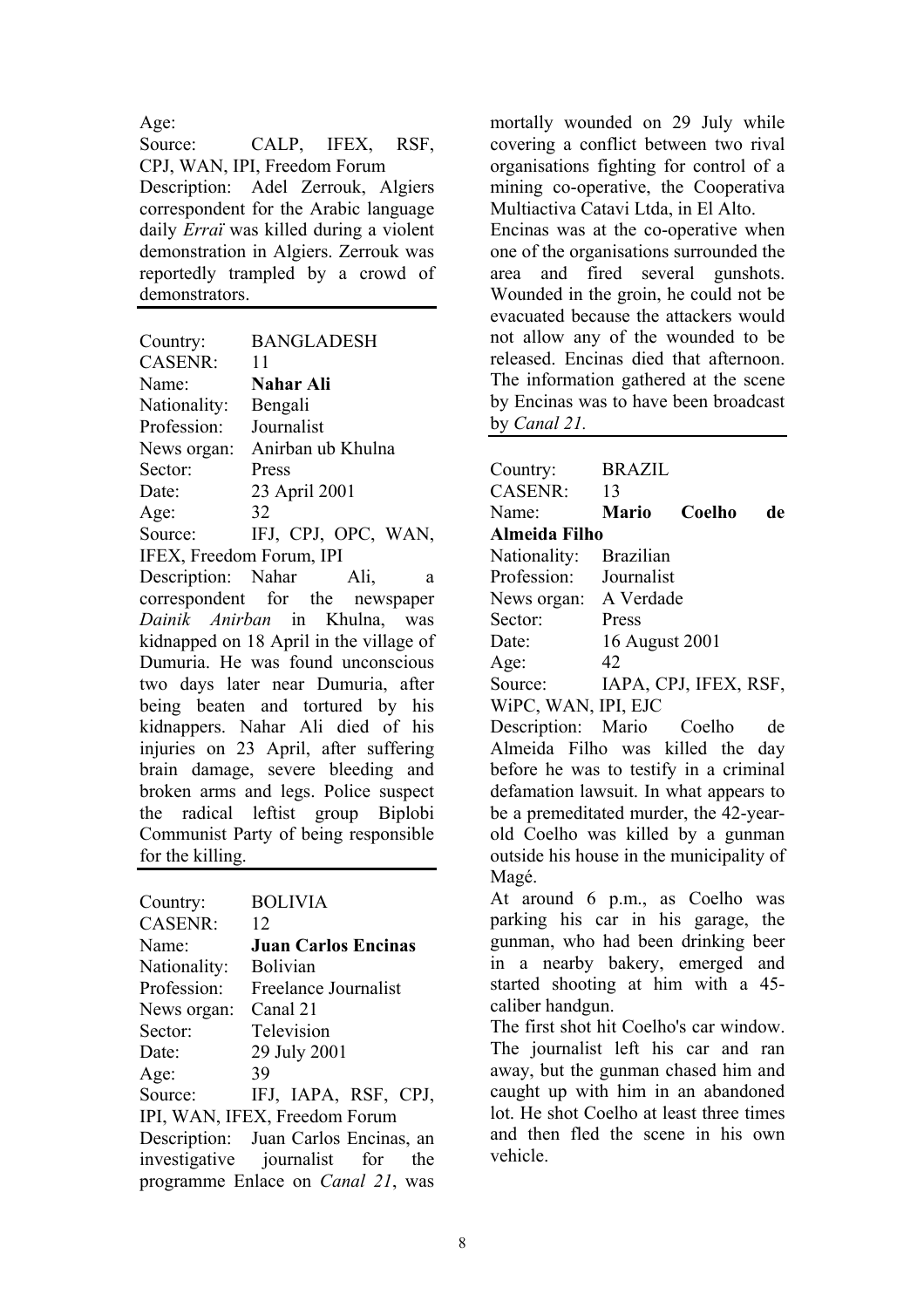Coelho was the administrative editor and publisher of *A Verdade*, a six-page paper that was published three times a month and circulated in Magé. *A Verdade* often criticized local politicians for alleged corruption and other irregularities.

On August  $17<sup>th</sup>$ , Coelho was scheduled to testify in relation to a criminal defamation lawsuit brought against him by Narriman Zito, Magé mayor, and her husband José Camilo Zito dos Santos, mayor of the nearby municipality of Duque de Caxias. The couple filed their lawsuit after *A Verdade* printed the minutes of a Rio de Janeiro State Legislative Assembly session during which Brazilian Labor Party assemblywoman Núbia Cozzolino, a political rival of Narriman Zito, insinuated that Zito was having an affair with one of her security guards.

*O Globo* quoted Coelho's father as saying that his son had received several phone threats five months ago and had written about them in *A Verdade*. Although Coelho apparently knew the identity of the caller(s), he did not reveal this information in the newspaper. The Magé police official in charge of the murder investigation believes that it was a contract killing.

| Country:       | <b>CHINA</b>      |
|----------------|-------------------|
| <b>CASENR:</b> | 14                |
| Name:          | <b>Zhao Qunli</b> |
| Nationality:   | Chinese           |
| Profession:    | Cameraman         |
| News organ:    | Phoenix TV        |
| Sector:        | Television        |
| Date:          | 2 September 2001  |
| Age:           | 51                |
| Source:        | Freedom Forum     |
|                |                   |

Description: Hong Kong television journalist Zhao Qunli was killed when the mini-helicopter he was piloting crashed while he was filming a group of ancient mainland villages.

Police said the mini-helicopter ran into three high-voltage wires crossing a valley and crashed into a pool.

| Country:            | <b>COLOMBIA</b>                    |
|---------------------|------------------------------------|
| <b>CASENR:</b>      | 15                                 |
| Name:               | <b>Flavio Bedoya</b>               |
| Nationality:        | Colombian                          |
| Profession:         | Journalist                         |
| News organ:         | <b>Voz</b>                         |
| Sector:             | Press                              |
| Date:               | 27 April 2001                      |
| Age:                | 52                                 |
| Source:             | IFJ, WAN, IFEX,                    |
|                     | Prensa Libre, CPJ, IAPA, IPI, WiPC |
| Description: Flavio | Bedoya,                            |
|                     | journalist of the newspaper Voz    |
|                     |                                    |

(voice), was killed the city of Tumacodepartment of Nariño. The journalist was killed by four men who shot him several times as he was getting of a bus.

Bedoya had received death threats after the publication of an interview he held with a commander of the Revolutionary Armed Forces of Colombia (FARC). He had also recently reporting on fighting between guerrillas and paramilitaries near Tumaco. Police suspect that paramilitaries were responsible for his murder.

| Country:        | <b>COLOMBIA</b>                        |
|-----------------|----------------------------------------|
| <b>CASENR:</b>  | 16                                     |
| Name:           | <b>Edgar Tavera Gaona</b>              |
| Nationality:    | Colombian                              |
| Profession:     | Journalist                             |
| News organ:     |                                        |
| Sector:         | Radio                                  |
| Date:           | 18 May 2001                            |
| Age:            | 38                                     |
| Source:         | IFJ, Prensa Libre, IPI,                |
| WAN, IFEX, FLIP |                                        |
|                 | Description: The body of radio         |
|                 | journalist Edgar Tavera Gaona was      |
|                 | found in San Lorenzo, in the           |
|                 | municipality of Güepsa, Santander.     |
|                 | According to the National Police's     |
|                 | information, the journalist was killed |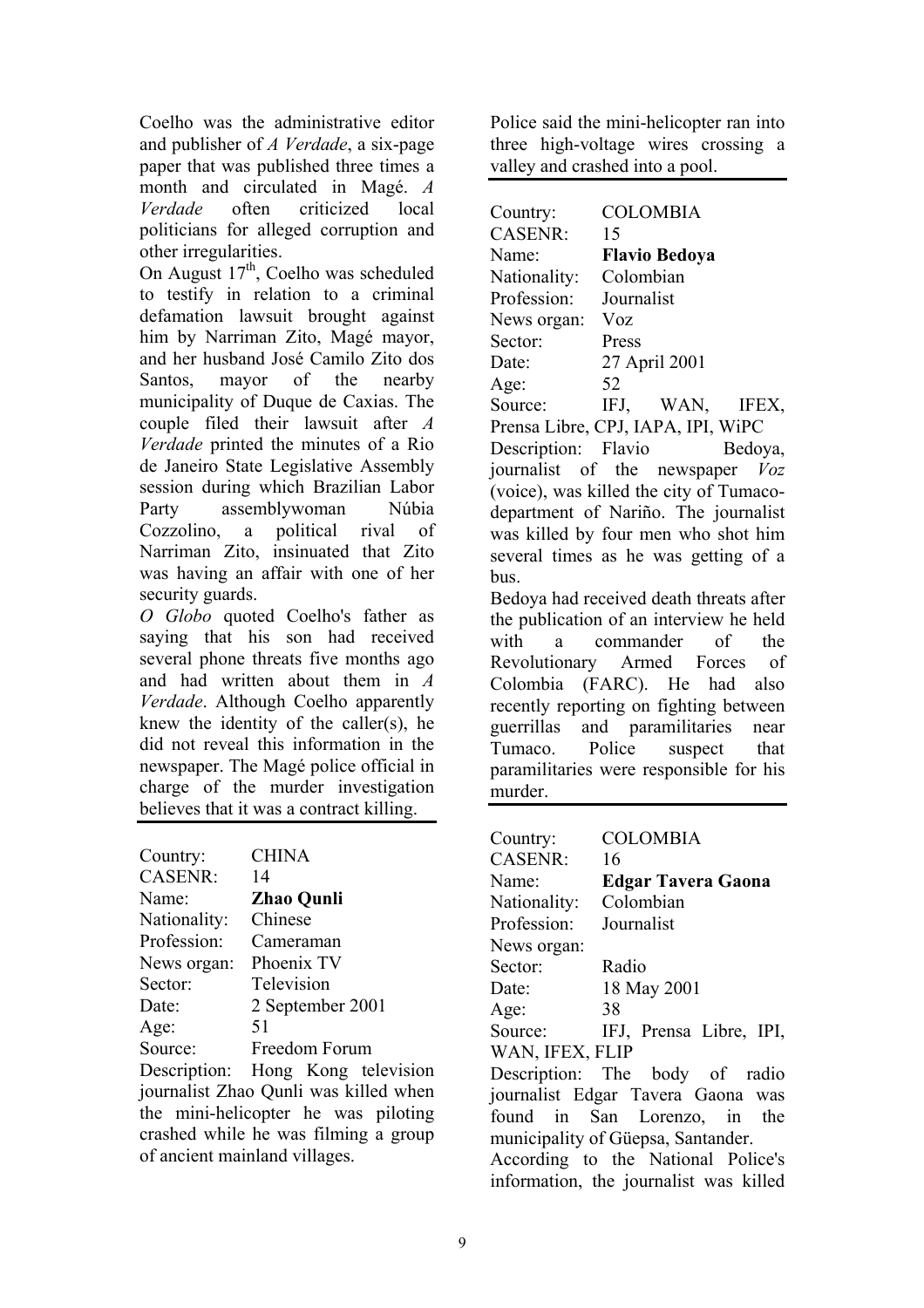by members of the Revolutionary Armed Forces of Colombia (FARC), as a result of his recent articles on the guerilla group's actions in the region. Gaona worked as a journalist for a community radio station in the municipality of Güepsa.

| Country:<br><b>CASENR:</b>      | COLOMBIA<br>17  |              |          |
|---------------------------------|-----------------|--------------|----------|
| Name:                           | Pablo           | Emilio Parra |          |
| Castañeda                       |                 |              |          |
| Nationality:                    | Colombian       |              |          |
| Profession:                     | Journalist      |              |          |
| News organ:                     | Planadas        |              | Cultural |
| Estereo                         |                 |              |          |
| Sector:                         | Radio / Press   |              |          |
| Date:                           | 27 June 2001    |              |          |
| Age:                            | 50              |              |          |
| Source:                         | WAN, IFEX, CPJ, |              |          |
| Freedom Forum, IPI, IAPA, FLIP, |                 |              |          |
| <b>IPYS, CCRG</b>               |                 |              |          |

Description: Colombian radio reporter Pablo Emilio Parra Castañeda was killed in the central province of Tolima. Parra was the founder and head of the community radio station Planadas Cultural Estéreo in the town of Planadas. He was also a regular contributor to print and radio media in the city of Neiva, capital of Huila province, and Ibagué, the capital of Tolima.

One of Parra's radio projects was an educational series involving broadcasts of high school lessons for students who either lived in isolated rural areas or were unable to attend formal classes because of their jobs.

For the last four years, Parra had also served as president of the local branch of the Colombian Red Cross.

Parra's body was found on the side of a rural road between Planadas and the nearby village of Gaitania, in an area noted for illegal plantations of opium poppies used in the production of heroin. He had been shot twice in the head. Parra was reportedly dragged out of his home by FARC (Revolutionary

Armed Forces of Colombia) militia men and assassinated. The region where the body was found is controlled by the 21st Front of the FARC.

Country: COLOMBIA CASENR: 18 Name: **José Ubiel Vásquez** Nationality: Colombian Profession: Director / Journalists News organ: La Voz de la Selva Sector: Radio Date: 6 July 2001  $A \rho e^T$ Source: IFJ, IPI, WAN, IFEX, IAPA, FLIP, Freedom Forum, FLIP, IPYS, CCRG Description: Director of the radio station *La Voz de la Selva*, a local affiliate of the national *Caracol* radio network, was killed by two men riding a motorcycle, who shot him twice outside his office in Florencia, Caquetá department. His death has been linked to those of Guillermo León Agudelo and Alfredo Abad López, also of *La Voz de la Selva*, who were killed in November and December 2000, respectively. The Revolutionary Armed Forces of Colombia, or FARC, has declared the Turbay family, who own *La Voz de la Selva*, a "military target".

| Country:       | <b>COSTA RICA</b>                     |        |
|----------------|---------------------------------------|--------|
| <b>CASENR:</b> | 19                                    |        |
| Name:          | Parmenio                              | Medina |
| Pérez          |                                       |        |
| Nationality:   | Colombian                             |        |
| Profession:    | Journalist                            |        |
| News organ:    | Radio Monumental                      |        |
| Sector:        | Radio                                 |        |
| Date:          | 7 July 2001                           |        |
| Age:           |                                       |        |
| Source:        | CPJ, IFEX, RSF, IAPA,                 |        |
| IFJ, IPI, EJC  |                                       |        |
|                | Description: Parmenio Medina was      |        |
|                | the producer and host of the weekly   |        |
|                | radio program "The Kick" ("La         |        |
|                | Patada"). Unknown assailants shot the |        |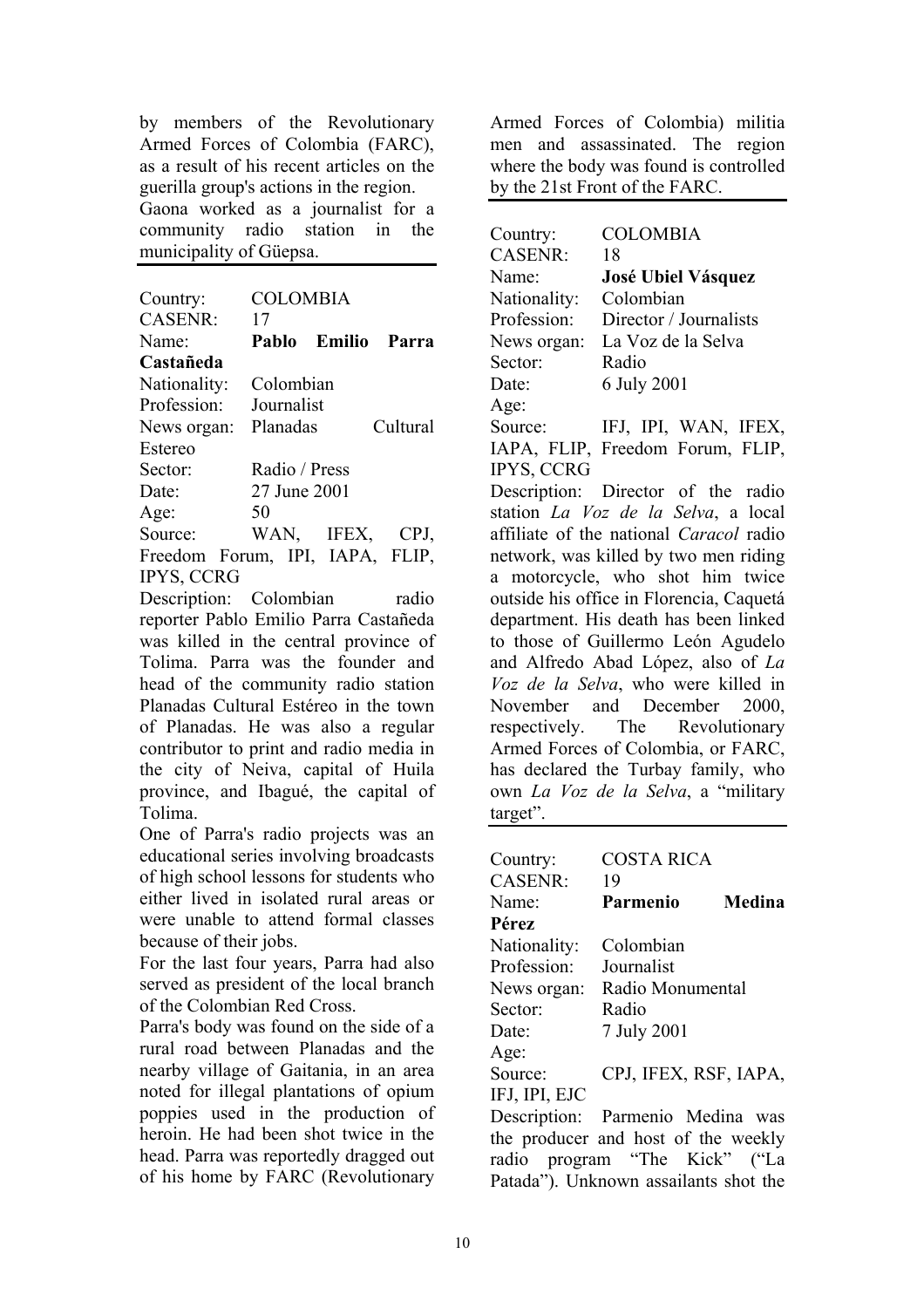journalist three times at close range with a 38-caliber weapon. Medina was shot once in the back and twice in the head, according to local press reports.

The attack occurred just outside the journalist's home in the town of Santo Domingo de Heredia, about six miles northwest of San José. Medina was rushed to the Calderón Guardia Hospital, where he was pronounced dead.

*Additional*: A native of Colombia, Medina moved to Costa Rica in 1968. His 28-year-old "The Kick" was a satirical program that often denounced official corruption and earned the journalist numerous threats.

Starting in 1999, Medina made a series of on-air accusations about alleged fiscal improprieties at Radio María de Guadalupe, a local Catholic station. As a result of Medina's charges, church authorities closed the station in May 2001. Government fraud investigators targeted the station's former director, Minor de Jesús Calvo Aguilar, after the station was closed.

Medina received death threats on 7 May stemming from his criticism of Calvo, according to the San José daily *La Nación*. Two days later, unknown assailants fired bullets at his house. Medina subsequently filed a complaint with government authorities.

Medina was provided with police protection, but asked that it be lifted just days before his death. Twenty minutes after Medina's murder, one of his colleagues at "The Kick" received an anonymous call saying he would be the next victim.

Country: FEDERAL REPUBLIC OF YUGOSLAVIA / KOSOVO CASENR: 20 Name: **Kerem Lawton** Nationality: British Profession: Journalist News organ: Associated Press Television News

| Sector: | News Agency         |
|---------|---------------------|
| Date:   | 29 March 2001       |
| Age:    | 30                  |
| Source: | IFJ, IFEX, CPJ, EJC |

Description: Kerem Lawton, a British national and producer for *Associated Press Television News*, died from shrapnel wounds sustained when a shell struck his car in the Kosovo village of Krivenik, near the Macedonian border.

At the time of his death, Lawton had just arrived in Krivenik to cover the deployment of additional NATO-led peacekeeping forces. Both Macedonian military officials and ethnic Albanian insurgents denied responsibility for Lawton's death and the other civilian casualties. It also remains unclear whether the casualties resulted from a deliberate attack.

| Country:                               | <b>FEDERAL REPUBLIC</b>                 |  |
|----------------------------------------|-----------------------------------------|--|
| OF YUGOSLAVIA                          |                                         |  |
| CASENR:                                | 21                                      |  |
| Name:                                  | <b>Milan Pantic</b>                     |  |
| Nationality: Serbian                   |                                         |  |
| Profession:                            | Journalist                              |  |
|                                        | News organ: Vecernie Novosti            |  |
| Sector:                                | Press                                   |  |
| Date:                                  | 11 June 2001                            |  |
| Age:                                   | 47                                      |  |
|                                        | Source: CPJ, IFJ, IFEX, WAN,            |  |
| Freedom Forum, IPI, ANEM, SEEMO,       |                                         |  |
| IJAS, ATUJ                             |                                         |  |
|                                        | Description: Milan Pantic, a reporter   |  |
|                                        | for the Belgrade daily Vecernje         |  |
|                                        | Novosti, was killed before 8 a.m. local |  |
|                                        | time as he was entering his apartment   |  |
|                                        | building in the central Serbian town of |  |
| Jagodina.                              |                                         |  |
|                                        | Pantic had gone to fetch a loaf of      |  |
| bread. As he entered the front door of |                                         |  |
|                                        |                                         |  |

his building, attackers grabbed him from behind, broke his neck, and then struck him several times in the head with a sharp object as he lay face down on the ground. An eyewitness saw two attackers—both wearing masks and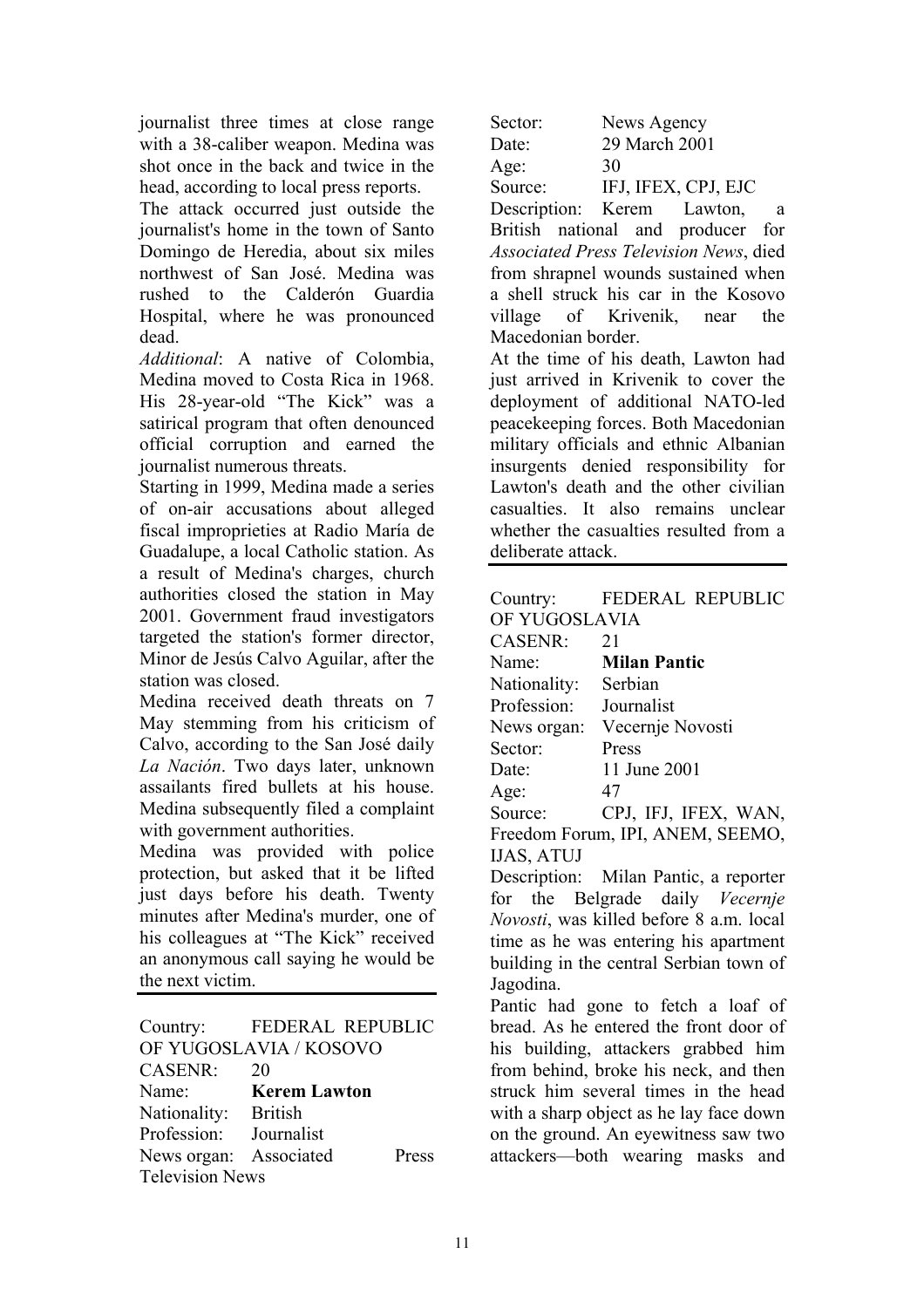black shirts—running away from the scene.

The journalist reported extensively on criminal affairs, including corruption in local companies. His wife, Zivka Pantic, told *Vecernje Novosti* that Pantic had received numerous telephone threats in response to articles he had written.

| Country:               | <b>FEDERAL REPUBLIC</b> |  |
|------------------------|-------------------------|--|
| OF YUGOSLAVIA / KOSOVO |                         |  |
| <b>CASENR:</b>         | 22                      |  |
| Name <sup>-</sup>      | <b>Bekim Kastrati</b>   |  |
| Nationality:           | Kosovar Albanian        |  |
| Profession:            | Journalist              |  |
| News organ:            | Bota Sot                |  |
| Sector:                | Press                   |  |
| Date:                  | 19 October 2001         |  |
| Age:                   |                         |  |
| Source:                | RSF, IFEX, WAN, IPI,    |  |
| <b>EJC</b>             |                         |  |

Description: Bekim Kastrati, a reporter for the Albanian-language daily *Bota Sot*, was shot dead by unidentified attackers in a drive-by shooting near the town of Srbica, northwest of the Kosovar capital of Pristina. The attackers pulled alongside the vehicle carrying the journalist and opened fire with machine guns, killing a second man and injuring a third. A U.N. spokesman said a motive for the killing was not immediately known. *Bota Sot* is considered to be close to the Democratic League of Kosovo, an ethnic Albanian political party.

| Country:            | <b>FRANCE</b>                      |
|---------------------|------------------------------------|
| <b>CASENR:</b>      | 23                                 |
| Name <sup>-</sup>   | <b>Brice Fleutiaux</b>             |
| Nationality:        | French                             |
| Profession:         | Freelance Photographer             |
| News organ:         |                                    |
| Sector:             |                                    |
| Date:               | 24 April 2001                      |
| Age:                |                                    |
| Source:             |                                    |
| Description: French | freelance                          |
|                     | photographer, Brice Fleutiaux, who |

was held hostage in Chechnya for eight months until last June and has published a book on his experiences in captivity, killed himself. The publisher said he had been suffering from severe depression.

| Country:                    | <b>GEORGIA</b>                                   |
|-----------------------------|--------------------------------------------------|
| <b>CASENR:</b>              | 24                                               |
| Name:                       | Georgi Sanaia                                    |
| Nationality:<br>Profession: | Georgian<br>Journalist                           |
|                             |                                                  |
| News organ:                 | Rustavi-2                                        |
| Sector:                     | TV                                               |
| Date:                       | 26 July 2001                                     |
| Age:                        | 26                                               |
| Source:                     | IFJ, IAGJ, IFEX, IPI,                            |
| OPC, WAN, RSF, CPJ, EJC     |                                                  |
|                             | Description: Georgi Sanaia, was                  |
|                             | found dead in his Tbilisi apartment. He          |
|                             | was shot once in the head at close               |
| range with a 9mm weapon.    |                                                  |
|                             | Sanaia anchored "Night Courier", a               |
|                             | nightly political talk show in which he          |
|                             | interviewed Georgia's leading                    |
|                             | politicians on the independent                   |
|                             | television station <i>Rustavi-2</i> . The police |
|                             | have launched an investigation into the          |
| murder.                     |                                                  |
|                             | Additional: In a special television              |
|                             | address, President Eduard                        |
|                             | Shevardnadze directed the Minister of            |
|                             | Internal Affairs, the Prosecutor                 |
|                             | General, and the Minister of State               |
|                             | Security to oversee the investigation            |
| personally.                 |                                                  |
|                             | Sanaia's Rustavi-2 colleagues firmly             |
|                             | believe that the murder resulted from            |
|                             | his professional work, although they             |
|                             | were not aware of any specific threats           |
| against the journalist.     |                                                  |
|                             | Erosi Kitsmarishvili, executive director         |
|                             | of Rustavi-2, suspects that the murder           |
|                             | could have been intended to intimidate           |
|                             | the station, which is known for its              |
|                             | investigative reporting on state                 |
|                             | corruption and misuse of power in                |
|                             | Georgia. The station has frequently              |
| been                        | the target of government                         |
|                             |                                                  |
| harassment in recent years. |                                                  |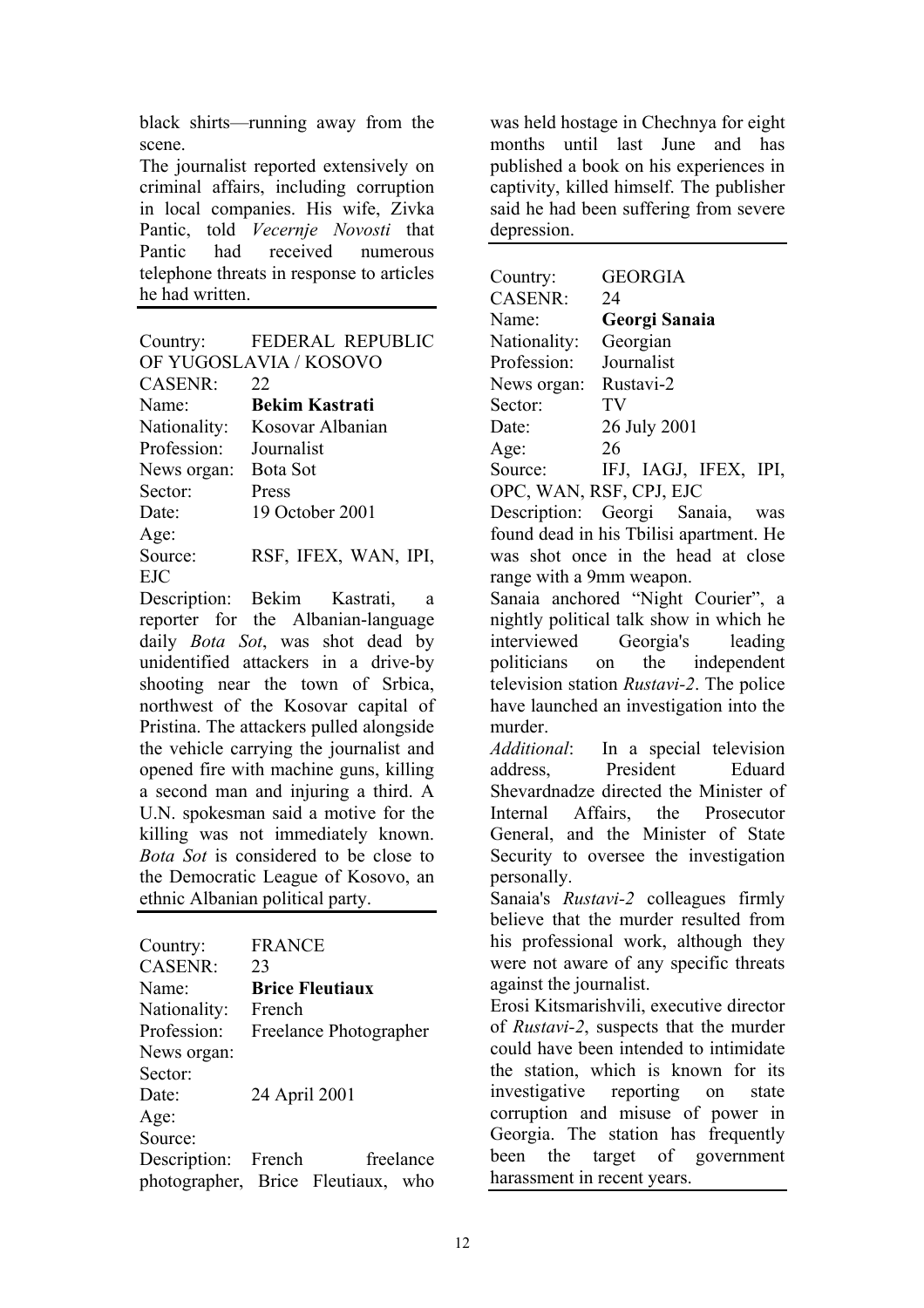| Country:          | <b>GUATEMALA</b>              |
|-------------------|-------------------------------|
| <b>CASENR:</b>    | 25                            |
| Name <sup>-</sup> | Jorge Mynor Alegria           |
| Armendariz        |                               |
| Nationality:      | Gautemalan                    |
| Profession:       | Journalist                    |
| News organ:       | Radio Amatique                |
| Sector:           | Radio                         |
| Date              | 5 September 2001              |
| Age:              | 38                            |
| Source:           | IFJ, CPJ, IFEX, RSF,          |
|                   | OPC, IPI, Freedom Forum, WAN, |
| APG               |                               |

Description: Jorge Alegría was shot at least five times outside his home in Puerto Barrios, a port city located on the Caribbean coast in Izabal Department. His personal effects were untouched, making robbery an unlikely motive.

Alegría hosted an afternoon call-in show called "Línea Directa" on the local station *Radio Amatique*. Callers often discussed corruption and official misconduct. Alegría also worked as a part-time correspondent for the national radio network *Emisoras Unidas*.

Guatemalan newspapers reported that the journalist had been threatened on three different occasions after broadcasting stories about corruption.

About three months before his assassination, according to one local source, Alegría spoke on air about the threats he had received. One of Alegría's colleagues told *Emisoras Unidas* that local officials had tried to bribe the journalist to keep him quiet about their activities.

*Additional*: Following Alegría's death, his *Radio Amatique* colleague Enrique Aceituno resigned from his job as host of a local news program. Aceituno said he had received both death threats and attempted bribes to discourage him from criticizing local authorities.

Police detained two suspects in connection with Alegría's murder. One suspect had a 9 mm handgun whose bullets apparently matched those found at the crime scene. Preliminary investigations by the Puerto Barrios prosecutor's office revealed that the handgun had recently fired six shots. Because of Alegría's death and Aceituno's departure from the station, *Radio Amatique* no longer broadcasts local news.

| Country:       | <b>HAITI</b>                       |
|----------------|------------------------------------|
| <b>CASENR:</b> | 26                                 |
| Name:          | <b>Brignol Lindor</b>              |
| Nationality:   | Haitian                            |
| Profession:    | Journalist                         |
| News organ:    | Radio Eco 2000                     |
| Sector:        | Radio                              |
| Date:          | 3 December 2001                    |
| Age:           | 32                                 |
| Source:        | IFJ, IFEX, WAN, RSF,               |
|                | Freedom Forum, IPI, NUJ Nicaragua, |
|                |                                    |

IAPA

Description: Brignol Lindor was hacked to death by a mob in a town that has been marked by several weeks of violence by pro- and antigovernment political groups.

Lindor, news director of *Radio Eco 2000*, reportedly had received two death threats from supporters of President Jean Bertrand Aristide last week for inviting opposition supporters to appear on his talk show.

The journalist was ambushed as he was on his way to the town of Petit-Goave, 40 miles west of the capital, Port-au-Prince. A mob stopped his car and broke the windows. Lindor managed to escape the rock-throwing crowd and sought refuge in a nearby home. The mob dragged him out and hacked him to death with machetes.

Lindor's radio station colleagues and other journalists claim that he was killed by Aristide supporters.

A number of news organizations throughout Haiti have protested the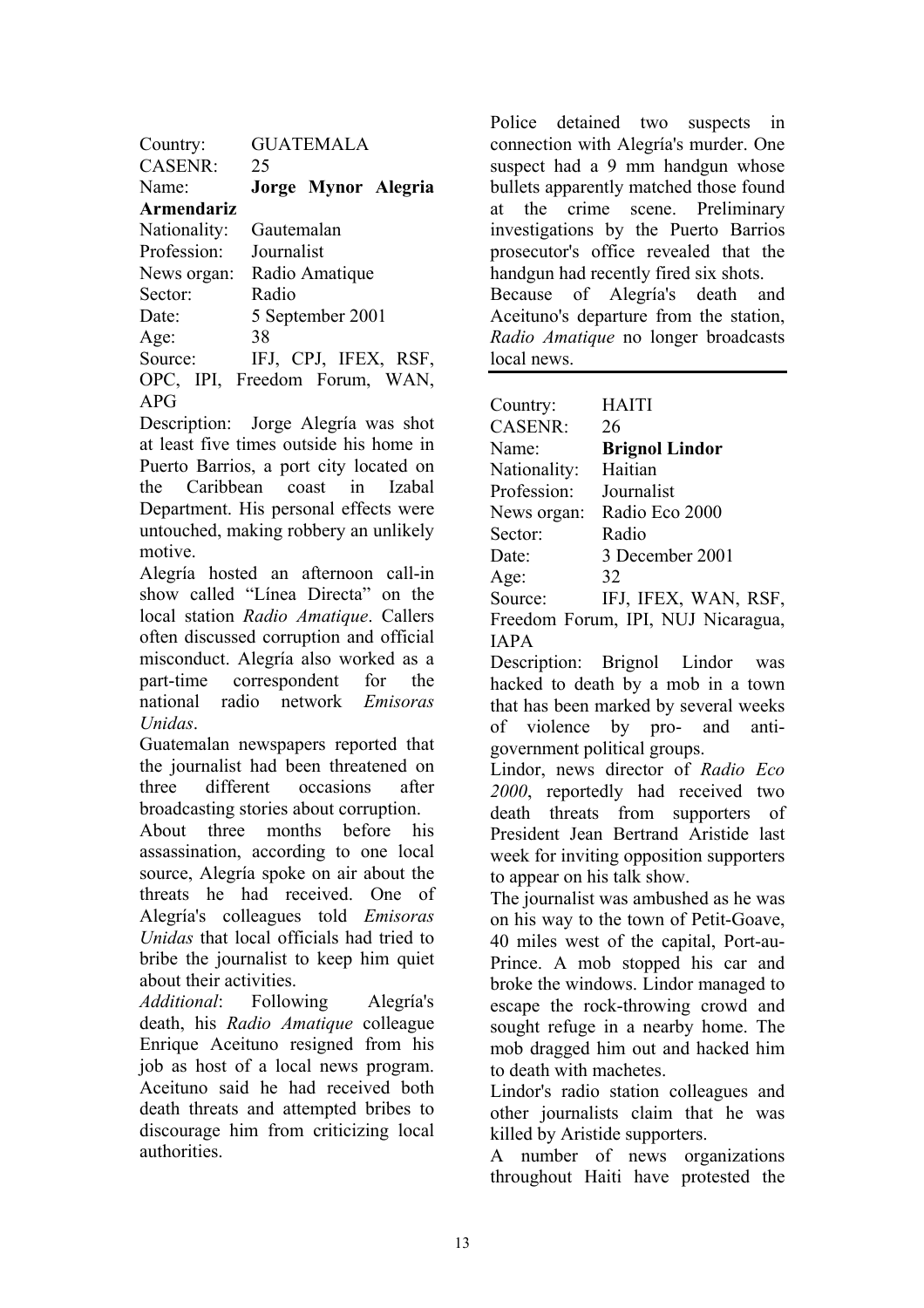murder of Lindor. There were reports of various local journalist marches and work slow downs to protest the murder.

| Country:        | <b>INDIA</b>                                   |
|-----------------|------------------------------------------------|
| CASENR:         | 27                                             |
| Name:           | Anju Sharma                                    |
| Nationality:    | Indian                                         |
| Profession:     | Journalist                                     |
| News organ:     | <b>Hindustan Times</b>                         |
| Sector:         | Press                                          |
| Date:           | 30 September 2001                              |
| Age:            | 28                                             |
|                 | Source: Freedom Forum                          |
|                 | Description: Four journalists were             |
|                 | killed in the crash of a small private jet     |
|                 | carrying a leading opposition                  |
|                 | lawmaker to a rally in central India.          |
|                 | The four journalists were identified by        |
|                 | the Press Trust of India as: Anju              |
|                 | Sharma of <i>Hindustan Times</i> , Sanjiv      |
|                 | Sinha of <i>Indian Express</i> , Ranjan Jha of |
|                 | the Aaj Tak television station, and            |
|                 | Gopal Bisht, a cameraman for Aaj Tak.          |
|                 | Additional: Sharma had been with               |
|                 | Hindustan Times for 10 years and had           |
|                 | recently been assigned to cover the            |
| Congress Party. |                                                |

| Country:                                | <b>INDIA</b>                               |  |
|-----------------------------------------|--------------------------------------------|--|
| CASENR:                                 | 28                                         |  |
| Name:                                   | Sanjiv Sinha                               |  |
| Nationality:                            | Indian                                     |  |
| Profession: Journalist                  |                                            |  |
| News organ:                             | <b>Indian Express</b>                      |  |
| Sector:                                 | Press                                      |  |
| Date:                                   | 30 September 2001                          |  |
| Age:                                    | 34                                         |  |
|                                         | Source: Freedom Forum                      |  |
|                                         | Description: Four journalists were         |  |
|                                         | killed in the crash of a small private jet |  |
|                                         | carrying a leading opposition              |  |
| lawmaker to a rally in central India.   |                                            |  |
| One of the four journalists killed was  |                                            |  |
| Sanjiv Sinha of <i>Indian Express</i> . |                                            |  |
|                                         | <i>Additional:</i> Sinha was a school      |  |
|                                         | teacher turned journalist and had          |  |
| covered the Congress Party beat for the |                                            |  |
|                                         | Indian Express the past few years.         |  |

Country: INDIA CASENR: 29 Name: **Ranjan Jha** Nationality: Indian Profession: Journalist News organ: Aaj Tak Sector: TV Date: 30 September 2001 Age: Source: Freedom Forum Description: Four journalists were killed in the crash of a small private jet carrying a leading opposition lawmaker to a rally in central India. Ranjan Jha of the *Aaj Tak* television station was among the four journalists killed in the crash. *Additional:* Jha entered television journalism in 1995 after having worked five years for the Hindi daily *Dainik Jagran*.

| Country:       | <b>INDIA</b>                               |
|----------------|--------------------------------------------|
| <b>CASENR:</b> | 30                                         |
| Name:          | <b>Gopal Bisht</b>                         |
| Nationality:   | Indian                                     |
| Profession:    | Cameraman                                  |
| News organ:    | Aaj Tak                                    |
| Sector:        | TV                                         |
| Date:          | 30 September 2001                          |
| Age:           | 50                                         |
| Source:        | Freedom Forum                              |
|                | Description: Four journalists were         |
|                | killed in the crash of a small private jet |
|                | carrying a leading opposition              |
|                | lawmaker to a rally in central India.      |
|                | Gopal Bisht, a cameraman for Aaj Tak,      |
|                | was one of the victims on board of the     |
| plane.         |                                            |

| Country:       | <b>INDONESIA</b> |
|----------------|------------------|
| <b>CASENR:</b> | 31               |
| Name:          | Oz Rusli Radja   |
| Nationality:   | Indonesian       |
| Profession:    | Journalist       |
| News organ:    | Pena Lestari     |
| Sector:        | Press            |
| Date:          | 18 February 2001 |
| Age:           | 47               |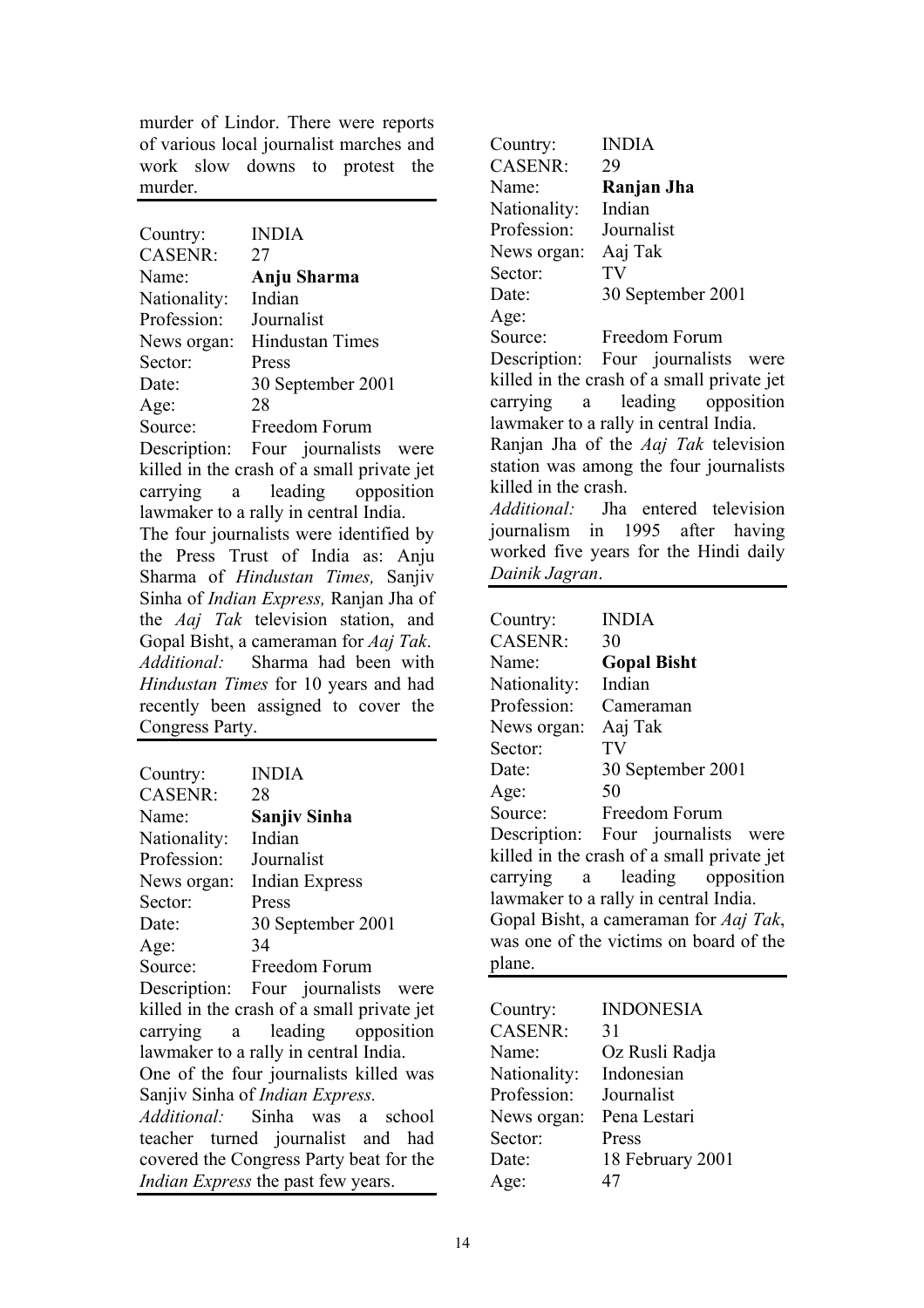Source: Freedom Forum, RSF, IFEX, IFJ, IPI, SEAPA, AJI Description: Rusli Radja, a journalist from the weekly magazine *Pena Lestari*, was found dead in eastern Aceh, the region north east of Indonesia where separatist movements are at war with the government. According to local witnesses, the body - which had been found with that of another corpse - showed signs of torture. The police have opened an inquiry.

| Country:                | <b>IRAQ</b>                   |       |
|-------------------------|-------------------------------|-------|
| <b>CASENR:</b>          | 32                            |       |
| Name:                   | <b>Muhammad</b>               | Jamil |
| <b>Bandi Rozhbayani</b> |                               |       |
| Nationality: Iraqi Kurd |                               |       |
| Profession: Journalist  |                               |       |
| News organ:             |                               |       |
| Sector:                 | Press                         |       |
| Date:                   | 27 March 2001                 |       |
| Age:                    | 89                            |       |
| Source:                 | CJI, WAN,                     | HRA,  |
|                         | Coalition for Justice in Iraq |       |

Description: The mutilated corpse of the journalist and writer Jamil Bandi Rozhbayani, an Iraqi Kurd, was discovered in his home in Bagdhad on the night of 26 to 27 March. Three men from the Iraqi Information Service Al Mokhabarat had conveyed a message from President Saddam Hussein and the ruling Baas Party to Mr Rozhbayani in his home a few days previously. This message was allegedly a response to Mr Rozhbayani's recent articles on the "ethnic purification" of the Kurdish regions of Khanaqin and Mandali. The unpublished memoirs of Mr Rozhbayani, together with several of his handwritten documents, disappeared from his home after his corpse was discovered.

| Country:       | <b>KUWAIT</b> |
|----------------|---------------|
| <b>CASENR:</b> | 33            |

| Name:                                    | Hidaya Sultan   | al- |
|------------------------------------------|-----------------|-----|
| <b>Salem</b>                             |                 |     |
| Nationality:                             | Kuwaiti         |     |
| Profession:                              | Editor          |     |
| News organ:                              | al-Majales      |     |
| Sector:                                  | Press           |     |
| Date:                                    | 20 March 2001   |     |
| Age:                                     | 65              |     |
| Source:                                  | RSF, IFEX, OPC, |     |
| Freedom Forum, CPJ, IPI, WAN, EJC        |                 |     |
| Description: Hudaya Sultan al-           |                 |     |
| Salem, owner and editor-in-chief of the  |                 |     |
| weekly al-Majales, was murdered on       |                 |     |
| the way to her office. The assailant     |                 |     |
| shot at her three times and then         |                 |     |
| escaped. According to some sources       |                 |     |
| from the security services, the four     |                 |     |
| men who allegedly shot at her have       |                 |     |
| handed themselves over to the police.    |                 |     |
| Al-Salem was the first woman             |                 |     |
| journalist in Kuwait when she started    |                 |     |
| to work in 1961.                         |                 |     |
| A police officer who confessed to        |                 |     |
| killing the magazine editor because of   |                 |     |
| an article she wrote will face the death |                 |     |
| penalty when his trial opens in April.   |                 |     |
| The suspect, Khaled al-Azmi, had         |                 |     |
| confessed and even re-enacted the        |                 |     |
| killing for the prosecution He stood by  |                 |     |

killing for the prosecution. He stood by what he had told police investigators -that he killed Hidaya Sultan al-Salem because he was enraged by an article she wrote in her *Al-Majales* magazine that he found insulting to his tribe.

The trial at the criminal court has been set for April 15, and the prosecution will ask for the maximum penalty, which is death by hanging. The crime has shocked Kuwaitis, who boast one of the freest press in Arab countries.

| Country:       | <b>LATVIA</b>         |
|----------------|-----------------------|
| <b>CASENR:</b> | 34                    |
| Name:          | <b>Gundars Matiss</b> |
| Nationality:   | Latvian               |
| Profession:    | Journalist            |
| News organ:    | <b>Kurzemes Vards</b> |
| Sector:        | Press                 |
| Date:          | 28 November 2001      |
| Age:           | 35                    |
|                |                       |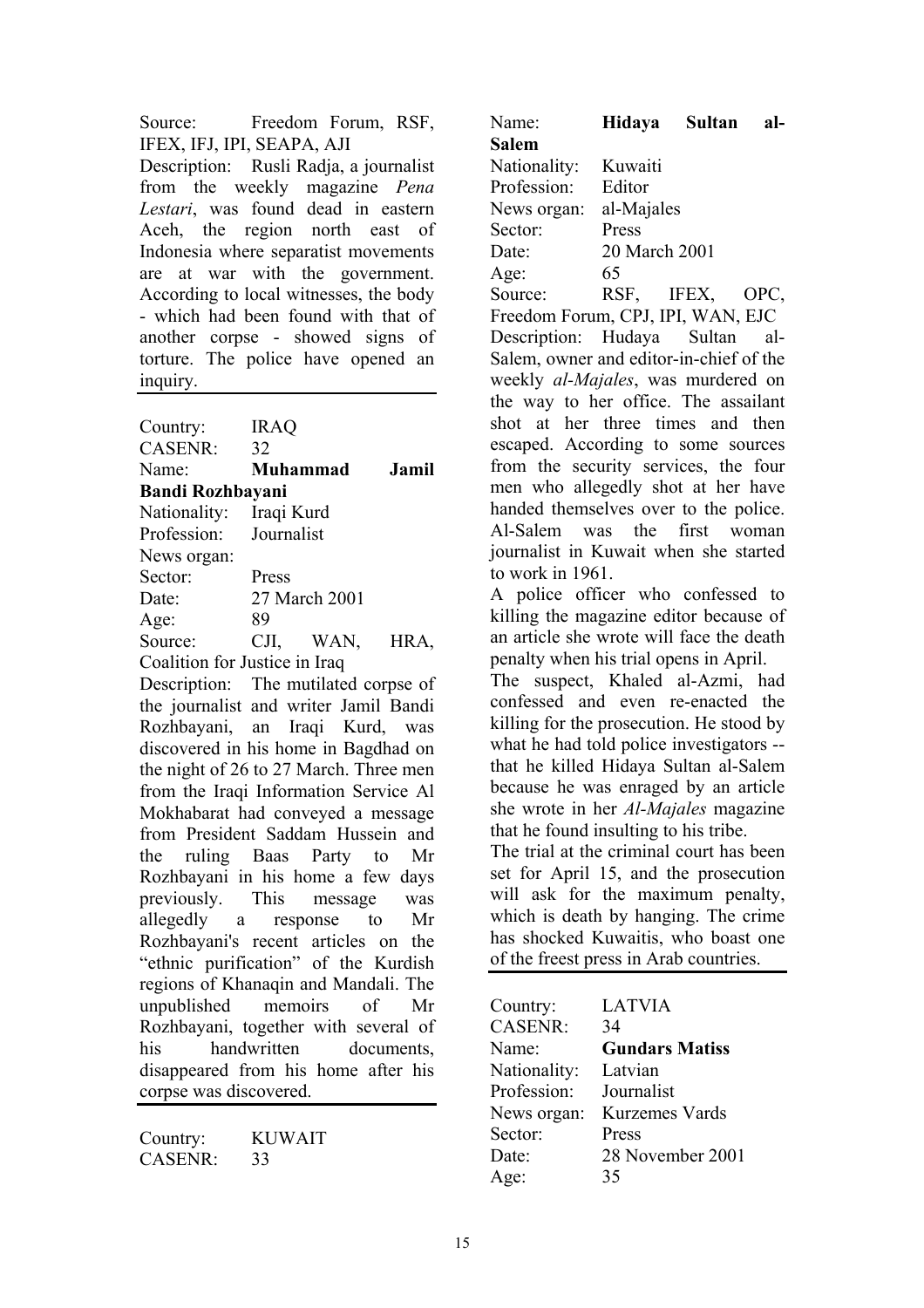Source: Baltic Times, RSF Description: Gundars Matiss, a correspondent with the Liepaja-based *Kurzemes Vards* newspaper, died after being in a coma for two weeks following an attack with a wooden club in the stairwell of his apartment building. Matiss specialized in reporting on organized crime and smuggling. Shortly before his beating he participated in discussions with police and other journalists about organized smuggling through Liepaja port.

His last published article concerned four high-ranking Liepaja officials who he believed were involved in the illegal alcohol business.

| Country:              | <b>MEXICO</b>                |
|-----------------------|------------------------------|
| <b>CASENR:</b>        | 35                           |
| Name:                 | <b>José Luis Ortega Mata</b> |
| Nationality:          | Mexican                      |
| Profession:           | Editor                       |
| News organ:           | Semanario de Ojinaga         |
| Sector:               | Press                        |
| Date:                 | 19 February 2001             |
| Age:                  | 37                           |
| Source:               | CPJ, IFEX, IPI, WAN,         |
| <b>IAPA, SNRPTASC</b> |                              |

Description: José Luis Ortega Mata, the editor of the weekly *Semanario de Ojinaga*, based in Ojinaga, Chihuahua State, was shot twice in the head at close range with a .22 caliber firearm. The journalist's minivan was found with its engine running and the lights on. His wallet and cameras were not taken, making robbery an unlikely motive.

Friends and relatives of the journalist have linked his murder to a front-page story in the February 15 issue of *Semanario de Ojinaga*. The article reported that the federal Attorney General's Office (PGR) was investigating drug trafficking activities in the town of Aldama, near the state capital, Chihuahua. *Semanario de Ojinaga* also claimed that local

traffickers were moving drugs from safe houses in Aldama through Ojinaga to the United States.

It has also been reported that *Semanario de Ojinaga* was about to publish a story alleging that drug traffickers funded the electoral campaigns of local politicians, and that Ortega Mata had received threats in connection with the story. In the past, the weekly has run articles critical of local politicians and police.

Journalists in border towns are particularly exposed to attacks by drug-traffickers and corrupt law enforcement personnel in league with them. Most murders of Mexican journalists remain unsolved. Such attacks seriously endanger press freedom and hamper attempts to combat corruption.

| <b>MEXICO</b>                            |  |  |
|------------------------------------------|--|--|
| 36                                       |  |  |
| Saúl Antonio Martínez                    |  |  |
|                                          |  |  |
| Mexican                                  |  |  |
| Editor                                   |  |  |
| News organ:<br>El Imparcia               |  |  |
| Press                                    |  |  |
| 24 March 2001                            |  |  |
|                                          |  |  |
| IFJ, RSF, IFEX, WAN,                     |  |  |
| Freedom Forum, IPI, CPJ, IAPA,           |  |  |
|                                          |  |  |
| Description: Saúl Antonio Martínez       |  |  |
| Gutiérrez, deputy editor of the daily El |  |  |
| Imparcial, based in Matamoros,           |  |  |
| Tamaulipas State, was found in the       |  |  |
| back seat of his Ford Explorer in the    |  |  |
| municipality of Río Bravo, near the      |  |  |
| Tamaulipas-Texas border. The             |  |  |
| journalist had been shot four times in   |  |  |
| the head, execution-style, with a 9mm-   |  |  |
| caliber gun. Bruises on his body         |  |  |
| suggested that he had been tortured.     |  |  |
| Martínez Gutiérrez was the son of        |  |  |
| Gonzalo Martínez Silva, El Imparcial's   |  |  |
| editor and publisher. He believes that   |  |  |
| Matamoros drug traffickers executed      |  |  |
|                                          |  |  |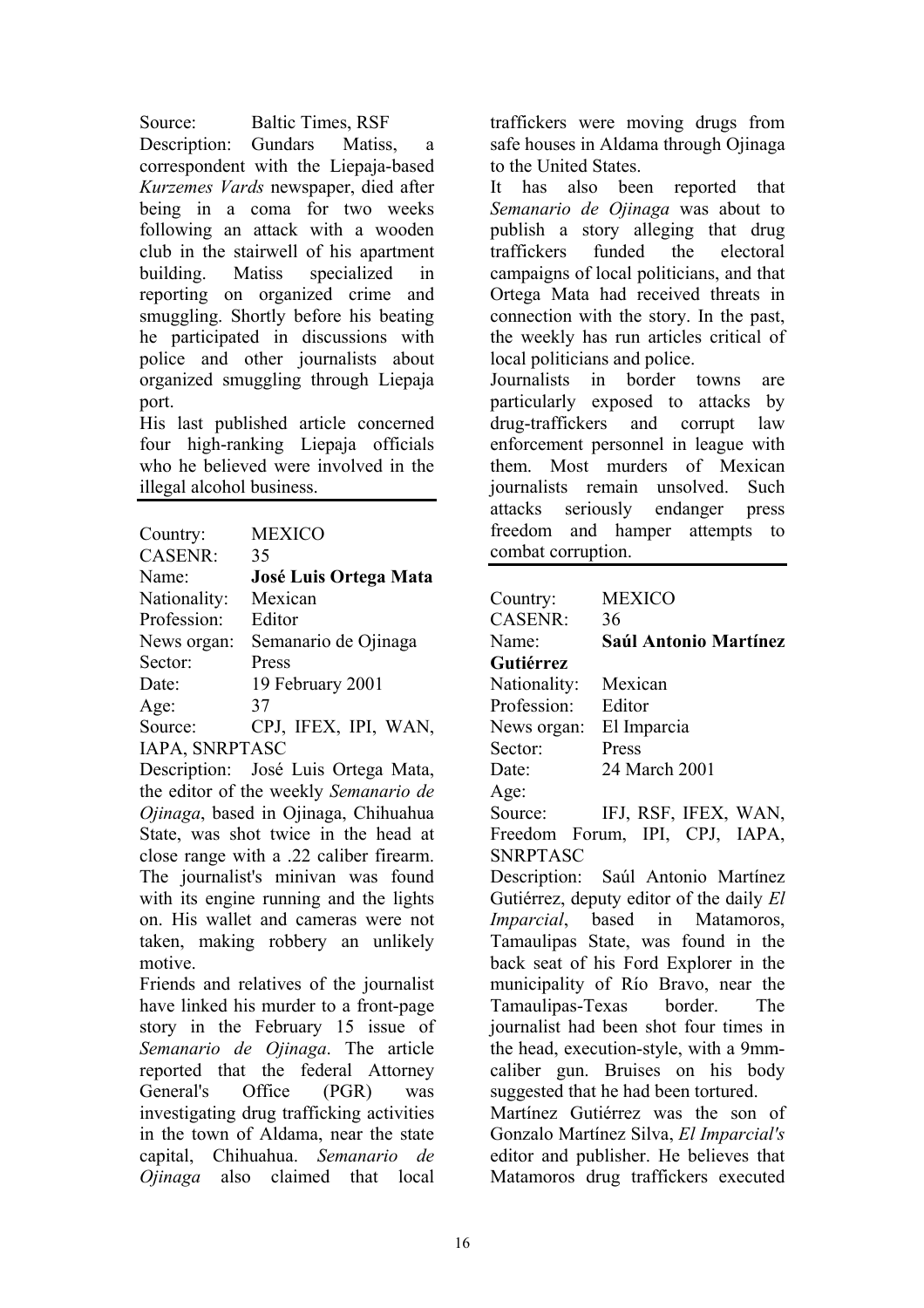his son because of articles about them in *El Imparcial*. He added that his son had received threats but did not take them seriously.

According to local authorities, the Ministerial Police are also investigating the possibility that the attack may have been provoked by *El Imparcial*'s coverage of immigrant smuggling and official corruption.

| Country:       | <b>MONGOLIA</b>      |
|----------------|----------------------|
| <b>CASENR:</b> | 37                   |
| Name:          | <b>Takahiro Kato</b> |
| Nationality:   | Japanese             |
| Profession:    | Journalist           |
| News organ:    | <b>NHK</b>           |
| Sector:        | TV                   |
| Date:          | 14 January 2001      |
| Age:           | 33                   |
| Source:        | Freedom Forum        |

Description: Two Japanese and one Mongolian journalist were killed in the crash of a U.N.-chartered helicopter that was investigating heavy snowfall damage in Mongolia.

The two Japanese journalists who were killed in the crash were identified as *NHK* reporter Takahiro Kato and *NHK* cameraman Minoru Masaki, both of whom were based in Beijing. *NHK* is the Japanese national public television system. A photographer from Mongolia's *Gamma* agency, Tsevegmid Batzorig, was also killed.

| Country:       | <b>MONGOLIA</b>                         |
|----------------|-----------------------------------------|
| <b>CASENR:</b> | 38                                      |
| Name:          | <b>Minoru Masaki</b>                    |
| Nationality:   | Japanese                                |
| Profession:    | Cameraman                               |
| News organ:    | <b>NHK</b>                              |
| Sector:        | TV                                      |
| Date:          | 14 January 2001                         |
| Age:           | 35                                      |
| Source:        | Freedom Forum                           |
|                | Description: Two Japanese and one       |
|                | Mongolian journalist were killed in the |
|                | crash of a U.N.-chartered helicopter    |

that was investigating heavy snowfall damage in Mongolia.

One of the two Japanese journalists was *NHK* cameraman Minoru Masaki.

Country: MONGOLIA CASENR: 39 Name: **Tsevegmid Batzorig** Nationality: Mongolian Profession: Photographer News organ: Gamma Sector: News Agency Date: 14 January 2001 Age: Source: Freedom Forum Description: Mongolian photographer Tsevegmid Batzorig was killed alongside two Japanese journalists in the crash of a U.N. chartered helicopter that was investigating heavy snowfall damage in Mongolia.

| Country:                                 | <b>PALESTINE</b>                    |  |
|------------------------------------------|-------------------------------------|--|
| CASENR:                                  | 40                                  |  |
| Name:                                    | <b>Hisham Mekki</b>                 |  |
| Nationality:                             | Palestinian                         |  |
| Profession: Director                     |                                     |  |
| News organ:                              | Palestinian<br>State                |  |
| <b>Broadcasting</b>                      |                                     |  |
| Sector:                                  | Radio / TV                          |  |
| Date:                                    | 17 January 2001                     |  |
| Age:                                     | 54                                  |  |
|                                          | Source: RSF, IPI, IFEX, PJS         |  |
|                                          | Description: Hisham Mekki, director |  |
| of Palestinian state broadcasting, was   |                                     |  |
| killed in Gaza City by three masked      |                                     |  |
| men who shot him in the head and         |                                     |  |
| chest. A Palestinian group, the al-Aqsa  |                                     |  |
|                                          | Martyrs' Brigade, claimed           |  |
| responsibility for the attack. The group |                                     |  |
| said its "anti-corruption unit" had      |                                     |  |
| killed Mekki, a member of Yasser         |                                     |  |
| Arafat's Fatah movement, because         |                                     |  |
| Arafat had failed to crack down on       |                                     |  |
| corrupt officials.                       |                                     |  |

| Country: | <b>PALESTINE</b>        |
|----------|-------------------------|
| CASENR:  | 41                      |
| Name:    | <b>Mohammad Bishawi</b> |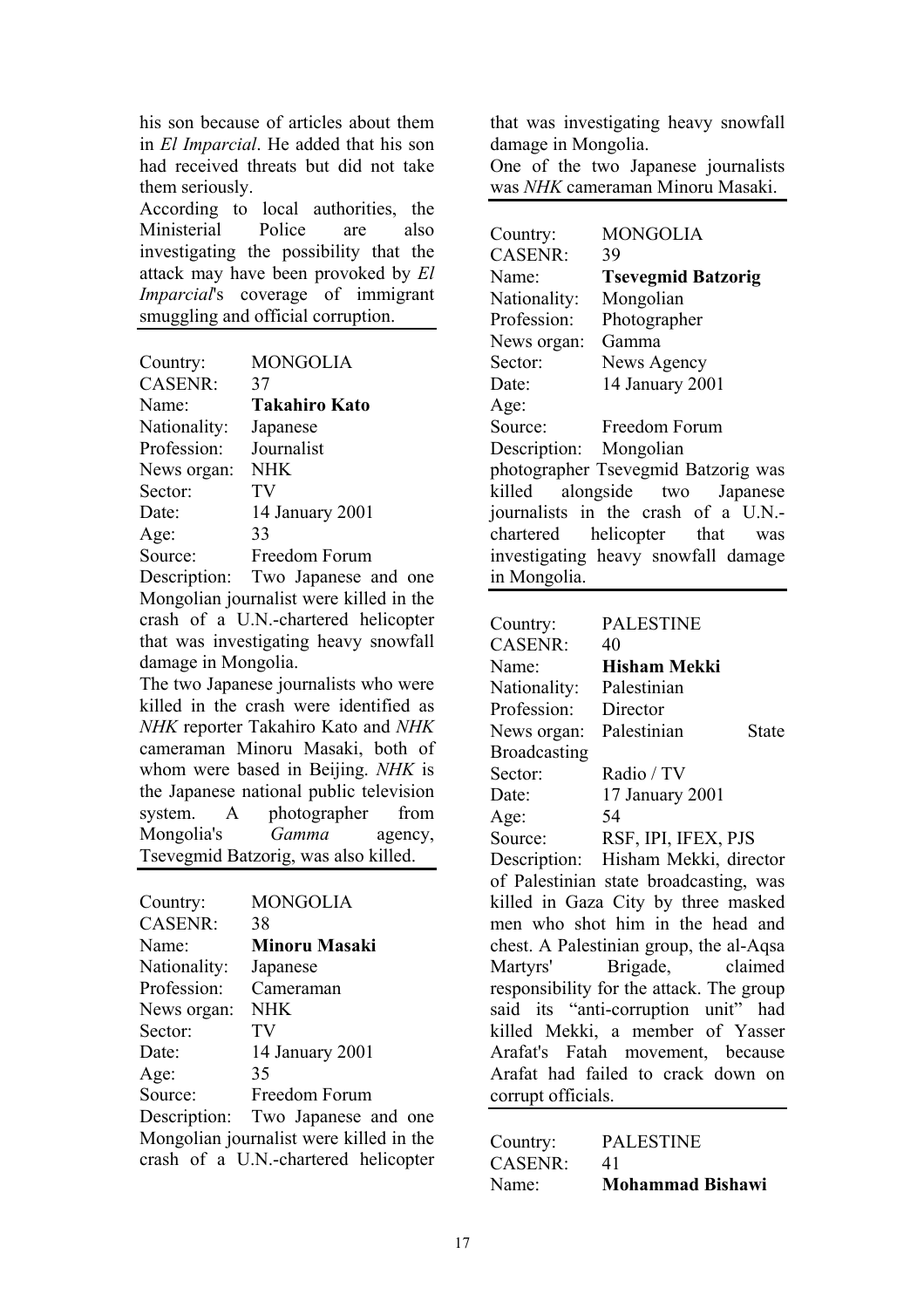| Nationality: Palestinian       |                                 |  |  |
|--------------------------------|---------------------------------|--|--|
| Profession: Photographer       |                                 |  |  |
|                                | News organ: Al Hayat Al Jadida, |  |  |
| Saut Haq, Web site Islamonline |                                 |  |  |
| Sector:                        | Press                           |  |  |
| Date:                          | 31 July 2001                    |  |  |
| Age:                           | 27                              |  |  |
| Source:                        | <b>IPI</b>                      |  |  |

Description: Mohammad Bishawi was killed during an Israeli military attack on a building in the West Bank town of Nablus. Bishawi, a photographer for the local newspaper *Al Hayat Al Jadida*, the Arab-Israeli weekly *Saut Haq*, and the Web site *Islamonline*, reportedly died when the office of the Islamist Movement Research Centre was hit by two missiles.

| Country:                                  | <b>PALESTINE</b>    |                |
|-------------------------------------------|---------------------|----------------|
| CASENR:                                   | 42                  |                |
| Name:                                     | Othman              | <b>Ibrahim</b> |
| <b>Qatanani</b>                           |                     |                |
| Nationality: Palestinian                  |                     |                |
| Profession: Journalist                    |                     |                |
| News organ: Al Quds, KONA, Web            |                     |                |
| site Islamonline                          |                     |                |
| Sector:                                   | Press, Newss Agency |                |
| Date:                                     | 31 July 2001        |                |
| Age:                                      | 24                  |                |
| <b>IPI</b><br>Source:                     |                     |                |
| Description: Othman                       |                     | <b>Ibrahim</b> |
| Qatanani was killed during an Israeli     |                     |                |
| military attack on a building in the      |                     |                |
| West Bank town of Nablus. Qatanani,       |                     |                |
| a journalist for the Nablus office of the |                     |                |
| daily Al Quds, the Koweit News            |                     |                |
| Agency (KONA), and Islamonline,           |                     |                |
| reportedly died when the office of the    |                     |                |
| Islamist Movement Research Centre         |                     |                |
| was hit by two missiles.                  |                     |                |

| Country:<br><b>CASENR:</b> | <b>PARAGUAY</b><br>43 |        |
|----------------------------|-----------------------|--------|
| Name:                      | <b>Salvador</b>       | Medina |
| <b>Velazques</b>           |                       |        |
| Nationality:               | Paraguayan            |        |
| Profession:                | Journalist            |        |
| News organ:                | Nemity FM             |        |

Sector: Radio Age:

Date: 5 January 2001 Source: SPP, IFJ, IFEX, WAN, IPI, RSF, Freedom Forum, OPC, IAPA

Description: Salvador Medina, a broadcaster and chairman of the board of directors of the community radio station *Ñemity* in Capibary, Paraguay, 180 miles northwest of Asunción, was shot dead as he rode on a motorcycle driven by his brother. Medina's family said he had received a number of threats following exposés he had made in his radio broadcasts. Others said he might have been killed because of what another brother, a correspondent for the national daily newspaper *ABC Color*, had been reporting. After the assassination, the journalists' family was the target of systematic intimidation and death threats.

*Additional*: On 16 October 2001, Milcíades Mayling was sentenced to twenty-five years in prison, the maximum sentence under the local criminal code. Mayling is believed to have assassinated community journalist Salvador Medina.

It is suspected that individuals trafficking lumber from the Capiibary zone, who also have links to drug trafficking, may have ordered the assassination. It is also possible that important political strategists of the governing Colorado Party, who are part of the president's inner circle, may be connected with the crime.

Medina, a journalist with community radio station *Ñemity FM*, often condemned illegal activities in the San Pedro region. He carried out a number of important investigations on this topic with his brother Pablo Medina, a correspondent for the Asunción newspaper *ABC Color*.

| Country:       | <b>PERU</b> |
|----------------|-------------|
| <b>CASENR:</b> | 44          |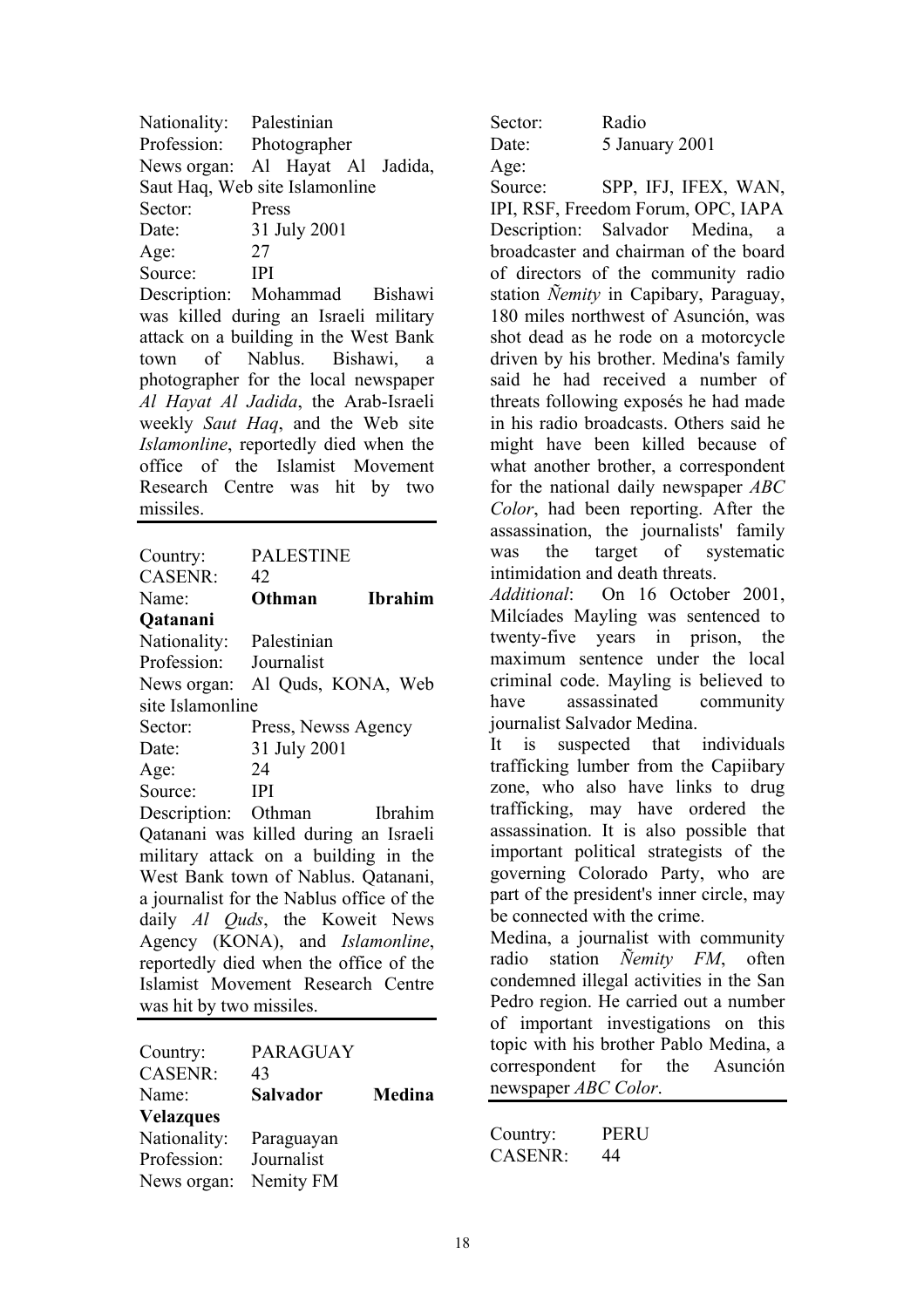| Name:                                | <b>Filomeno</b>    | Coloma |  |
|--------------------------------------|--------------------|--------|--|
| Yungarina                            |                    |        |  |
| Nationality:                         | Peruvian           |        |  |
| Profession:                          | Journalist         |        |  |
| News organ:                          | Radio Americana    |        |  |
| Sector:                              | Radio              |        |  |
| Date:                                | 30 June 2001       |        |  |
| Age:                                 | 32                 |        |  |
| Source:                              | ANP, IFEX          |        |  |
| Description: Filomeno                |                    | Coloma |  |
| Yungarina was killed in a helicopter |                    |        |  |
| crash                                | while reporting on | the    |  |
| devastation of an earthquake in the  |                    |        |  |
| Moquegua region.                     |                    |        |  |
|                                      |                    |        |  |

| Country:       | <b>PHILIPPINES</b> |
|----------------|--------------------|
| <b>CASENR:</b> | 45                 |
| Name:          | Rolando Ureta      |
| Nationality:   | Philippino         |
| Profession:    | Journalist         |
| News organ:    | Radio Mindanao     |
| Sector:        | Radio              |
| Date:          | 3 January 2001     |
| Age:           |                    |
|                |                    |

Source: CMFR, IFEX, WAN, RSF, Freedom Forum, IPI, CPJ

Description: Rolando Ureta was gunned down on the night of January  $3<sup>rd</sup>$ , when two motorcycle-riding men waylaid him en route from Kalibo, the capital of Aklan Province, to the town of Lezo.

Ureta was program director of the radio station *DYKR*, an affiliate of the *Radio Mindanao Network*. Police estimated that he was killed within an hour of leaving the radio station, where he had just hosted "Agong Nightwatch", his evening radio program.

Ureta was apparently murdered as a result of his radio commentaries, which included pieces about local government corruption and police involvement in the drug trade.

| Country:       | <b>PHILIPPINES</b> |       |
|----------------|--------------------|-------|
| <b>CASENR:</b> | 46                 |       |
| Name:          | Candelario         | "Jun" |
| Cayona         |                    |       |

Nationality: Philippino Profession: Journalist News organ: DXLL Sector: Radio Date: 30 May 2001 Age: 27 Source: CMFR, IFEX, RSF, CPJ, WAN, Freedom Forum, IPI Description: Candelario Cayona, a journalist with radio station *DXLL* in Zamboanga, on Mindanao Island in the southern Philippines was murdered on the morning of 30 May while leaving home on his motorcycle to go to the radio station. Two unidentified people fired five bullets, one hitting him in the head. Cayona died instantly. The reporter's family said he had received death threats following some of his programmes. According to his colleagues, the broadcaster had received threats since broadcasting an interview with one of the leaders of the Islamic rebel group Abu Sayyaf. This interview, broadcast during the Jolo hostage crisis, provoked the anger of the authorities, especially the army. *Additional:* According to a 7 June report in the Manila-based newspaper *Philippine Star*, Zamboanga City police have identified and formally charged with murder the alleged killer of radio announcer Candelario Cayona. Police said witnesses positively identified Adbulwarid Ada as the gunman. Ada, however, is still at large. The head of the task force assigned to track down Cayona's killers, Senior Superintendent Julmunier Jubail, added that Ada is also suspected of killing another broadcaster in the city a couple of years ago. He allegedly shot broadcaster Reynaldo Bancairin, also of *DXLL*, in his station booth while he was airing his program on 30 March 1998.

| Country: | <b>RUSSIA</b>           |
|----------|-------------------------|
| CASENR:  | 47                      |
| Name:    | <b>Eduard Markevich</b> |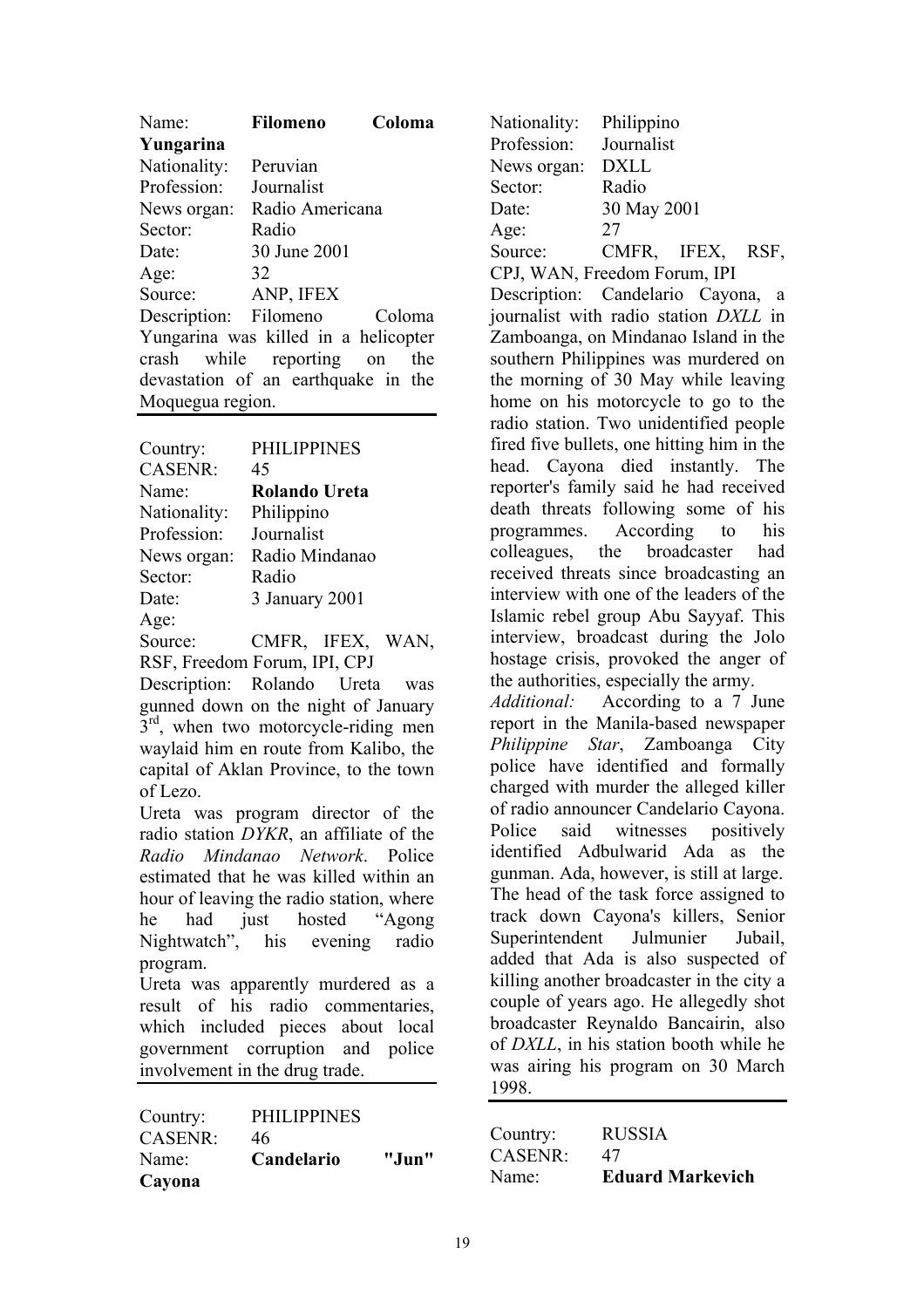| Nationality: | Russian              |
|--------------|----------------------|
| Profession:  | Editor               |
| News organ:  | Novyy Reft           |
| Sector:      | Press                |
| Date:        | 18 September 2001    |
| Age:         | 29                   |
| Source:      | CPJ, IFEX, WAN, IPI, |
| GDF          |                      |

Description: Eduard Markevich, editor and publisher of *Novyy Reft*, a local newspaper in the town of Reftinskiy, Sverdlovsk, was found dead on the evening of 18 September. He had been shot in the back. The newspaper had often criticized local officials. Mr Markevich's colleagues reported that he had received threatening telephone phone calls prior to the attack.

This was not the first attack on Markevich. In 1998, two unknown assailants broke into his apartment and severely beat him in front of his pregnant wife. No one was arrested. Last year, Markevich was illegally detained for 10 days after the local prosecutor's office charged him with defamation over a *Novyy Reft* article questioning the propriety of a lucrative government contract. In May 2001, the federal prosecutor reprimanded the local prosecutor for violating Markevich's constitutional rights.

| Country:          | <b>SOUTH AFRICA</b>  |
|-------------------|----------------------|
| <b>CASENR:</b>    | 48                   |
| Name <sup>-</sup> | <b>Ian Clover</b>    |
| Nationality:      | South African        |
| Profession:       | Freelance Journalist |
| News organ:       |                      |
| Sector:           |                      |
| Date:             | 28 May 2001          |
| Age:              | 40                   |
| Source:           |                      |

Description: The body of wellknown Johannesburg freelance journalist Ian Clover was found at his house in Quellerina in western Johannesburg. A 25-year-old man has handed himself over to police in connection with the death.

He alleged Clover attacked him and that a struggle ensued. The suspect told police that he had stabbed Clover with a knife, banged his head against the wall and strangled him with a tie.

Clover was well known in media circles and at the time of his death he was doing freelance work for the South African Press Association (Sapa) as well as various other publications, including *Men's Health* magazine and several newspapers.

He recently covered the Beatrix mine disaster in *Welkom* for Sapa and his news reports were widely used by both print and electronic media. Clover had a passion for crime reporting and was known to dozens of policemen and women countrywide.

| Country:       | SPAIN                                    |
|----------------|------------------------------------------|
| CASENR:        | 49                                       |
| Name:          | Inaki Pangua Akasuso                     |
| Nationality:   | Spanish                                  |
| Profession:    | Journalist                               |
| News organ:    | Euskal Irrati Telebista                  |
| Sector:        | TV                                       |
| Date:          | 21 May 2001                              |
| Age:           |                                          |
| Source:        | Freedom Forum                            |
|                | Description: A helicopter crash          |
|                | killed two Basque television journalists |
|                | and critically injured a newspaper       |
|                | photographer. The chopper slammed        |
|                | into a quarry near the Basque town of    |
|                | Markina while the crew from Euskal       |
|                | <i>Telebista</i> , a regional public     |
|                | broadcasting station, was filming a      |
| nature series. |                                          |
|                | The victims were identified as           |
|                |                                          |
|                | producer Inaki Pangua Akasuso,           |
|                | cameraman Ruben Cortijo Marin and        |
|                | the pilot, Roberto Arenas Gonzales.      |
|                | The fourth occupant newspaper            |

fourth photographer Santiago Naniz Aramendia, remained in critical condition.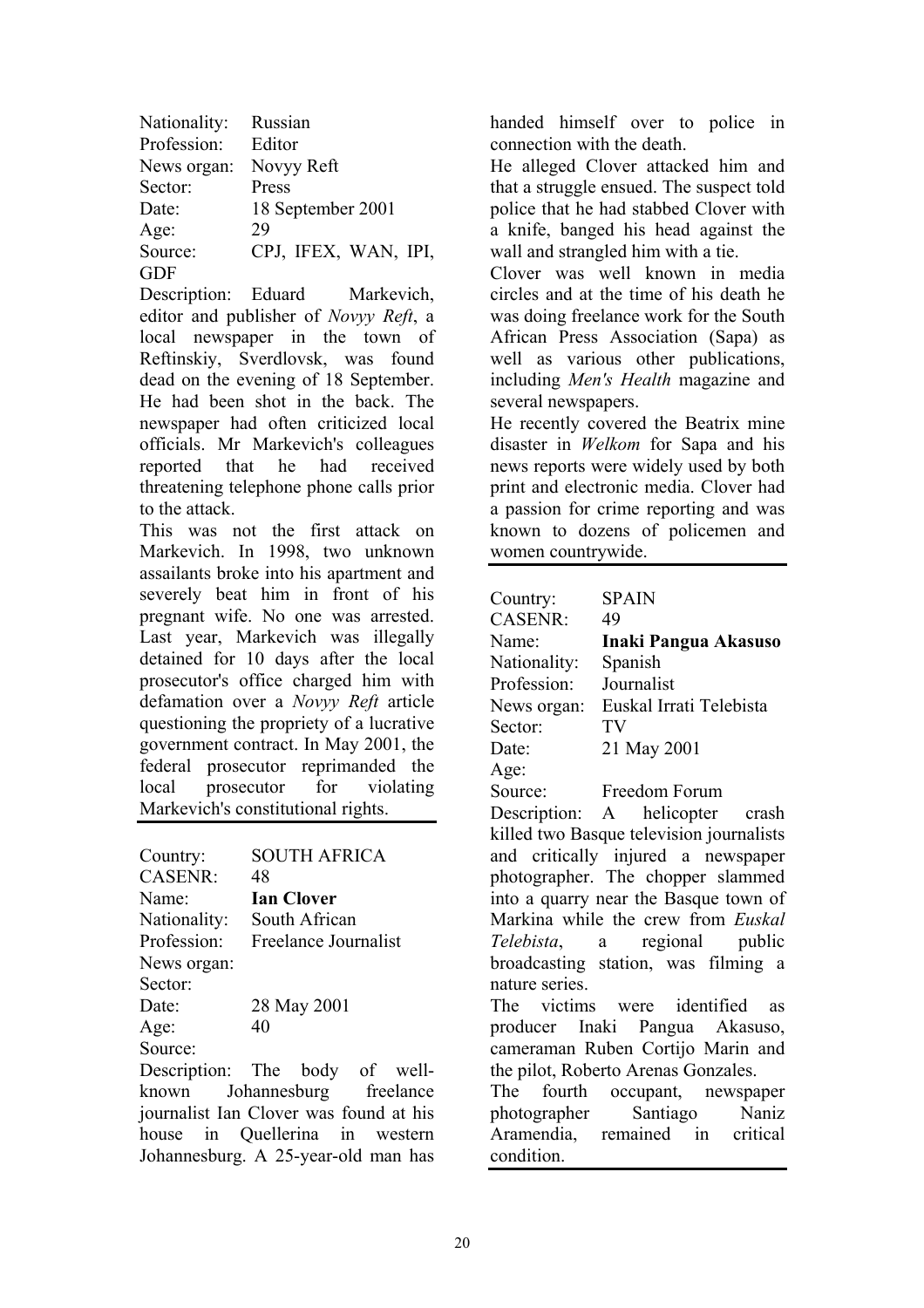| Country:          | <b>SPAIN</b>                         |
|-------------------|--------------------------------------|
| <b>CASENR:</b>    | 50                                   |
| Name <sup>-</sup> | <b>Ruben Cortijo Marin</b>           |
| Nationality:      | Spanish                              |
| Profession:       | Cameraman                            |
| News organ:       | Euskal Irrati Telebista              |
| Sector:           | TV                                   |
| Date:             | 21 May 2001                          |
| Age:              |                                      |
| Source:           | Freedom Forum                        |
|                   | Description: A helicopter crash      |
|                   | killed cameraman Ruben Cortijo       |
|                   | Marin. The chopper slammed into a    |
|                   | quarry near the Basque town of       |
|                   | Markina while the crew from Euskal   |
|                   | <i>Telebista</i> , a regional public |
|                   | broadcasting station, was filming a  |
| nature series.    |                                      |
|                   |                                      |

| Country:             | <b>SPAIN</b> |                           |               |
|----------------------|--------------|---------------------------|---------------|
| <b>CASENR:</b>       | 51           |                           |               |
| Name <sup>-</sup>    | Santiago     |                           | Oleaga        |
| Elebarrieta          |              |                           |               |
| Nationality:         | Spanish      |                           |               |
| Profession:          |              | <b>Financial Director</b> |               |
| News organ:          |              | El Diario Vasco           |               |
| Sector:              | Press        |                           |               |
| Date:                |              | 24 May 2001               |               |
| Age:                 | 54           |                           |               |
| Source:              | IFJ,         |                           | IFEX, Freedom |
| Forum, RSF, WAN, IPI |              |                           |               |

Description: Two unidentified gunmen shot Santiago Oleaga Elejabarrieta, the financial director of the daily *El Diario Vasco*, to death in a public parking lot. It was the eighth killing attributed to the ETA this year and the latest in a series of a terror wave on independent media in the Basque country in an apparent campaign to silence the media.

The newspaper executive, was shot three times in the head in the car park of a hospital in the coastal city of San Sebastian in northern Spain. Oleaga was married, had two children, and was the financial director of a leading regional newspaper, *El Diario Vasco.*

The newspaper is owned by Grupo Correo, a major Spanish news conglomerate based in the Basque region that has been outspoken for years in condemning ETA.

| Country:       | <b>THAILAND</b>            |
|----------------|----------------------------|
| <b>CASENR:</b> | 52                         |
| Name:          | <b>Withayut Sangsophit</b> |
| Nationality:   | Thai                       |
| Profession:    | Journalist                 |
| News organ:    | Home Media                 |
| Sector:        | Radio                      |
| Date:          | 10 April 2001              |
| Age:           | 56                         |
| Source:        | IPI, IFEX, WAN, RSF,       |
| CPJ, OPC       |                            |

Description: Withayut Sangsopit, a radio journalist and commentator was gunned down on 10 April in the southern city of Surat Thani. According to police, Withayut was approached by several gunmen and shot five times as he was about to enter his radio studio to begin his popular morning program "Catch Up With the World". Police believe Withayut, 56, became a target for murder as a result of his reporting on irregularities involving a 50 million baht (US\$1.1 million) real estate deal for a municipal garbage dump. The reports began in 1999 and eventually led the Interior Ministry to investigate the deal and order a portion of the money returned to the government.

Police have arrested two men in connection with the shooting. One of them, Kosol Ohthong, is a municipal councilor in Surat Thani and was implicated in the garbage dump scandal. He is accused of ordering the killing.

*Additional:* Police say that the journalist had received numerous death threats and was under police protection prior to the murder. However, Withayut's protection was lifted shortly before the killing, according to several Thai newspapers.

Country: THAILAND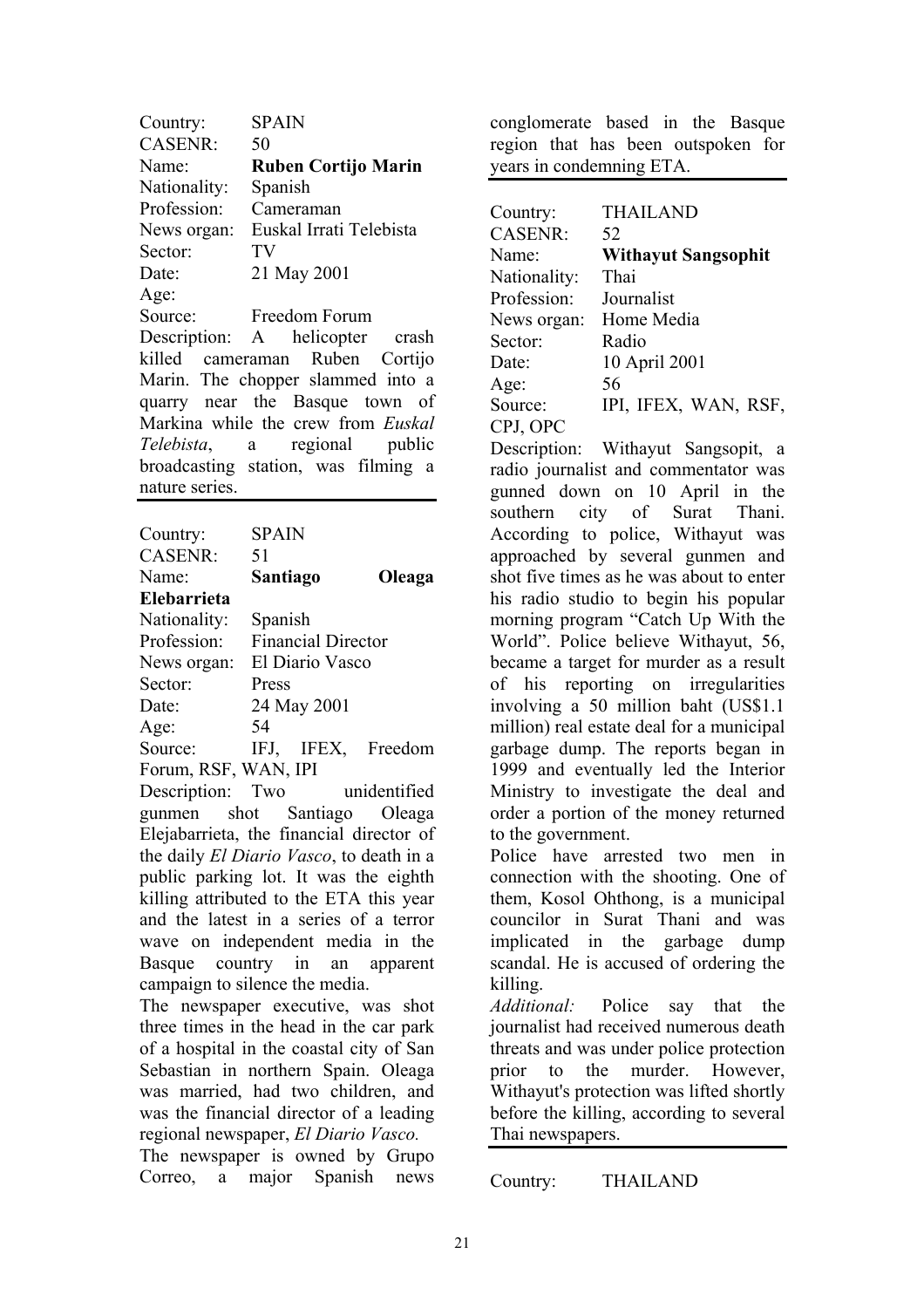| <b>CASENR:</b> | 53                      |
|----------------|-------------------------|
| Name:          | <b>Setha Sareerawat</b> |
| Nationality:   | Thai                    |
| Profession:    | Journalist              |
| News organ:    | Naew Na, Channel 3      |
| Sector:        | Press, TV               |
| Date:          | 19 November 2001        |
| Age:           |                         |
| Source:        | Freedom Forum           |

Description: A journalist in Thailand sprayed rival reporters with bullets over allegations of bribe-taking, killing three before ending his own life with a bullet in the forehead, police said on November 19<sup>th</sup>

Amongst the victims who were shot dead was Setha Sareerawat, a reporter for *Naew Na* newspaper and Channel 3 television.

| Country:       | <b>THAILAND</b>          |
|----------------|--------------------------|
| <b>CASENR:</b> | 54                       |
| Name:          | <b>Somboon Saenwiset</b> |
| Nationality:   | Thai                     |
| Profession:    | Journalist               |
| News organ:    | Daily News               |
| Sector:        | Press                    |
| Date:          | 19 November 2001         |
| Age:           |                          |
| Source:        | Freedom Forum            |

Description: A journalist in Thailand sprayed rival reporters with bullets over allegations of bribe-taking, killing three before ending his own life with a bullet in the forehead, police said on November 19<sup>th</sup>

The gunman was identified as Paibul Boontod, president of the Mukdahan provincial journalists' association. A pistol was found by the attacker's side. Somboon Saenwiset, who worked for the *Daily News* newspaper was one of the journalists killed in the attack.

| <b>THAILAND</b> |
|-----------------|
| 55              |
| <b>Suchart</b>  |
| Chanchanawiwat  |
| Thai            |
| Editor          |
|                 |

News organ: Chao Mukdahan Sector: Press Date: 19 November 2001 Age: Source: Freedom Forum

Description: A journalist in Thailand sprayed rival reporters with bullets over allegations of bribe-taking, killing three before ending his own life with a bullet in the forehead, police said on November 19<sup>th</sup>

One of the dead men was Suchart Chanchanawiwat, an editor of *Chao Mukdahan,* a local biweekly newspaper that had published several articles accusing an unidentified group of local journalists of bribe-taking and extortion.

The report had caused a rift between two groups of journalists in the province. They were holding a meeting at the restaurant on the bank of the Mekong River in an effort to end the dispute.

| Country:                    | <b>THAILAND</b>                         |
|-----------------------------|-----------------------------------------|
| <b>CASENR:</b>              | 56                                      |
| Name:                       | <b>Paibul Boontod</b>                   |
| Nationality:                | Thai                                    |
| Profession:                 | Journalist                              |
| News organ:                 | Thai Rath, Channel 7                    |
| Sector:                     | Press, TV                               |
| Date:                       | 19 November 2001                        |
| Age:                        | 58                                      |
| Source:                     | Freedom Forum                           |
|                             | Description: Paibul Boontod sprayed     |
|                             | rival reporters with bullets over       |
|                             | allegations of bribe-taking, killing    |
|                             | three before ending his own life with a |
|                             | bullet in the forehead, police said on  |
| November 19 <sup>th</sup> . |                                         |
|                             | Boontod was also the president of the   |
|                             | Mukdahan provincial journalists'        |
| association.                |                                         |
|                             | One of the dead men was Suchart         |
|                             | Chanchanawiwat, an editor of Chao       |
|                             | Mukdahan, a local biweekly              |
|                             | newspaper that had published several    |
|                             | articles accusing an unidentified group |
|                             |                                         |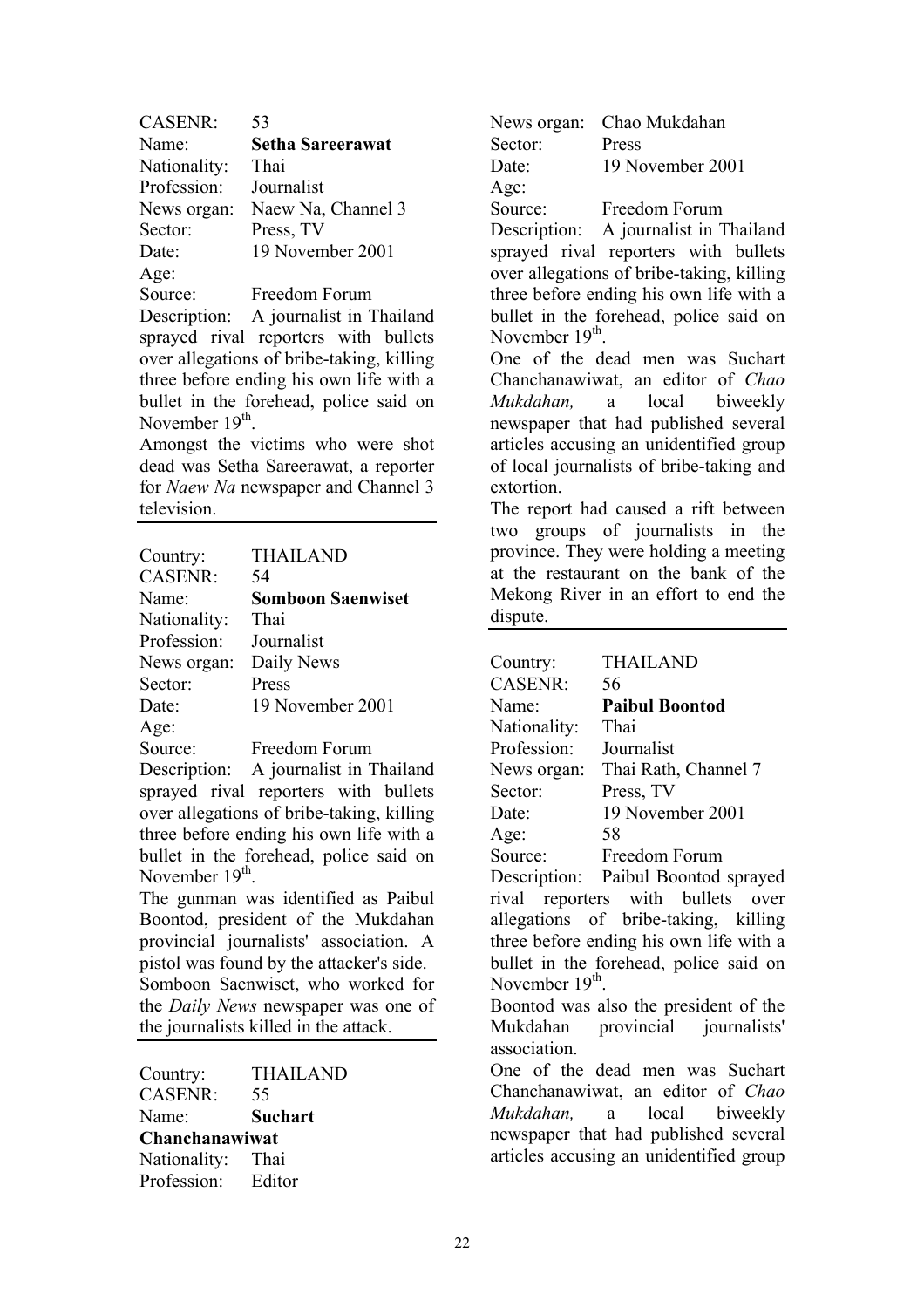of local journalists of bribe-taking and extortion.

The report had caused a rift between two groups of journalists in the province. They were holding a meeting at the restaurant on the bank of the Mekong River in an effort to end the dispute.

Boontod reported for *Thai Rath* newspaper and Channel 7 television.

| Country:       | UGANDA                |
|----------------|-----------------------|
| <b>CASENR:</b> | 57                    |
| Name:          | <b>Kenneth Matovu</b> |
| Nationality:   | Ugandan               |
| Profession:    | Editor                |
| News organ:    | New Vision            |
| Sector:        | Press                 |
| Date:          | 28 August 2001        |
| Age:           |                       |
| Source:        | UJU, IFJ              |
|                |                       |

Description: The Ugandan Journalists Union reports the death of four Ugandan Sports journalists who died on August 28 in a car accicdent. The Deputy Sports Editor of the government - owned *New Vision* - Kenneth Matovu, The Deputy Sports Editor of the independent *The Monitor* newspaper, Francis Batte and two senior news reporters with the *New Vision* newspaper, Simon Peter Ekarot and Leo Kabunga, all died on the spot when the car they were driving in rammed into another pickup in a head on collision in Lugazi, a few kilometres on Kampala Jinja - road. The journalists were on assignment at the time of the accident.

| Country:       | UGANDA               |
|----------------|----------------------|
| <b>CASENR:</b> | 58                   |
| Name:          | <b>Francis Batte</b> |
| Nationality:   | Ugandan              |
| Profession:    | Editor               |
| News organ:    | The Monitor          |
| Sector:        | Press                |
| Date:          | 28 August 2001       |
| Age:           |                      |
| Source:        | UJU, IFJ             |

Description: The Ugandan Journalists Union reports the death of four Ugandan Sports journalists who died on August  $28<sup>th</sup>$  in a car accicdent. The Deputy Sports Editor of the government - owned *New Vision* - Kenneth Matovu, The Deputy Sports Editor of the independent *The Monitor* newspaper, Francis Batte and two senior news reporters with the *New Vision* newspaper, Simon Peter Ekarot and Leo Kabunga, all died on the spot when the car they were driving in rammed into another pickup in a head on collision in Lugazi, a few kilometres on Kampala Jinja - road. The journalists were on assignment at the time of the accident.

| Country:                  | <b>UGANDA</b>                          |
|---------------------------|----------------------------------------|
| <b>CASENR:</b>            | 59                                     |
| Name:                     | <b>Simon Peter Ekarot</b>              |
| Nationality:              | Ugandan                                |
| Profession:               | Journalist                             |
| News organ:               | <b>New Vision</b>                      |
| Sector:                   | Press                                  |
| Date:                     | 28 August 2001                         |
| Age:                      |                                        |
| Source:                   | UJU, IFJ                               |
| Description: The          | Ugandan                                |
|                           | Journalists Union reports the death of |
|                           | four Ugandan Sports journalists who    |
|                           | died on August 28 in a car accicdent.  |
|                           | The Deputy Sports Editor of the        |
|                           | government - owned New Vision          |
|                           | Kenneth Matovu, The Deputy Sports      |
|                           | Editor of the independent The Monitor  |
|                           | newspaper, Francis Batte and two       |
|                           | senior news reporters with the New     |
|                           | Vision newspaper, Simon Peter Ekarot   |
|                           | and Leo Kabunga, all died on the spot  |
|                           | when the car they were driving in      |
|                           | rammed into another pickup in a head - |
|                           | on collision in Lugazi, a few          |
|                           | kilometres on Kampala Jinja - road.    |
|                           | The journalists were on assignment at  |
| the time of the accident. |                                        |
|                           |                                        |

| Country:       | <b>UGANDA</b> |
|----------------|---------------|
| <b>CASENR:</b> | 60            |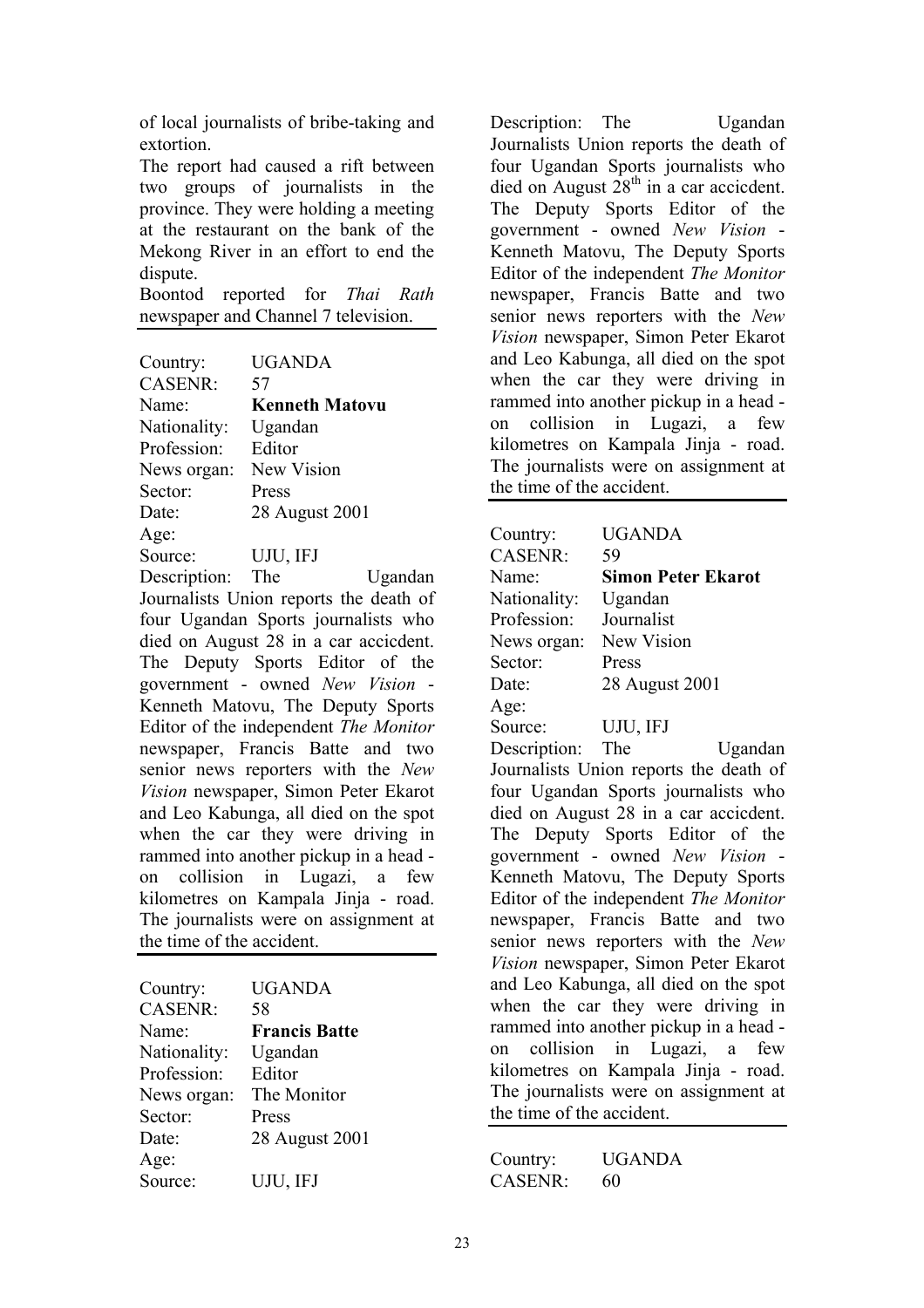| Name:        | Leo Kabunga    |             |
|--------------|----------------|-------------|
| Nationality: | Ugandan        |             |
| Profession:  | Journalist     |             |
| News organ:  | New Vision     |             |
| Sector:      | Press          |             |
| Date:        | 28 August 2001 |             |
| Age:         |                |             |
| Source:      | Uganda         | Journalists |
| Union, IFJ   |                |             |

Description: The Ugandan Journalists Union reports the death of four Ugandan Sports journalists who died on August 28 in a car accicdent. The Deputy Sports Editor of the government - owned *New Vision* - Kenneth Matovu, The Deputy Sports Editor of the independent *The Monitor* newspaper, Francis Batte and two senior news reporters with the *New Vision* newspaper, Simon Peter Ekarot and Leo Kabunga, all died on the spot when the car they were driving in rammed into another pickup in a head on collision in Lugazi, a few kilometres on Kampala Jinja - road. The journalists were on assignment at the time of the accident.

| Country:       | UKRAINE     |                         |         |
|----------------|-------------|-------------------------|---------|
| <b>CASENR:</b> | 61          |                         |         |
| Name:          |             | <b>Ihor Aleksandrov</b> |         |
| Nationality:   | Ukrainian   |                         |         |
| Profession:    | Journalist  |                         |         |
| News organ:    | <b>TOR</b>  |                         |         |
| Sector:        | TV          |                         |         |
| Date:          | 6 July 2001 |                         |         |
| Age:           | 45          |                         |         |
| Source:        | Radio       | Free                    | Europe, |

CPJ, IFEX, RSF, WAN, IPI, Freedom Forum, GDF, EJC

Description: Ihor Aleksandrov, the director of a TOR regional television company in Slavyansk, eastern Ukraine, was assaulted with baseball bats as he entered his offices on the morning of July  $3<sup>rd</sup>$ . He was rushed to the local city hospital, where he underwent surgery. The journalist never regained consciousness and died from his head injuries three days later.

Aleksandrov's colleagues believe the murder was connected to his television program, "Bez Retushi" ("Without Censorship"), which featured investigative coverage of government corruption and organized crime. The program frequently criticized Slavyansk municipal authorities. Officials at both the regional and national levels have taken an interest in the local prosecutor's investigation. *Additional:* Aleksandrov became well known in 1998 when prosecutors brought a criminal case against him for insulting the honor and dignity of parliamentary delegate Aleksandr Leshchinsky.

| Country:                | UNITED KINGDOM /              |
|-------------------------|-------------------------------|
| <b>NORTHERN IRELAND</b> |                               |
| <b>CASENR:</b>          | 62                            |
| Name:                   | Martin O'Hagan                |
| Nationality:            | - Irish                       |
| Profession:             | Journalist                    |
| News organ:             | Sunday World                  |
| Sector:                 | Press                         |
| Date:                   | 28 September 2001             |
| Age:                    | 51                            |
| Source:                 | NUJ, IFJ, RSF, IPI,           |
|                         | OPC, WAN, Freedom Forum, CPJ, |
| EJC                     |                               |

Description: Martin O'Hagan, an investigative reporter for the Dublinbased *Sunday World* and father of three children, was shot outside his Lurgan home. He had been the victim of earlier threats from Protestant gunmen. Responsibility for his killing has been claimed by the Red Hand Defenders, related to the Loyalist Volunteer Force. The IFJ notes that O'Hagan, who was threatened by Loyalists in 1993 and had to leave Ireland for his own safety, was working on a detailed investigation of links between Loyalist terrorist groups and the security forces.

Country: UNITED STATES OF AMERICA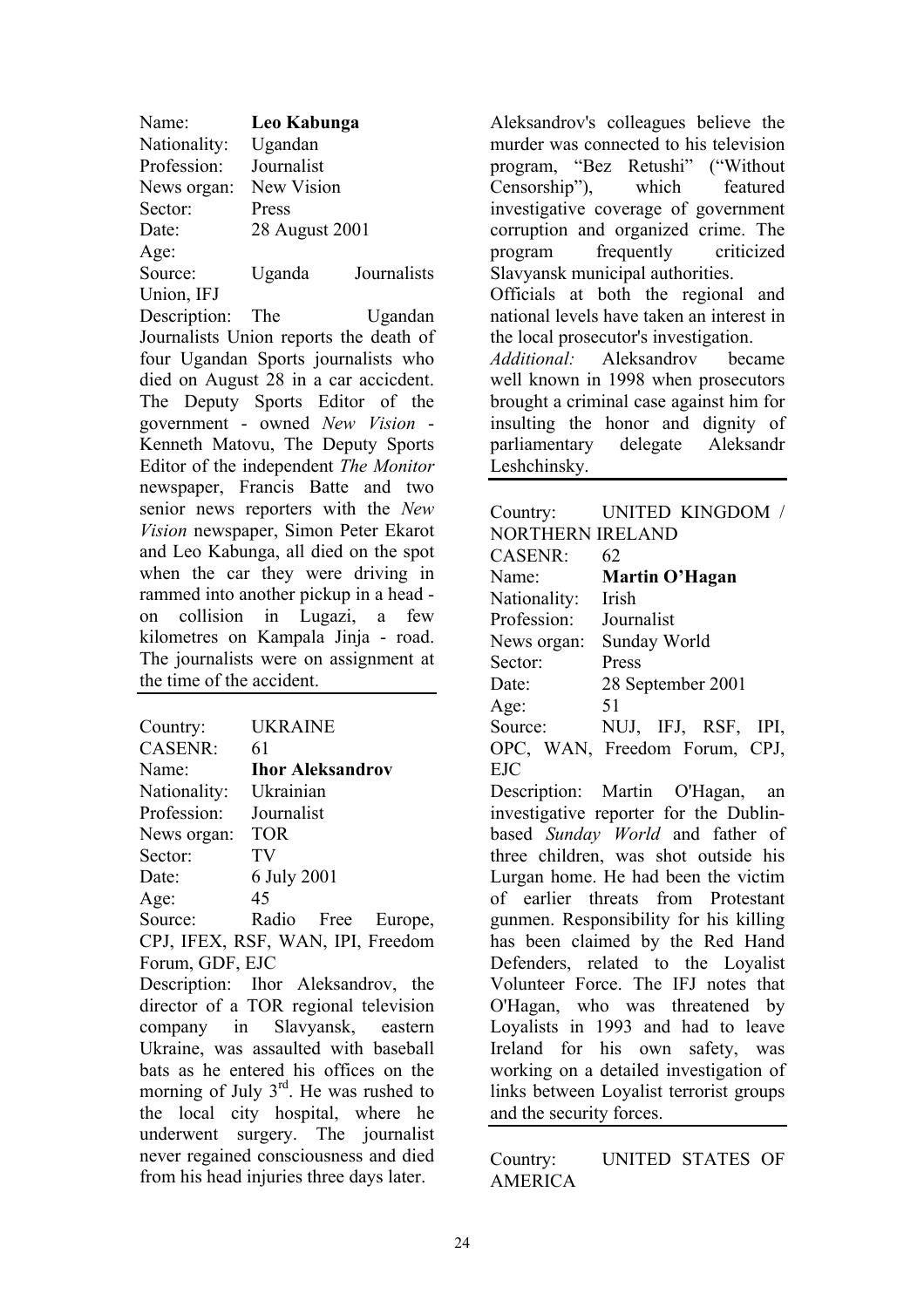| <b>CASENR:</b>                        | 63                                       |  |
|---------------------------------------|------------------------------------------|--|
| Name:                                 | <b>Jeff Cole</b>                         |  |
| Nationality: American                 |                                          |  |
| Profession: Editor                    |                                          |  |
| News organ:                           | Wall Street Journal                      |  |
| Sector:                               | Press                                    |  |
| Date:                                 | 24 January 2001                          |  |
| Age:                                  | 45                                       |  |
| Source:                               | Freedom Forum                            |  |
|                                       | Description: A private jet crashed,      |  |
|                                       | killing the head of an air cargo         |  |
|                                       | company and the Wall Street Journal's    |  |
|                                       | aerospace editor Jeff Cole. Michael      |  |
| Chowdry, chief executive of Atlas Air |                                          |  |
|                                       | Inc., was piloting a two-seat Czech jet- |  |
|                                       | trainer, when it crashed. Chowdry was    |  |
|                                       | killed along with passenger, Jeff Cole.  |  |
|                                       | The journalist was in Denver to          |  |
| interview Chowdry.                    |                                          |  |
|                                       |                                          |  |

| Country:       | UNITED STATES OF    |
|----------------|---------------------|
| <b>AMERICA</b> |                     |
| <b>CASENR:</b> | 64                  |
| Name:          | <b>Bill Teegins</b> |
| Nationality:   | American            |
| Profession:    | Journalist          |
| News organ:    | <b>KWTV</b>         |
| Sector:        | TV                  |
| Date:          | 27 January 2001     |
| Age:           | 48                  |
| Source:        | Freedom Forum       |

Description: Two Oklahoma State basketball players, six staffers and broadcasters associated with the team were killed when their plane crashed in a snowstorm.

All 10 people aboard died, officials said. The plane, one of three chartered by the school, crashed about 40 miles east of Denver after taking off from Jefferson County Airport.

Broadcast engineer Kendall Durfey, and broadcaster Bill Teegins, were among the victims.

Teegins, was a broadcaster for *KWTV* in Oklahoma City for the past 13 years. He was the play-by-play announcer for OSU basketball.

Country: UNITED STATES OF AMERICA CASENR: 65 Name: **William Biggart** Nationality: American Profession: Photographer News organ: Impact Visuals Sector: Photo Agency Date: 11 September 2001 Age: 54 Source: CPJ, IFEX, WAN, RSF, Freedom Forum, IPI

Description: William Biggart, a freelance news photographer, was killed in the terrorist attacks on the World Trade Center in New York. His body was found in the rubble at "ground zero" on September  $15<sup>th</sup>$ . The photographer, who had rushed to the scene after hearing about the attacks, was a member of the *Impact Visuals* photo agency.

*Additional*: The photographer, a member of the *Impact Visuals* photo agency since 1988, had covered events in the Gaza Strip and in Northern Ireland. His work appeared in *The Village Voice*, *The City Sun*, and *The Christian Science Monitor*.

| Country:       | UNITED STATES OF        |
|----------------|-------------------------|
| <b>AMERICA</b> |                         |
| <b>CASENR:</b> | 66                      |
| Name:          | <b>Robert Stevens</b>   |
| Nationality:   | American                |
| Profession:    | Photo Editor            |
| News organ:    | American Media Inc.     |
| Sector:        | Press                   |
| Date:          | 5 October 2001          |
| Age:           |                         |
| Source:        | IPI                     |
| Description:   | Robert Stevens, a photo |

Description: Robert Stevens, a photo editor for *American Media Inc*., which publishes *The National Enquirer* and other tabloid newspapers, died after inhaling anthrax allegedly contained in a letter. By October  $19<sup>th</sup>$ , the number of Americans exposed to the disease was close to 40, including employees of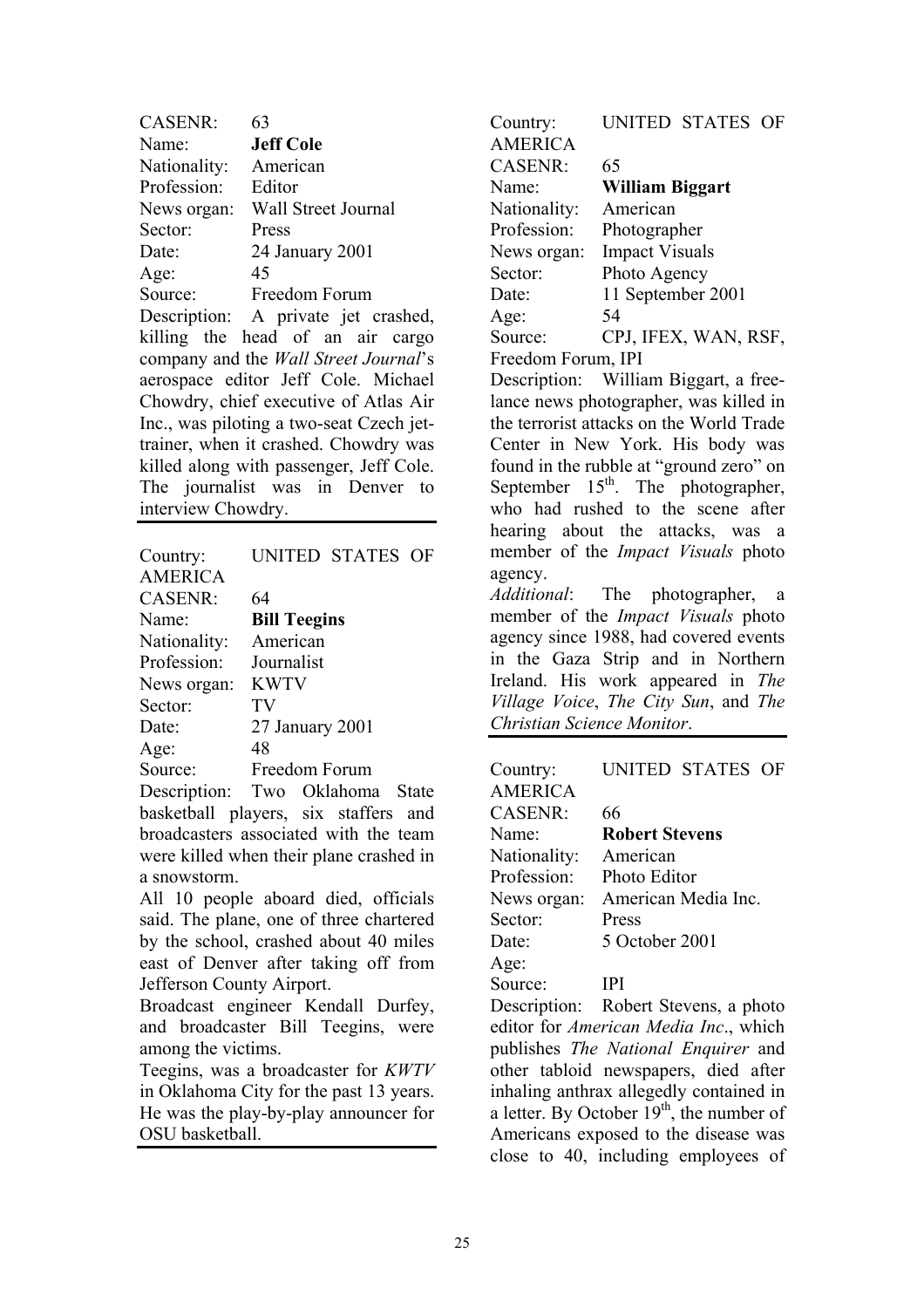four other media organisations, *ABC*, *CBS*, *NBC*, and *The New York Post*.

| Country:          | <b>UZBEKISTAN</b>  |       |      |
|-------------------|--------------------|-------|------|
| <b>CASENR:</b>    | 67                 |       |      |
| Name <sup>-</sup> | <b>Emin Usman</b>  |       |      |
| Nationality:      | Uzbek              |       |      |
| Profession:       | Writer, Journalist |       |      |
| News organ:       |                    |       |      |
| Sector:           |                    |       |      |
| Date:             | 28 February 2001   |       |      |
| Age:              |                    |       |      |
| Source:           | WiPC,              | Radio | Free |
| Europe            |                    |       |      |

Description: Emin Usman was arrested on February  $11^{th}$ , while driving near his home outside Tashkent, and held in the basement of the Ministry of Internal Affairs (MVD) headquarters. He was only permitted to see his lawyer on one occasion.

On February 28<sup>th</sup>, Usman's relatives were informed that he had committed suicide, and the body was brought to his home on March 1<sup>st</sup>. Security forces blocked the road, prevented people from entering his home, and did not allow the family to wash or look over the body. He was buried under tight security early that morning, the official cause of death registered as "brain tumour". Usman's strong religious beliefs, combined with the unorthodox and clandestine nature of official proceedings, suggest that his death was not suicide but the result of torture. Members of his family claim to have seen bruises covering the body and a wound to the back of the head.

Usman was a prominent writer and head of the Uygur cultural centre in Tashkent. He published more than twenty books in Russian, Uzbek, and Uygur, in addition to numerous articles and translations.

Country: UZBEKISTAN CASENR: 68 Name: **Marc Brunereau** Nationality: French Profession: Journalist News organ: Le Soir Sector: Press Date: 5 September 2001 Age: Source:

Description: French journalist Marc Brunereau, who covered the Afghan civil war for many years for the Belgium newspaper *Le Soir*, died in Tashkent on September 5<sup>th</sup>, as a long term result of multiple pieces of shrapnel that were lodged in his body after he and three aid workers from the French humanitarian aid agencies ACTED and MDM, were bombed by the Taliban in Taloqan on 3 September 1999.

Marc was airlifted to Dushanbe where he underwent multiple operations over a period of three months to save his life. He then went to France where he had more months of operations and treatment, but many pieces of shrapnel were still lodged in his body, which over the years badly affected his health.

*Total Journalists Killed 68*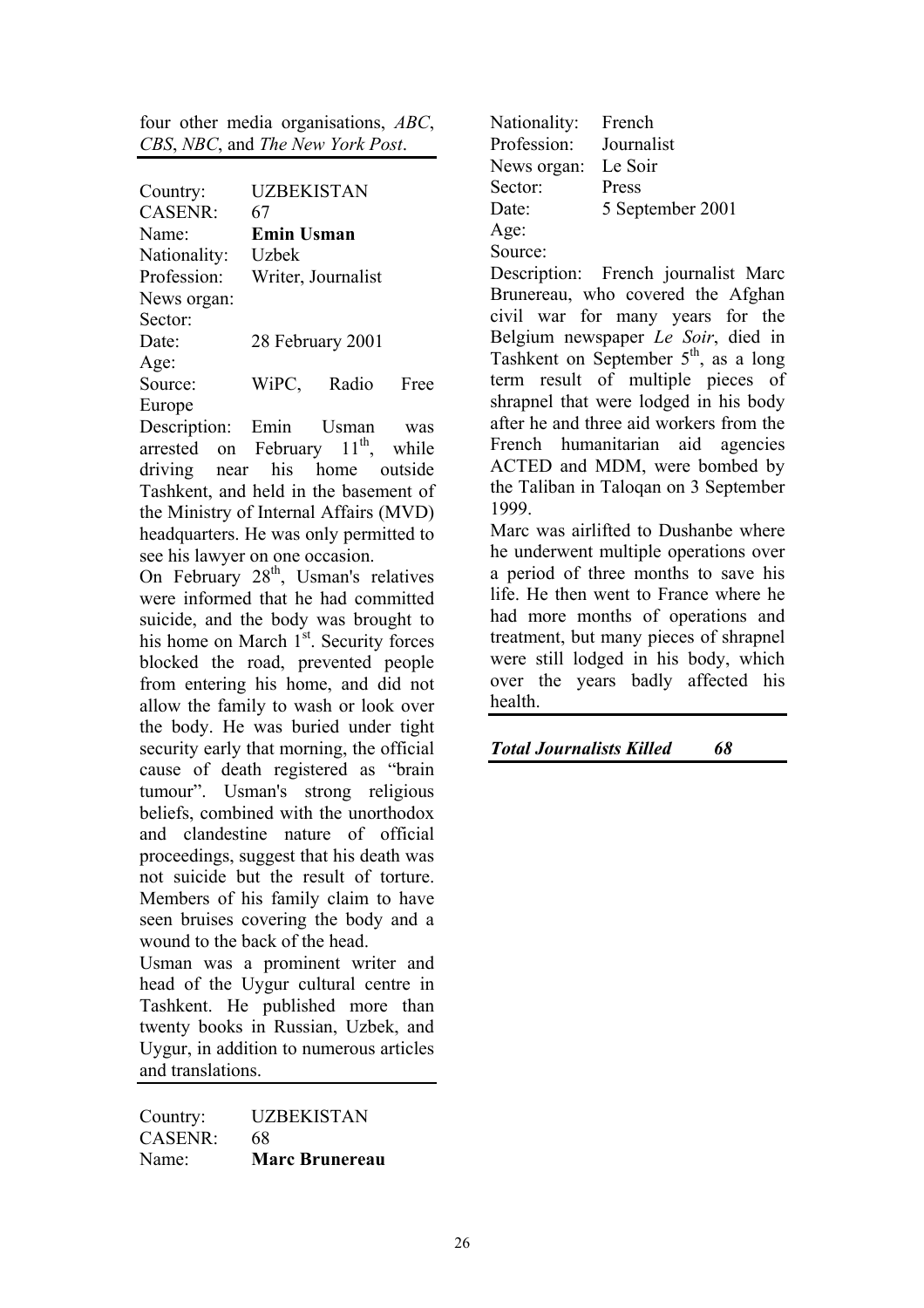#### **Cases of Mediaworkers Killed**

| Country:       | <b>HAITI</b>              |
|----------------|---------------------------|
| <b>CASENR:</b> | 1                         |
| Name:          | <b>Fritz Antoine Jean</b> |
| Nationality:   | Haitian                   |
| Profession:    | Radio Security Guard      |
| News organ:    | Radio Vision Nouvelle     |
| Sector:        | Radio                     |
| Date:          | 20 April 2001             |
| Age:           |                           |
| Source:        | RSF, IFEX, IFJ            |

Description: Attacks on *Radio Vision Nouvelle, Radio Lumière* and *Radio Vision 2000*, killed Fritz Antoine Jean, *Radio Vision Nouvelle*'s guard, and injured two other watchmen. Nearly 300 people armed with revolvers, machetes and clubs attacked the long wave transmitters of *Radio Lumière* and *Radio Vision Nouvelle* in Ménélas, in the suburbs north of Port-au-Prince. The attackers with machetes killed Antoine Jean. The assailants put the installations out of service and took away some of the equipment. *Radio Vision Nouvelle* estimates the losses at US\$200,000 (about 220,000 euros). The radio station, which only transmits on long wave, had to stop its broadcasts.

| Country:          | UNITED STATES OF          |
|-------------------|---------------------------|
| <b>AMERICA</b>    |                           |
| <b>CASENR:</b>    | $\mathcal{D}_{\cdot}$     |
| Name <sup>-</sup> | <b>Kendall Durfey</b>     |
| Nationality:      | American                  |
| Profession:       | <b>Broadcast Engineer</b> |
| News organ:       | <b>KWTV</b>               |
| Sector:           | TV                        |
| Date:             | 27 January 2001           |
| Age:              |                           |
| Source:           | Freedom Forum             |
| Description:      | Oklahoma<br>Two<br>State  |

basketball players, six staffers and broadcasters associated with the team were killed when their plane crashed in a snowstorm.

All 10 people aboard died, officials said. The plane, one of three chartered by the school, crashed about 40 miles east of Denver after taking off from Jefferson County Airport. Broadcast engineer, Kendall Durfey, and broadcaster Bill Teegins, were among the victims.

| Country:                                 | UNITED STATES OF                               |  |
|------------------------------------------|------------------------------------------------|--|
| <b>AMERICA</b>                           |                                                |  |
| <b>CASENR:</b>                           | 3                                              |  |
| Name <sup>-</sup>                        | <b>William Steckman</b>                        |  |
| Nationality:                             | American                                       |  |
| Profession:                              | <b>Transmitter Engineer</b>                    |  |
| News organ:                              | <b>NBC</b>                                     |  |
| Sector:                                  | TV                                             |  |
| Date:                                    | 11 September                                   |  |
| Age:                                     | 57                                             |  |
| Source:                                  | CWA, CPJ, Society of                           |  |
| <b>Broadcast Engineers</b>               |                                                |  |
|                                          | Description: Six broadcast engineers           |  |
| were killed during the terrorist attacks |                                                |  |
|                                          | in the USA on September 11 <sup>th</sup><br>in |  |
|                                          | Tower 1 of the World Trade Center.             |  |

| Country:                   | UNITED STATES OF                            |
|----------------------------|---------------------------------------------|
| <b>AMERICA</b>             |                                             |
| <b>CASENR:</b>             | 4                                           |
| Name:                      | <b>Donald Di Franco</b>                     |
| Nationality:               | American                                    |
| Profession:                | <b>Transmitter Engineer</b>                 |
| News organ:                | <b>ABC</b>                                  |
| Sector:                    | TV                                          |
| Date:                      | 11 September 2001                           |
| Age:                       | 42                                          |
| Source:                    | CWA, CPJ, Society of                        |
| <b>Broadcast Engineers</b> |                                             |
|                            | Description: Six broadcast engineers        |
|                            | were killed during the terrorist attacks    |
|                            | in the USA on September 11 <sup>th</sup> in |
|                            | Tower 1 of the World Trade Center.          |

| Country:       |                       | UNITED STATES OF |  |
|----------------|-----------------------|------------------|--|
| <b>AMERICA</b> |                       |                  |  |
| <b>CASENR:</b> | 5                     |                  |  |
| Name:          | <b>Gerald Coppola</b> |                  |  |
| Nationality:   | American              |                  |  |
| Profession:    | Engineer              |                  |  |
| News organ:    | <b>WNET</b>           |                  |  |
|                |                       |                  |  |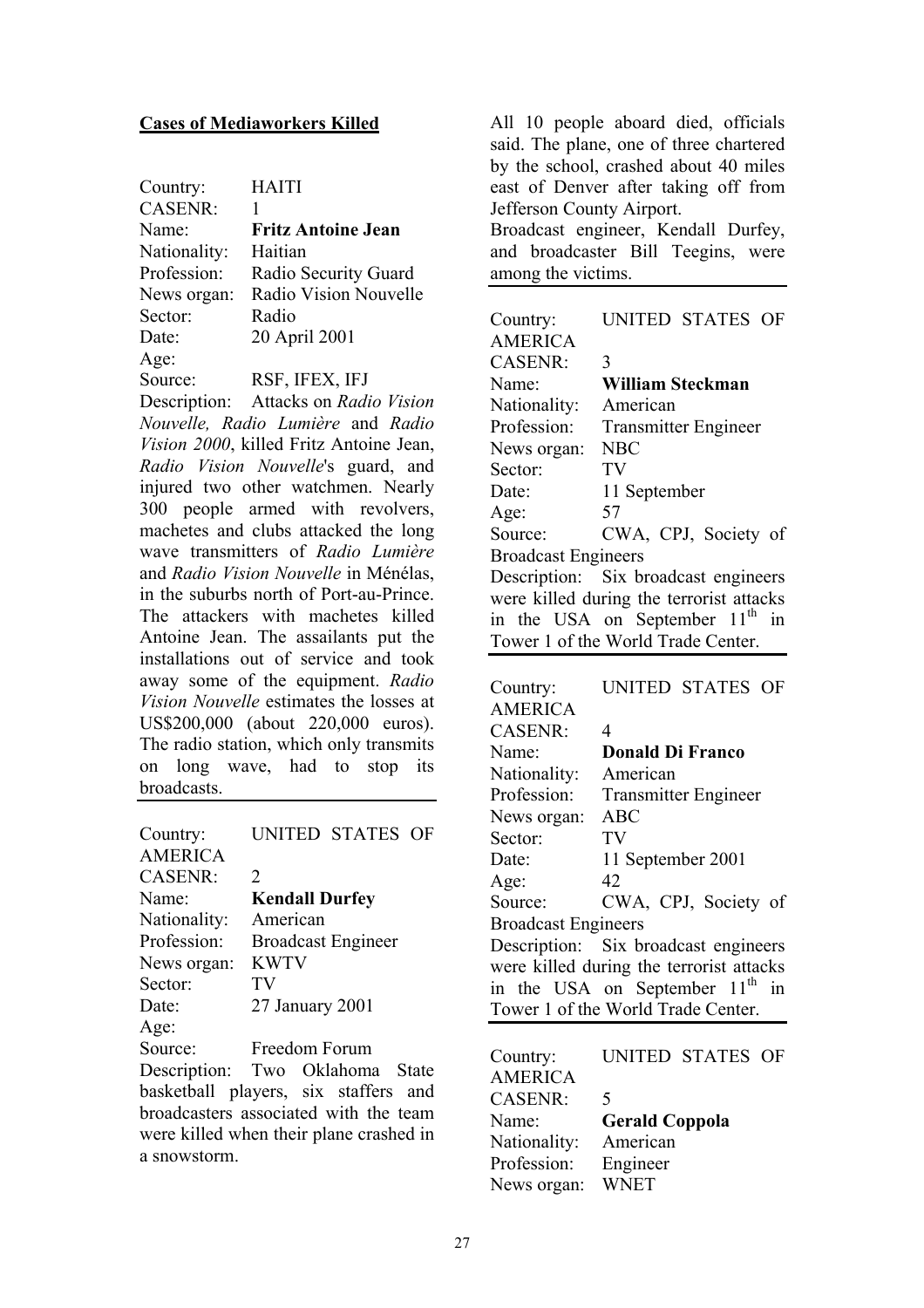Sector: TV Date: 11 September 2001 Age: Source: CWA, CPJ, Society of Broadcast Engineers Description: Six broadcast engineers were killed during the terrorist attacks in the USA on September  $11<sup>th</sup>$  in Tower 1 of the World Trade Center.

| Country:                   | UNITED STATES OF                            |
|----------------------------|---------------------------------------------|
| <b>AMERICA</b>             |                                             |
| <b>CASENR:</b>             | 6                                           |
| Name:                      | <b>Steven Jacobson</b>                      |
| Nationality:               | American                                    |
| Profession:                | Engineer                                    |
| News organ:                | <b>WPIX</b>                                 |
| Sector:                    | TV                                          |
| Date:                      | 11 September 2001                           |
| Age:                       |                                             |
| Source:                    | CWA, CPJ, Society of                        |
| <b>Broadcast Engineers</b> |                                             |
|                            | Description: Six broadcast engineers        |
|                            | were killed during the terrorist attacks    |
|                            | in the USA on September 11 <sup>th</sup> in |

Tower 1 of the World Trade Center.

| Country:                                                                      | UNITED STATES OF                            |  |
|-------------------------------------------------------------------------------|---------------------------------------------|--|
| <b>AMERICA</b>                                                                |                                             |  |
| <b>CASENR:</b>                                                                | 7                                           |  |
| Name <sup>-</sup>                                                             | <b>Robert Pattison</b>                      |  |
| Nationality:                                                                  | American                                    |  |
| Profession:                                                                   | Engineer                                    |  |
| News organ:                                                                   | <b>CBS</b>                                  |  |
| Sector:                                                                       | TV                                          |  |
| Date:                                                                         | 11 September 2001                           |  |
| Age:                                                                          |                                             |  |
| Source:                                                                       | CWA, CPJ, Society of                        |  |
| <b>Broadcast Engineers</b>                                                    |                                             |  |
|                                                                               | Description: Six broadcast engineers        |  |
| were killed during the terrorist attacks                                      |                                             |  |
|                                                                               | in the USA on September 11 <sup>th</sup> in |  |
|                                                                               | Tower 1 of the World Trade Center.          |  |
|                                                                               |                                             |  |
| Country:<br>$\lambda$ $\lambda$ $\Gamma$ $\Gamma$ $\Gamma$ $\Gamma$ $\Lambda$ | UNITED STATES OF                            |  |

| $\sim$ unu $\gamma$ . |                      |
|-----------------------|----------------------|
| <b>AMERICA</b>        |                      |
| <b>CASENR:</b>        | 8                    |
| Name:                 | <b>Isaias Rivera</b> |
| Nationality:          | American             |
| Profession:           | Engineer             |
|                       |                      |

News organ: CBS Sector: TV Date: 11 September 2001 Age: Source: CWA, CPJ, Society of Broadcast Engineers Description: Six broadcast engineers were killed during the terrorist attacks in the USA on September  $11<sup>th</sup>$  in Tower 1 of the World Trade Center.

Country: UNITED STATES OF AMERICA CASENR<sup>:</sup> 9 Name: **Thomas Percorelli** Nationality: American Profession: Freelance Camera **Operator** News organ: Sector: TV Date: 11 September 2001 Age: Source: CWA Description: Thomas Pecorelli was a passenger on American Airlines flight 11, the plane that crashed into Tower 1 of the World Trade Center.

*Total Mediaworkers Killed: 9*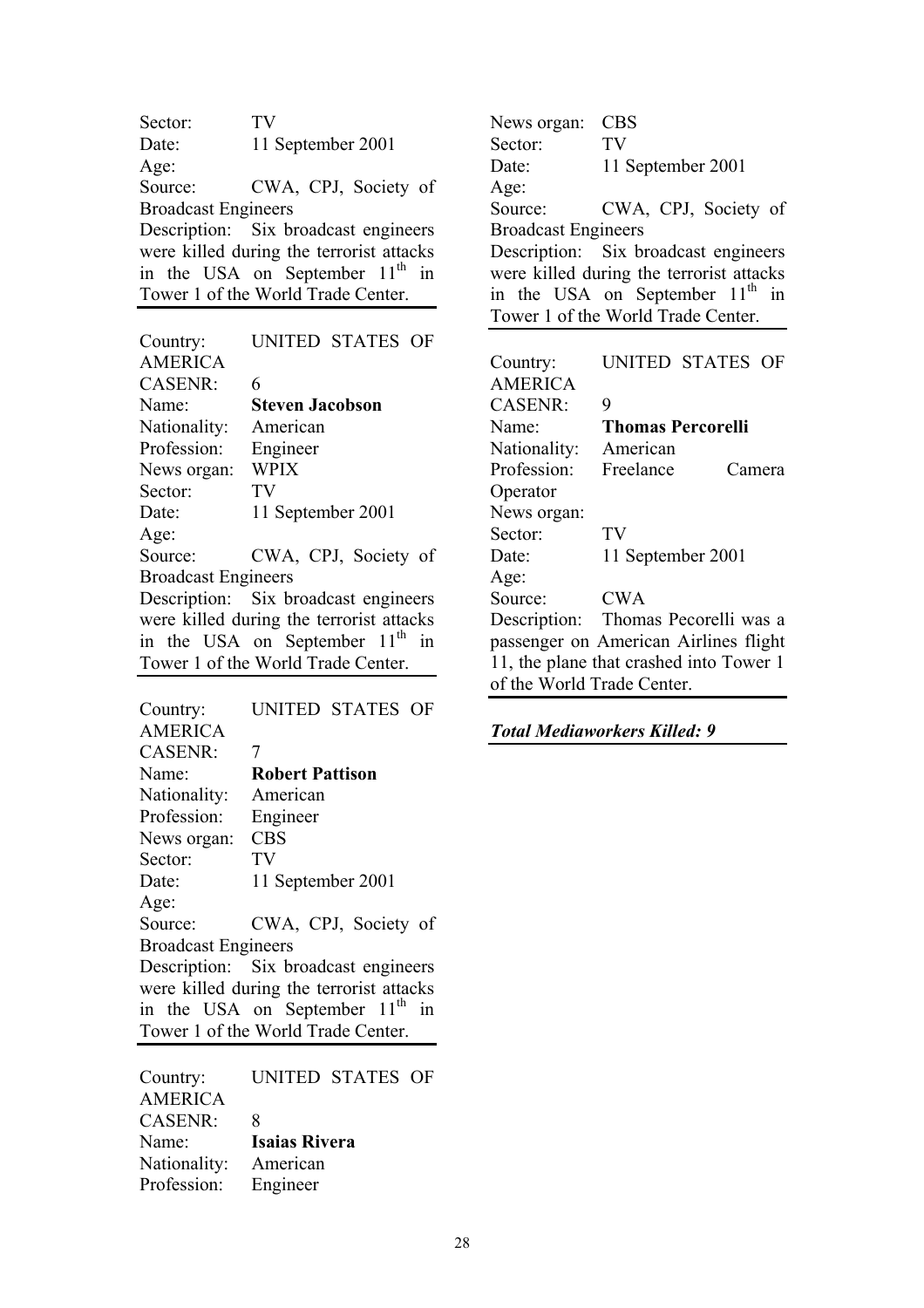#### **Cases Under Investigation**

| Country:          | <b>ANGOLA</b>             |
|-------------------|---------------------------|
| <b>CASENR:</b>    |                           |
| Name <sup>-</sup> | Alegria Gustavo           |
| Nationality:      | Angolan                   |
| Profession:       | Journalist                |
| News organ:       | Radio Nacional<br>de      |
| Angola            |                           |
| Sector:           | Radio                     |
| Date:             | 8 July 2001               |
| Age:              |                           |
| Source:           | IFEX,<br>CPJ,<br>OPC,     |
|                   | MISA, RSF, CJFE, WAN, IPI |

Description: Alegria Gustavo, a journalist for the local branch of stateowned *Rádio Nacional de Angola* in the province of Huambo, was shot dead after leaving a party. The vice administrator of Huambo, Matias Kassoma, allegedly killed the radio journalist, although the motive for the murder remains unclear.

| Country:          | <b>BANGLADESH</b>                  |
|-------------------|------------------------------------|
| <b>CASENR:</b>    | $\mathcal{D}_{\cdot}$              |
| Name <sup>-</sup> | Ahsan Ali                          |
| Nationality:      | Bengali                            |
| Profession:       | Journalist                         |
| News organ:       | Jugantor                           |
| Sector:           | Press                              |
| Date              | 22 July 2001                       |
| Age:              | 40                                 |
| Source:           | Media Watch, IFEX,                 |
|                   | CPJ, IFJ, WAN, Freedom Forum, IPI, |
| EJC               |                                    |

Description: The body of a journalist, whose face was disfigured by acid, was found in an irrigation canal two days after he was reported missing.

Ahsan Ali, a local correspondent for the Dhaka-based Bengali-language newspaper *Jugantar,* was reported missing July  $20^{th}$ . He was last seen heading home from a local police station, where he had gone to check the day's crime reports, an officer said.

An autopsy report revealed that his attackers used nitric acid to disfigure and blind him before stabbing him to death, police said.

In recent months, Ali had written reports on highway robbery in his area, his newspaper said.

The case was similar in some respects to the abduction, torture and killing of another Bengali journalist earlier this year.

Nahar Ali, who worked for *Daily Anirban,* a Bengali-language newspaper in southwestern Bangladesh, was abducted April  $17<sup>th</sup>$ . His body was found along a roadside three days later.

Violence against journalists, especially those who report on corruption, political killings and religious intolerance, has been on the rise in Bangladesh.

| Country:               | <b>CHINA</b>                            |
|------------------------|-----------------------------------------|
| CASENR:                | 3                                       |
| Name:                  | <b>Feng Zhaoxia</b>                     |
| Nationality: Chinese   |                                         |
| Profession: Journalist |                                         |
|                        | News organ: Gejie Daobao                |
| Sector:                | Press                                   |
| Date:                  | 15 January 2001                         |
| Age:                   | 48                                      |
|                        | Source: RSF, IFEX, IPI, WAN,            |
| Freedom Forum          |                                         |
|                        | Description: Feng Zhaoxia,<br>an        |
|                        | investigative reporter for Gejie        |
|                        | Daobao newspaper, was found with        |
|                        | his throat slit in Xi'an, China. He was |
|                        | last seen alive leaving his house after |
|                        | receiving a mysterious telephone call,  |
|                        | friends said. Police officially         |
|                        | concluded that Feng committed           |

concluded that Feng committed suicide, but relatives demanded that police re-open the investigation. Feng had written a series of articles on corruption and links between criminal gangs and government officials in Xi'an, capital of Shaanxi province. He had received several death threats and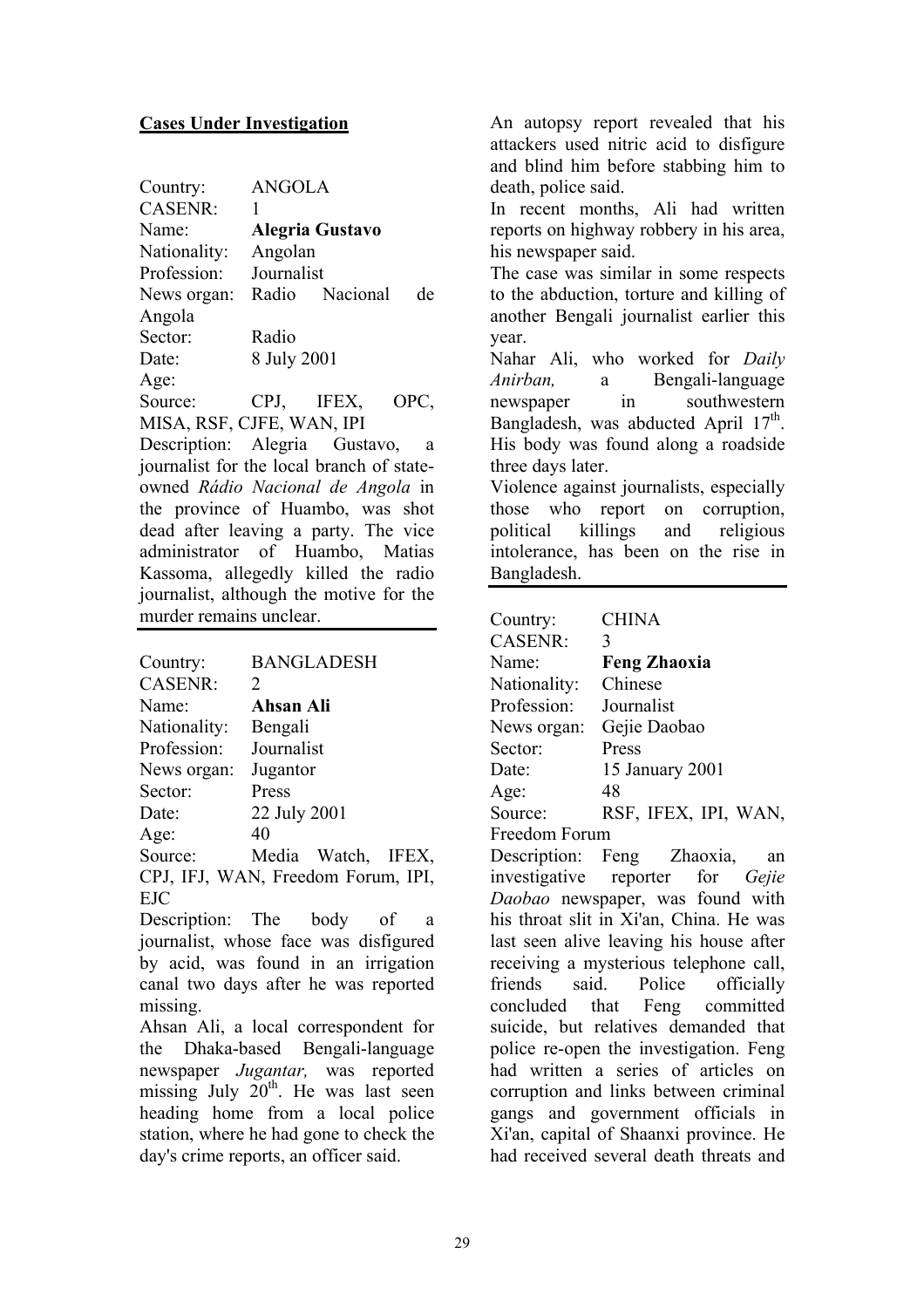moved his residence because he feared for his life, colleagues said.

| Country:              | COLOMBIA     |        |         |
|-----------------------|--------------|--------|---------|
| CASENR:               | 4            |        |         |
| Name <sup>-</sup>     | Carlos       |        | Alberto |
| <b>Trespalcios</b>    |              |        |         |
| Nationality:          | Colombian    |        |         |
| Profession:           | Journalist   |        |         |
| News organ:           | <b>INDER</b> |        |         |
| Sector:               |              |        |         |
| Date:                 | 30 April     |        |         |
| Age:                  | 33           |        |         |
| Source:               | Prensa       | Libre, | CPJ,    |
| <b>IFEX, IPI, WAN</b> |              |        |         |

Description: Carlos Alberto Trespalacios was shot dead by unidentified attackers in the upscale El Poblado neighbourhood of Medellín. Police, who were first on the scene, claimed to have found an official police report in Trespalacio's pocket in which he complained of death threats. The report was filed at a local police station in Envigado, another district of Medellín. Police, however, declined to reveal the contents of the report.

Trespalacio took three bullets to the head around 8 p.m. A Medellín police spokesman was unable to say how many gunmen took part in the attack or what calibre pistol had been used.

At the time of his death, Trespalacios was working as chief information officer for Medellín's Sports and Recreation Institute and studying for a postgraduate degree in public relations. Trespalacios had also worked in public relations for the current Medellín mayor Luis Pérez Gutiérrez.

Before working for the local government, he was a sports reporter for radio networks in Medellín and also for the regional TV station *Teleantioquia*.

| Country:               | <b>COLOMBIA</b>         |
|------------------------|-------------------------|
| <b>CASENR:</b>         | $\blacktriangle$        |
| Name:                  | <b>Yessid Marulanda</b> |
| Nationality: Colombian |                         |

Profession: Journalist News organ: Notipacifico Sector: TV Date: 3 May 2001 Age: 31 Source: Prensa Libre, IPI, WAN, IFEX, CPJ, EJC, IAPA, IPYS Description: Yessid Marulanda, a sports reporter for *Notipacifico TV News*, was shot six times in the head in the city of Cali, Colombia, by unidentified gunmen who fled in a Ford Explorer. The murder was blamed on right-wing paramilitaries, although the journalist's father said his son had not received any threats.

| Country:                                    | <b>COLOMBIA</b>                      |  |
|---------------------------------------------|--------------------------------------|--|
| <b>CASENR:</b>                              | 6                                    |  |
| Name:                                       | <b>Arquimedes</b><br>Arias           |  |
| Henao                                       |                                      |  |
| Nationality:                                | Colombian                            |  |
| Profession:                                 | Director                             |  |
| News organ:                                 | Fresno FM Estereo                    |  |
| Sector:                                     | Radio                                |  |
| Date:                                       | 4 July 2001                          |  |
| Age:                                        | 39                                   |  |
| Source:                                     | IFJ, WAN, IPI, IFEX,                 |  |
| CPJ, IAPA, FLIP, CCRG                       |                                      |  |
| Description: Arquímedes                     | Arias                                |  |
|                                             | Henao was murdered in Fresno, in the |  |
| north of Tolima province. Arias was         |                                      |  |
|                                             | director of the Fresno local radio   |  |
| station <i>Fresno FM Estéreo</i> and was in |                                      |  |
| the station when an unidentified man        |                                      |  |
| came in and shot him three times. The       |                                      |  |
| journalist was a pioneer of local radio     |                                      |  |
|                                             | and mainly covered community and     |  |
| cultural affairs.                           |                                      |  |
|                                             |                                      |  |

| Country:       | <b>COLOMBIA</b>             |
|----------------|-----------------------------|
| <b>CASENR:</b> |                             |
| Name:          | <b>Jorge Enrique Urbano</b> |
| Sanchez        |                             |
| Nationality:   | Colombian                   |
| Profession:    | Journalist                  |
| News organ:    | Emisora Mar Estéreo         |
| Sector:        | Radio                       |
| Date:          | 8 July 2001                 |
| Age:           |                             |
|                |                             |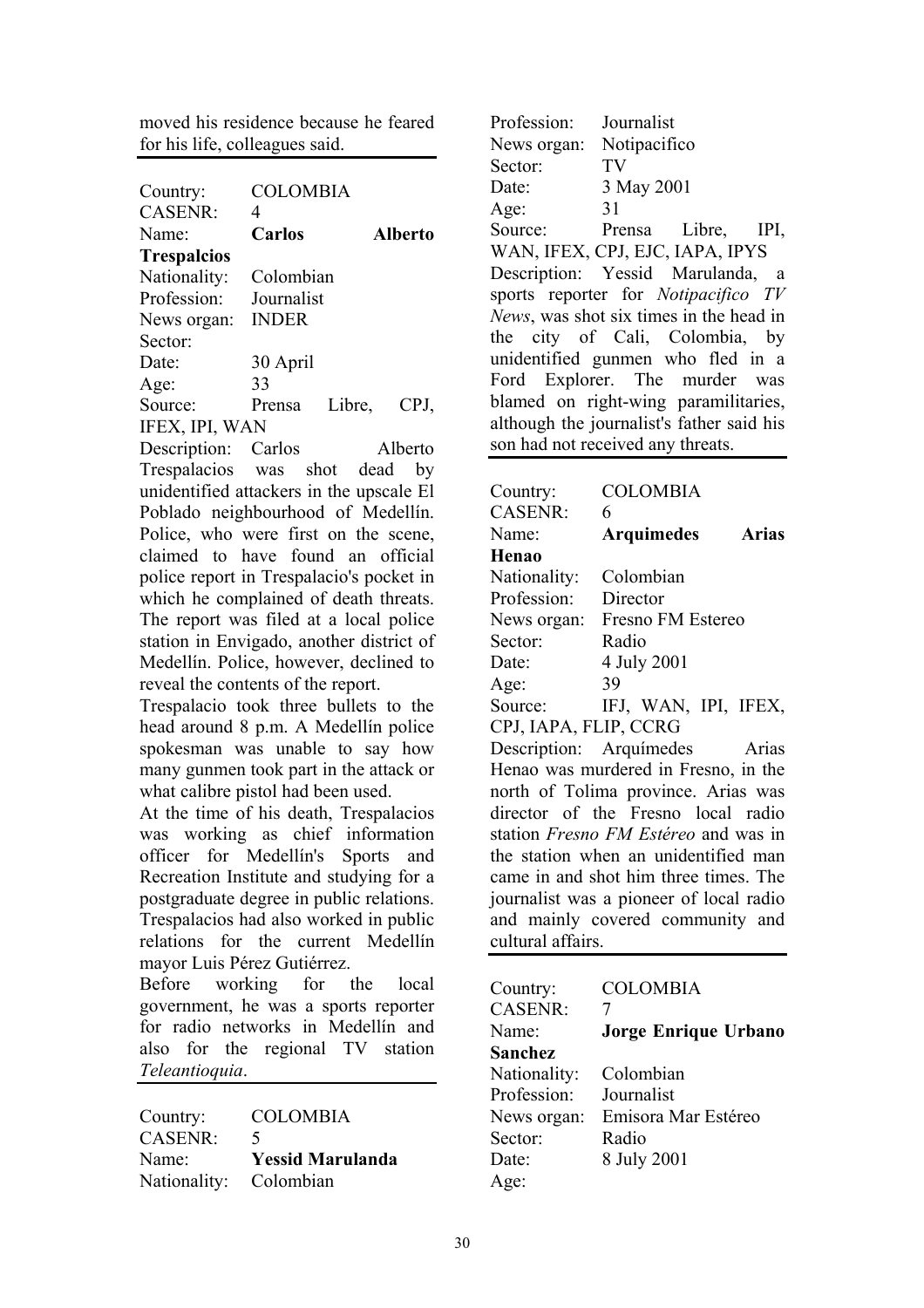Source: IFJ, WAN, IPI, IAPA, IFEX, RSF, EJC, FLIP, CCRG

Description: Jorge Enrique Urbano Sanchez, director of the *Emisora Mar Estéreo* radio station, an affiliate of the Toledar network, was shot four times as he was talking with friends in a shopping store in the port of Buenaventura. Urbano hosted a news program characterized by its strong criticism of the lack of safety in Buenaventura and managed the Recrear Corporation, responsible for the upkeep of parks, relocation of street vendors and removal of drug dealers.

| Country:          | <b>COLOMBIA</b>       |         |
|-------------------|-----------------------|---------|
| <b>CASENR:</b>    | 8                     |         |
| Name <sup>-</sup> | <b>Eduardo</b>        | Estrada |
| Gutierrez         |                       |         |
| Nationality:      | Colombian             |         |
| Profession:       | Journalist            |         |
| News organ:       |                       |         |
| Sector:           | Radio                 |         |
| Date:             | 16 July 2001          |         |
| Age:              | 53                    |         |
| Source:           | FLIP, IFEX, WAN, IPI, |         |
| <b>IPYS, IAPA</b> |                       |         |

Description: Eduardo Estrada Gutierrez, a community broadcaster, was shot dead in a restaurant by an unknown assassin in the city of San Pablo, Bolívar department. Estrada Gutierrez was also the president of the Association for the Development of Communications and Culture (ADECOSAN), an organisation affiliated with the Magdalena Media Network of Community Radio Stations (AREDMAG).

Additional: The communicator was planning the launch of a community radio station in San Pablo and was one of those organising community activities under the Magdalena Medio Development and Peace Programme.

The Magdalena Medio Network of Community Radio Stations demanded that community media and their

supporters be respected "as spaces for expression and working towards peace in the midst of conflicting opinions."

Country: COLOMBIA CASENR: 9 Name: **Heriberto Cardenas** Nationality: Colombian Profession: Journalist News organ: Radio Carcajal, El Tiempo, El Espectador Sector: Radio / Press Date: 14 November 2001 Age  $52$ Source: **IPI, IFEX, CPJ** Description: Heribert Cardenas was

killed by unidentified gunmen in the port city of Buenaventura. Cardenas, who had worked as a correspondent for several local radio stations and for the national newspapers *El Espectador* and *El Tiempo*, was watching television with his 17-year-old nephew when attackers burst into their home and killed the two men. Cardenas had been unemployed for several months, contributing only occasionally to various media, and police said the motive for the crime was unknown.

| Country:                                      | <b>ECUADOR</b> |          |  |
|-----------------------------------------------|----------------|----------|--|
| <b>CASENR:</b>                                | 10             |          |  |
| Name:                                         | Luis           | Fernando |  |
| Maldonado                                     |                |          |  |
| Nationality:                                  | Ecuadorian     |          |  |
| Profession: Journalist                        |                |          |  |
| News organ:                                   | Telesistema    |          |  |
| Sector:                                       | TV             |          |  |
| Date:                                         | 8 August 2001  |          |  |
| Age:                                          |                |          |  |
| Source: IPYS, IFEX, WAN                       |                |          |  |
| Description: Luis Fernando                    |                |          |  |
| Maldonado was shot on the night of            |                |          |  |
| Wednesday August 8 <sup>th</sup> allegedly by |                |          |  |
| two young individuals who were                |                |          |  |
| attempting to steal his automobile.           |                |          |  |
| Thus far there is no concrete                 |                |          |  |
| information on the case.                      |                |          |  |

Country: ESTONIA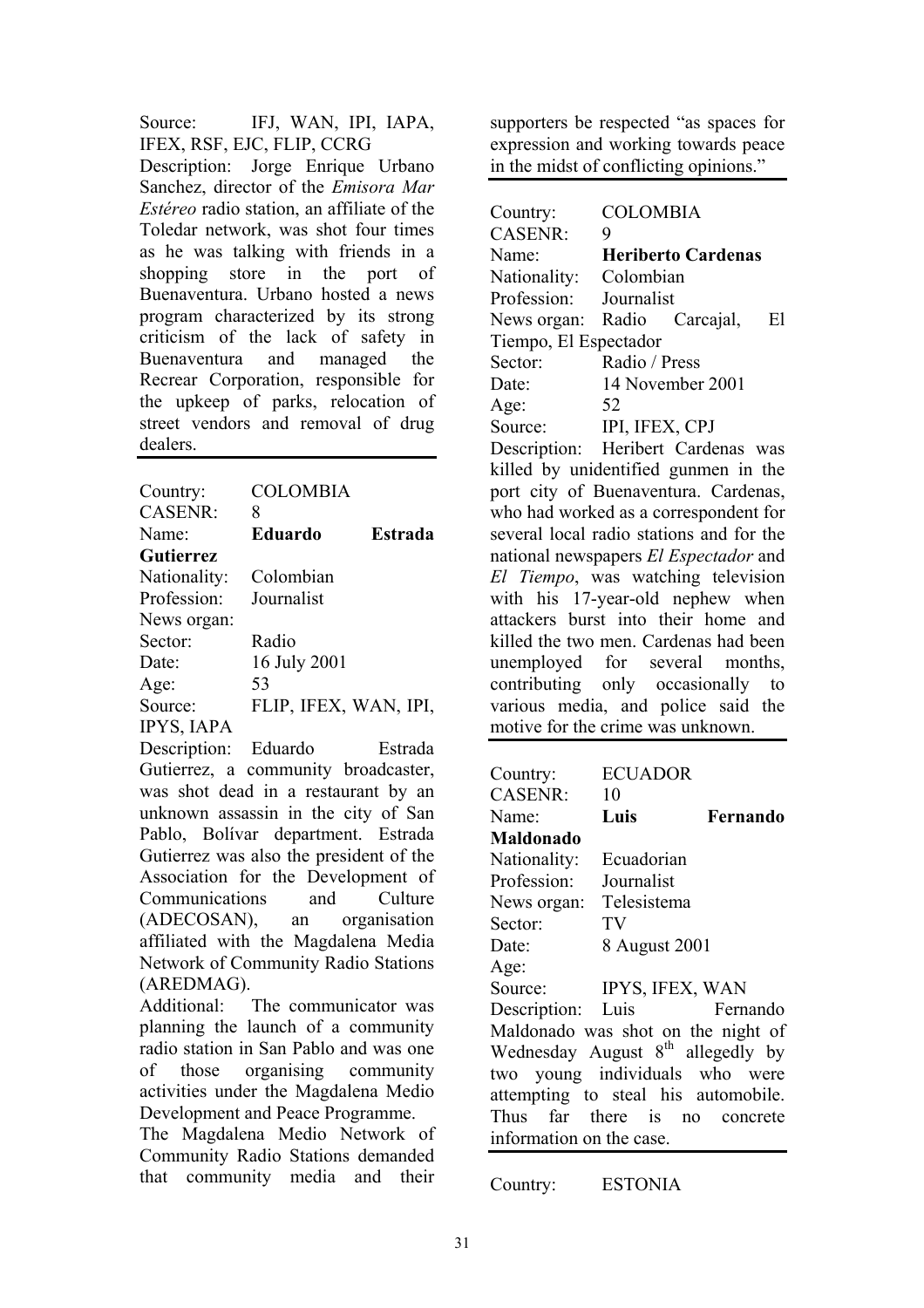| <b>CASENR:</b>                          | 11                                              |  |
|-----------------------------------------|-------------------------------------------------|--|
| Name:                                   | <b>Vitaliy Khaytov</b>                          |  |
| Nationality:                            | Russian                                         |  |
| Profession:                             | Publisher                                       |  |
| News organ:                             | Estoniya, Vesti Nedelya                         |  |
| Plus                                    |                                                 |  |
| Sector:                                 | Press                                           |  |
| Date:                                   | $10$ March 2001                                 |  |
| Age:                                    | 57                                              |  |
|                                         | Source: IPI, IFEX, OPC                          |  |
|                                         | Description: Vitaliy Khaytov, chief             |  |
|                                         | executive of the leading Russian-               |  |
|                                         | language daily <i>Estoniya</i> and the          |  |
|                                         | weekly Vesti Nedelya Plus, was shot             |  |
| dead in Tallinn just after 3:30 p.m. on |                                                 |  |
|                                         | March 10 <sup>th</sup> . He was killed with two |  |
|                                         | shots to his head while sitting in his car      |  |
|                                         | in a suburb of the capital. The motive          |  |
|                                         | for the murder is unknown, police said.         |  |
|                                         | Khaytov, a Russian citizen, worked as           |  |
|                                         | director-general of the Vesti publishing        |  |
|                                         | house since 1995 and was responsible            |  |

house since 1995 and was responsible for publishing *Estoniya* and *Vesti Nedelya Plus*. His 32-year-old son, Marian Khaytov, was shot dead in a similar attack in Tallinn last spring.

| Country:       | <b>FRANCE</b>          |
|----------------|------------------------|
| <b>CASENR:</b> | 12                     |
| Name:          | <b>Nicolas Giudici</b> |
| Nationality:   | French                 |
| Profession:    | Journalist             |
| News organ:    | Nice-Matin             |
| Sector:        | Press                  |
| Date:          | 17 June 2001           |
| Age:           | 52                     |
| Source:        | CPJ, IPI               |
|                |                        |

Description: The body of journalist Nicolas Giudici was found in a river in northern Corsica. Giudici had been shot twice, once in the head. His torched car was found 50 kilometres away in the town of Cervione.

Guidici had frequently covered separatist movements on the French island of Corsica as a reporter for the regional newspaper *Nice-Matin*. He was also the author of *Crépuscule des Corses* (*Twilight of the Corsicans*), a

critical assessment of Corsican society that was published in 1997. Local police have launched an

investigation into Giudici's murder.

| Country:                               | <b>INDIA</b>                    |  |
|----------------------------------------|---------------------------------|--|
| CASENR:                                | 13                              |  |
| Name:                                  | <b>Mool Chand Yadhav</b>        |  |
| Nationality:                           | Indian                          |  |
| Profession:                            | Journalist                      |  |
| News organ:                            | Punjab Kesari                   |  |
| Sector:                                | Press                           |  |
| Date:                                  | 30 July 2001                    |  |
| Age:                                   | 50                              |  |
| Source:                                | NUJI, IUJ                       |  |
|                                        | Description: The murder of Mool |  |
|                                        | Chand Yadhav as reported by the |  |
| National Union of Journalists in India |                                 |  |

is believed to be directly related to the journalist's investigations into organised crime. Yadhav was also the Vice President of the NUJ's affiliate UPJA.

| Country:                            | <b>INDONESIA</b>                             |  |
|-------------------------------------|----------------------------------------------|--|
| <b>CASENR:</b>                      | 14                                           |  |
| Name:                               | I Wayan Sumariasa                            |  |
| Nationality:                        | Indonesian                                   |  |
| Profession:                         | Journalist                                   |  |
| News organ:                         | Poso Post                                    |  |
| Sector:                             | Press                                        |  |
| Date:                               | 3 June 2001                                  |  |
| Age:                                | 25                                           |  |
| Source:                             | SEAPA, AJI                                   |  |
|                                     | Description: The body of I Wayan             |  |
|                                     | Sumariasa, journalist for <i>Poso Post</i> , |  |
|                                     | was found floating in Poso river,            |  |
| weighed down by rock-filled plastic |                                              |  |
|                                     | bags. Police are still investigating the     |  |
| murder.                             |                                              |  |

| Country:       | <b>NIGERIA</b>          |
|----------------|-------------------------|
|                |                         |
| <b>CASENR:</b> | 15                      |
| Name:          | <b>Rockfeller Okeke</b> |
| Nationality:   | Nigerian                |
| Profession:    | Editor                  |
| News organ:    |                         |
| Sector:        | News Agency             |
| Date:          | 25 April 2001           |
| Age:           |                         |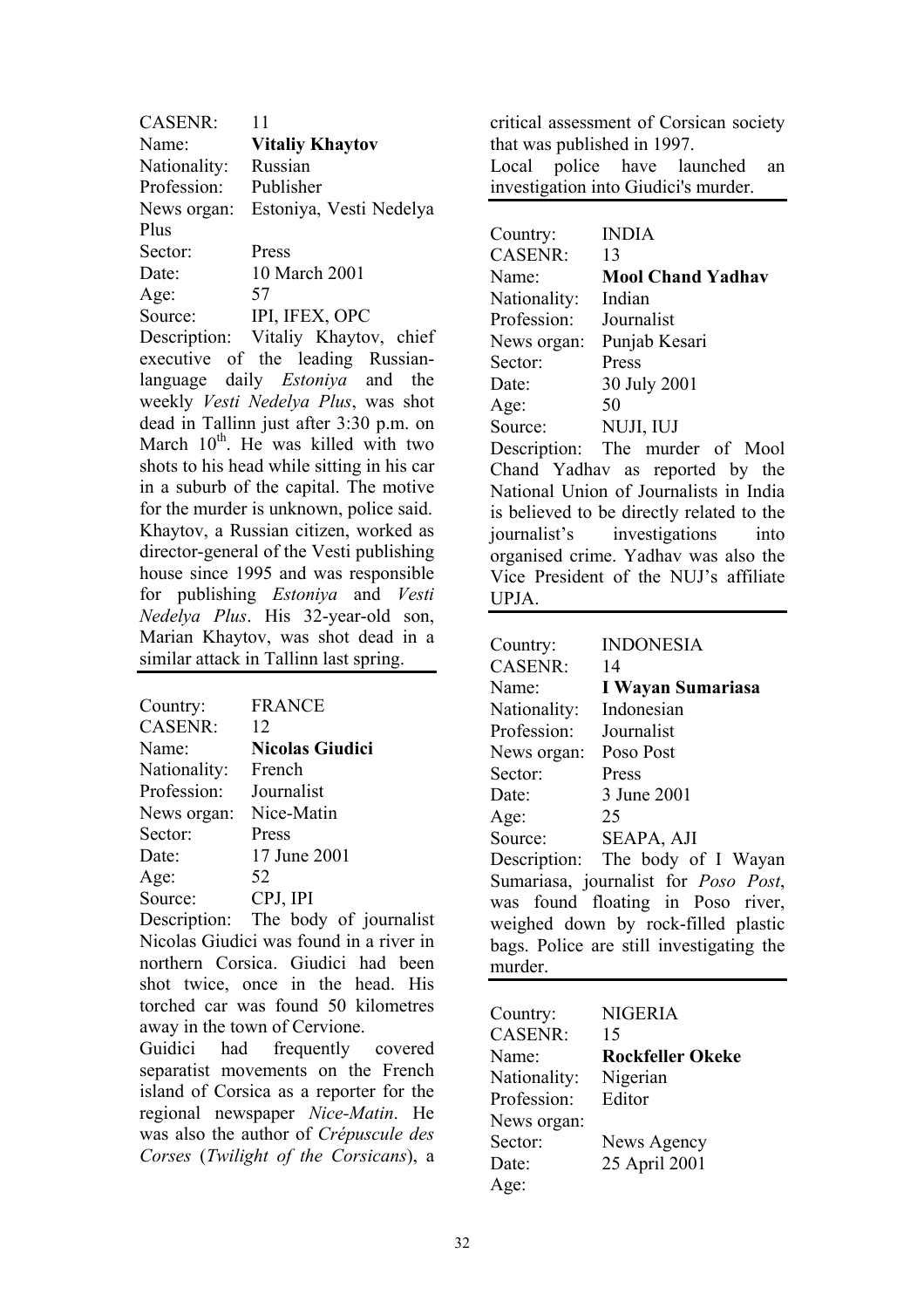Source: WAN, IFEX Description: Rockfeller Okeke, an editor with the state-run News Agency of Nigeria, was shot dead by unknown gunmen in Ukpo, Anambra State. The gunmen opened fire on Okeke as he was entering his house, killing him on the spot. The police have so far failed to establish a motive for the killing.

| 16                    |       |                                                                    |
|-----------------------|-------|--------------------------------------------------------------------|
| <b>Mohammad Yusop</b> |       |                                                                    |
|                       |       |                                                                    |
|                       |       |                                                                    |
| <b>RXID</b>           |       |                                                                    |
| Radio                 |       |                                                                    |
|                       |       |                                                                    |
| 42                    |       |                                                                    |
| WAN.                  | IFEX, | RSF,                                                               |
| Freedom Forum, IPI    |       |                                                                    |
|                       |       | <b>PHILIPPINES</b><br>Philippino<br>Journalist<br>24 February 2001 |

Description: Mohammad Yusop, a broadcaster for *RXID* radio station in Pagadian City on Mindanao Island, was shot in the head and killed in Pagadian City. *RXID* is a member of the *Islamic Radio Broadcasting* network. Two unidentified individuals reportedly shot Yusop while he was returning home on his motorcycle. No one has claimed responsibility for the murder.

| Country:          | <b>PHILIPPINES</b>                    |
|-------------------|---------------------------------------|
| <b>CASENR:</b>    | 17                                    |
| Name <sup>.</sup> | <b>Chito Acbang</b>                   |
| Nationality:      | Philippino                            |
| Profession:       | Journalist                            |
| News organ:       | <b>RMN</b>                            |
| Sector:           | Radio                                 |
| Date:             | Late May 2001                         |
| Age:              |                                       |
| Source:           | WAN, IFEX, CPJ                        |
|                   | Description: Chito Acbang, a former   |
|                   | radio commentator for the RMN         |
|                   | Station in Bongabong Town, Oriental   |
|                   | Mindoro, was found slain in late May. |

Country: PHILIPPINES CASENR: 18

Name: **Joy Mortel** Nationality: Philippino Profession: Journalist News organ: Mindoro Guardian Sector: Press Date: 31 May 2001 Age: Source: CPJ, IFEX, WAN Description: Joy Mortel, a reporter for the *Mindoro Guardian*, was killed in her home in Barangay Talabanhan, Occidental Mindoro, on May 31<sup>st</sup>. Country: RUSSIA CASENR: 19 Name: **Andrei Sheiko**  Nationality: Russian Profession: Journalist News organ: Ah! Sector: Press Date: 11 September 2001 Age: 28 Source: GDF

Description: The body of Andrei Sheiko was found in his apartment with a wound in his neck. The Basmannaja inter-district prosecutor's has filed a criminal lawsuit to investigate the murder. The investigators are treating the case as a contract killing.

| Country:                                 | <b>RUSSIA</b>                           |  |  |
|------------------------------------------|-----------------------------------------|--|--|
| <b>CASENR:</b>                           | 20                                      |  |  |
| Name <sup>-</sup>                        | <b>Ellina Voronova</b>                  |  |  |
| Nationality:                             | Russian                                 |  |  |
| Profession:                              | Journalist                              |  |  |
| News organ:                              | Novosti Plus                            |  |  |
| Sector:                                  | TV                                      |  |  |
| Date:                                    | 5 November 2001                         |  |  |
| Age:                                     | 32                                      |  |  |
| Source:                                  | <b>GDF</b>                              |  |  |
|                                          | Description: A gang of criminals        |  |  |
| murdered Ellina Voronova, the news       |                                         |  |  |
|                                          | anchor for <i>Novosti Plus TV</i> . The |  |  |
| journalist was mutilated and killed, her |                                         |  |  |
|                                          | body was hidden in a ditch close to her |  |  |
| home.                                    |                                         |  |  |

Country: SOMALIA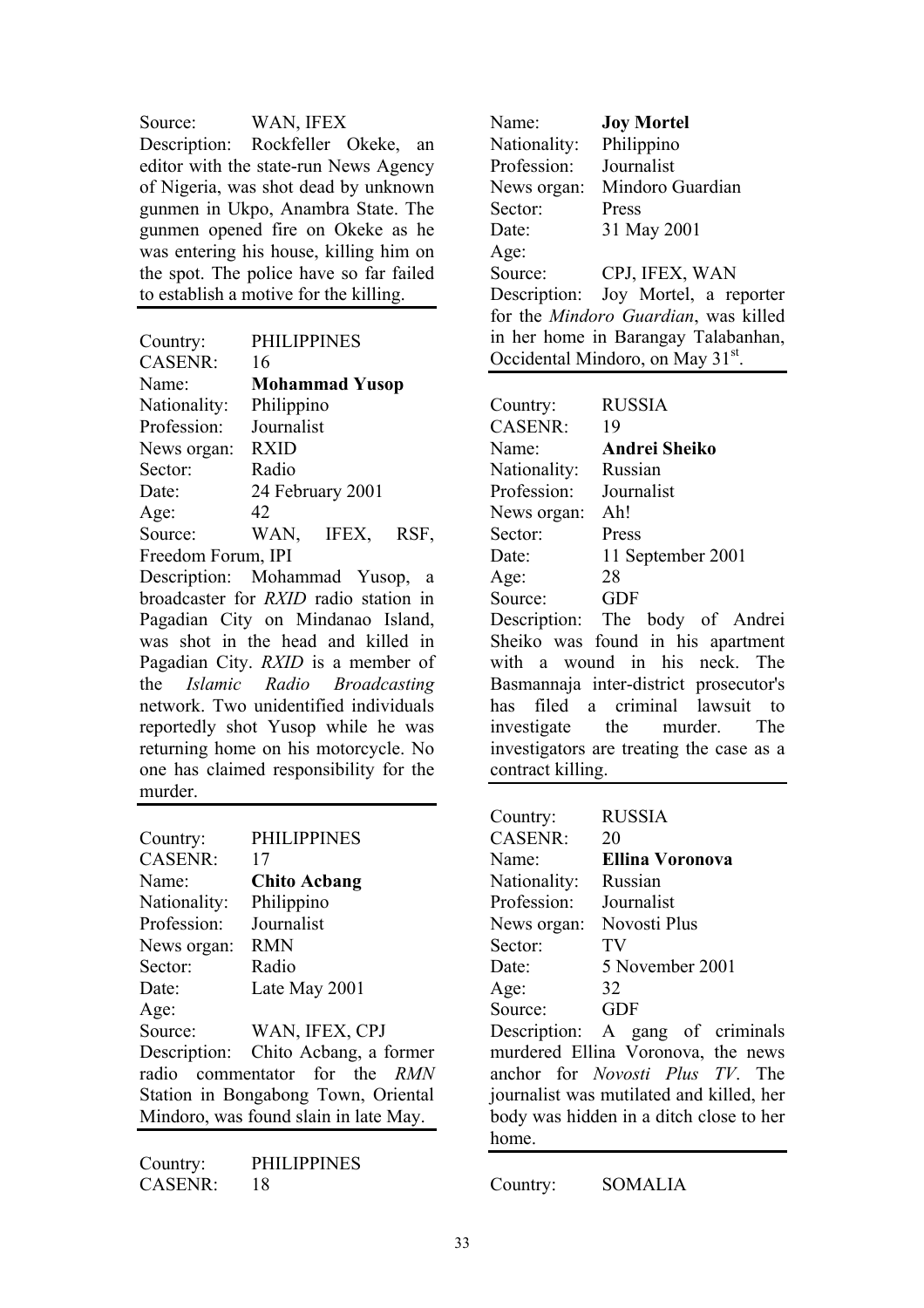| <b>CASENR:</b>                         | 21                                  |      |
|----------------------------------------|-------------------------------------|------|
| Name:                                  | Abdulkadir                          | Adan |
| <b>Hussein</b>                         |                                     |      |
| Nationality:                           | Somali                              |      |
| Profession:                            | Journalist / Cameraman              |      |
| News organ:                            | Radio Benadir                       |      |
| Sector:                                | Radio                               |      |
| Date:                                  | 8 July 2001                         |      |
| Age:                                   |                                     |      |
| Source:                                | WAN                                 |      |
| Description: Abdulkadir                |                                     | Adan |
|                                        | Hussein, cameraman and reporter for |      |
|                                        | Radio Benadir FM, was killed by     |      |
|                                        | armed men in front of a teashop in  |      |
| Mogadishu on the night of July $8th$ . |                                     |      |

| Country:       | <b>THAILAND</b>                               |
|----------------|-----------------------------------------------|
| <b>CASENR:</b> | 22                                            |
| Name:          | <b>Kaset Puengpat</b>                         |
| Nationality:   | Thai                                          |
| Profession:    | Journalist                                    |
| News organ:    | Thai Rath                                     |
| Sector:        | Press                                         |
| Date:          | 3 May 2001                                    |
| Age:           |                                               |
| Source:        | <b>SEAPA</b>                                  |
|                | Description: Kaset Puengpat,<br>a             |
|                | reporter for <i>Thai Rath</i> , the country's |
|                | biggest newspaper, was riding<br>a            |
|                | motorbike home from a narty when he           |

motorbike home from a party when he was shot three times in the chest from a passing pickup truck. Police suspect Kaset's reporting might have provoked the killing, but will not give further details.

| Country:                              | UKRAINE                              |  |
|---------------------------------------|--------------------------------------|--|
| <b>CASENR:</b>                        | 23                                   |  |
| Name:                                 | <b>Oleh Breus</b>                    |  |
| Nationality:                          | Ukrainian                            |  |
| Profession:                           | Publisher                            |  |
| News organ:                           | XXI Vek                              |  |
| Sector:                               | Press                                |  |
| Date:                                 | 24 June 2001                         |  |
| Age:                                  |                                      |  |
| Source:                               | WAN, IFEX, GDF                       |  |
|                                       | Description: Oleh Breus, publisher   |  |
| of the regional weekly XXI Vek in the |                                      |  |
|                                       | provincial city of Luhansk, was shot |  |
| dead outside his home. As Breus drove |                                      |  |
|                                       |                                      |  |

up to his house with his wife and a friend, he was shot four or five times in the head and back at point-blank range. Neither passenger was harmed. Eyewitnesses reported seeing two men fleeing the scene, one of them holding a pistol.

The motive for the murder remains unclear. Breus had suffered at least one previous assassination attempt, in December 2000, and his colleagues at *XXI Vek* had also reported receiving threats in recent months.

#### *Total Cases Under Investigation 23*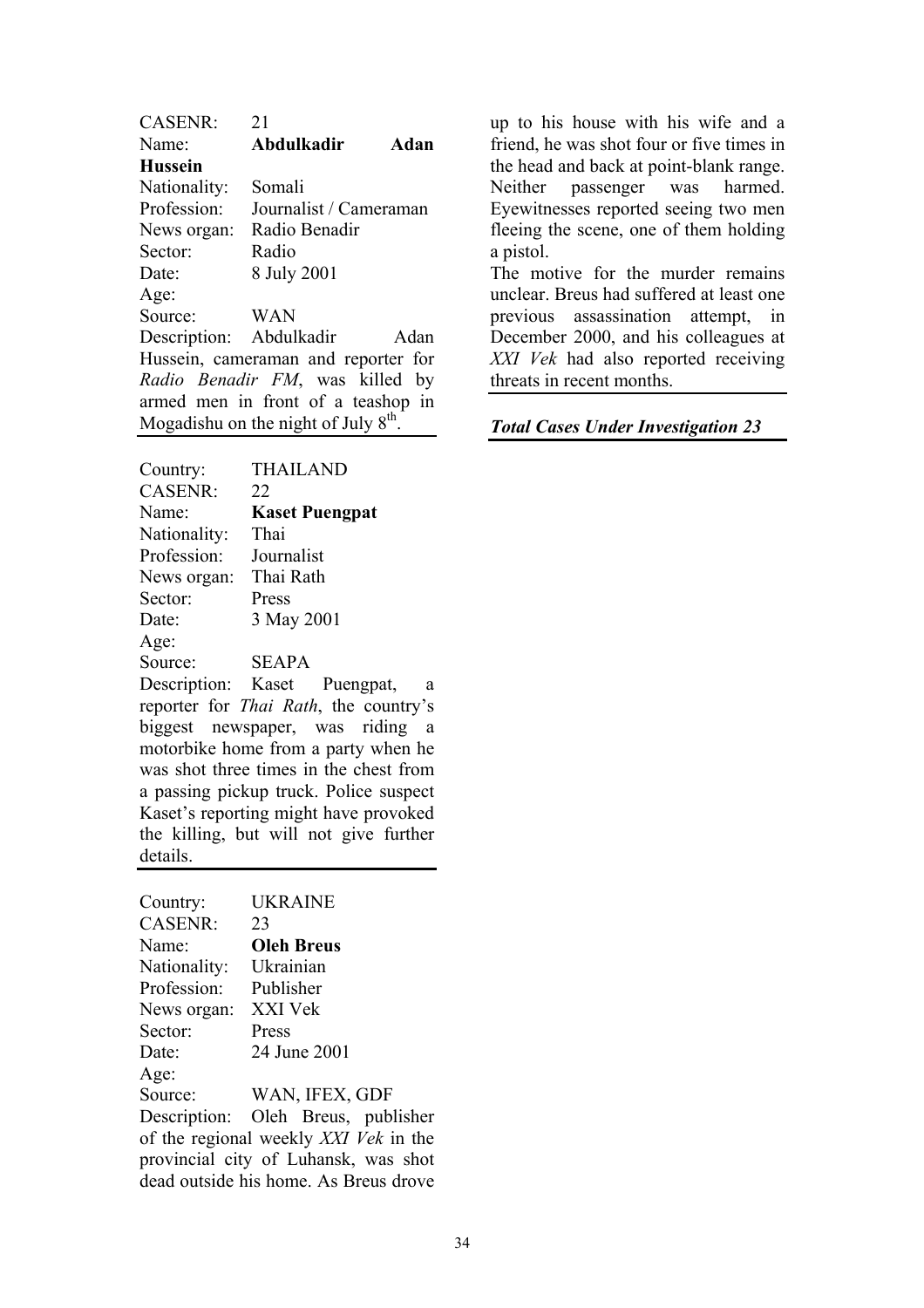### **List of Sources**

| <b>AITUJ</b>                                    | Association of Independent Trade Union Journalists    |  |
|-------------------------------------------------|-------------------------------------------------------|--|
| AJI                                             | Aliansi Jurnalis Independen                           |  |
| <b>ANEM</b>                                     | Association of Independent Electronic Media           |  |
| <b>ANP</b>                                      | Asociacion Nacional de Periodistas del Peru           |  |
| <b>APG</b>                                      | Asociacion de Periodistas de Guatemala                |  |
| <b>CALP</b>                                     | Centre algérien de défense de la liberté de la presse |  |
| <b>CCRG</b>                                     | Circulo Colombiano de Reporteros Graficos             |  |
| <b>CJFE</b>                                     | Canadian Journalists for Free Expression              |  |
| <b>CMFR</b>                                     | Center for Media Freedom and Responsibility           |  |
| <b>CPJ</b>                                      | <b>Committee to Protect Journalists</b>               |  |
| <b>DJV</b>                                      | Deutscher Journalisten-Verband                        |  |
| <b>EJC</b>                                      | European Journalism Center                            |  |
| FAPE                                            | Federacion de Asociaciones de la Prensa Espanola      |  |
| <b>FLIP</b>                                     | Fundacion para la Libertad de Prensa                  |  |
| <b>FNSI</b>                                     | Federazione Nazionale della Stampa Italiana           |  |
| Freedom Forum                                   |                                                       |  |
| <b>GDF</b>                                      | <b>Glasnost Defence Foundation</b>                    |  |
| IAGJ                                            | Independent Association of Georgian Journalists       |  |
| <b>IAPA</b>                                     | <b>Inter American Press Association</b>               |  |
| <b>IFEX</b>                                     | International Freedom of Expression Exchange          |  |
| <b>IFJ</b>                                      | International Federation of Journalists               |  |
| <b>IJAS</b>                                     | Independent Journalists' Association of Serbia        |  |
| IJU                                             | Indian Journalists' Union                             |  |
| <b>IPI</b>                                      | <b>International Press Institute</b>                  |  |
| <b>IPYS</b>                                     | Instituto Prenso y Sociedad                           |  |
| Media Watch                                     |                                                       |  |
| <b>MISA</b>                                     | Media Institute of Southern Africa                    |  |
| <b>MWASA</b>                                    | Media Workers' Association of South Africa            |  |
| <b>NUJ</b>                                      | National Union of Journalists (UK / Ireland)          |  |
| <b>NUJI</b>                                     | National Union of Journalists India                   |  |
| <b>OPC</b>                                      | Overseas Press Club of America                        |  |
| Prensa Libre                                    |                                                       |  |
| <b>PJS</b>                                      | Palestinian Journalists Sindicate                     |  |
| Pacific Media Watch                             |                                                       |  |
| Radio Free Europe Radio Liberty                 |                                                       |  |
| <b>RSF</b>                                      | Reporters sans Frontières                             |  |
| <b>RUJ</b>                                      | <b>Russian Union of Journalists</b>                   |  |
| <b>SEAPA</b>                                    | South East Asian Press Alliance                       |  |
| <b>SEEMO</b>                                    | South East Europe Media Organisation                  |  |
| <b>SJF</b>                                      | Svenska Journalistforbundet                           |  |
| <b>SNPN</b>                                     | Sindicato Nacional de Periodistas de Nicaragua        |  |
| <b>SNRPTASC</b>                                 | Sindicato Nacional de Redactores de la Prensa y       |  |
| Trabajadores de Actividades Similares y Conexes |                                                       |  |
| <b>SPP</b>                                      | Sindicato de Periodistas del Paraguay                 |  |
| <b>TNG-CWA</b>                                  | The Newspaper Guild - CWA                             |  |
| UJU                                             | Uganda Journalists Union                              |  |
| <b>WAN</b>                                      | World Association of Newspapers                       |  |
| <b>WiPC</b>                                     | Writers in Prison Committee                           |  |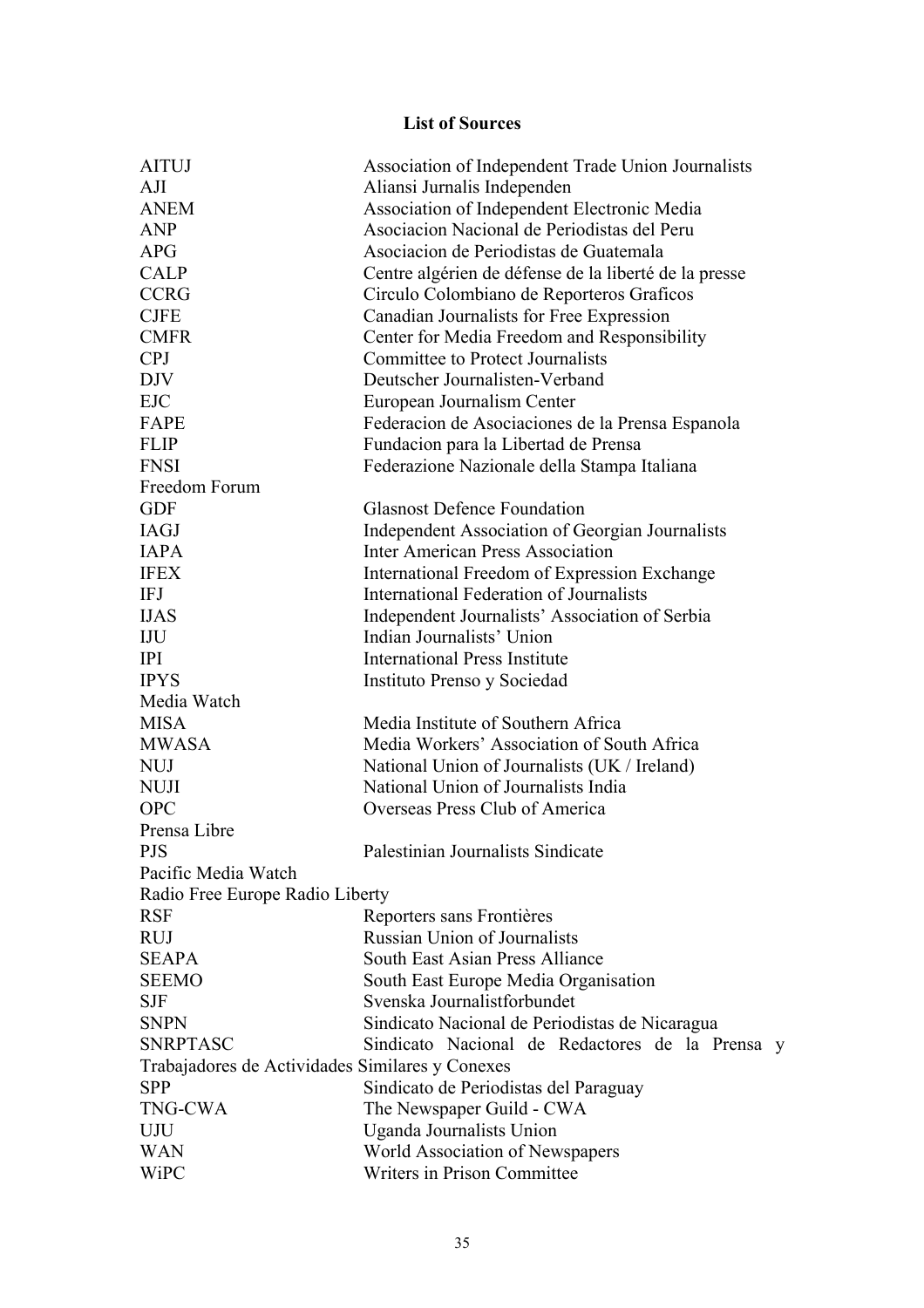# *International Code of Practice for the Safe Conduct of Journalism*

The dangers posed to journalists and media staff working in dangerous situations and conflict zones are the subject of extensive record. The IFJ has recorded the deaths of more than 1000 journalists and media staff over the past ten years.

*Many journalists are killed, injured or harassed in war zones, either targeted by one side or another or caught in the crossfire of violence. Others are the victims of premeditated assault and intimidation either by criminals, terrorists or by agencies of the state – the police, the military or the security forces – acting secretly and illegally.* 

*Very often there is little that journalists or media organisations can do to avoid casualties. There will, inevitably, be accidents, no matter how much care is taken to provide protection and there is little one can do when those targeting media use ruthless and brutal methods to crush journalistic inquiry.* 

*However, there are steps that journalists and media organisations should take to minimise the risks to staff. In particular, the following are vital considerations in providing protection:* 

*Adequate preparation, training and social protection. It is essential that journalists and media staff be in a state of readiness when difficulties arise. There should be a framework for providing individuals with health care and social protection.* 

*Media professionals must be informed and inform themselves about the political, physical, and social terrain in which they are working. They must not contribute to the uncertainty and insecurity of their conditions through ignorance or reckless behaviour.* 

*Media organisations must guard against risk-taking for competitive advantage, and should promote co-operation among journalists whenever conditions exist which are potentially hazardous.* 

*Governments must remove obstacles to journalism. They must not restrict unnecessarily the freedom of movement of journalists or compromise the right of news media to gather, produce and disseminate information in secure and safe conditions.* 

*People Must Keep Their Hands Off Media. Everyone should respect the physical integrity of journalists and media staff at work. Physical interference with filming or other journalistic work must be* prohibited.